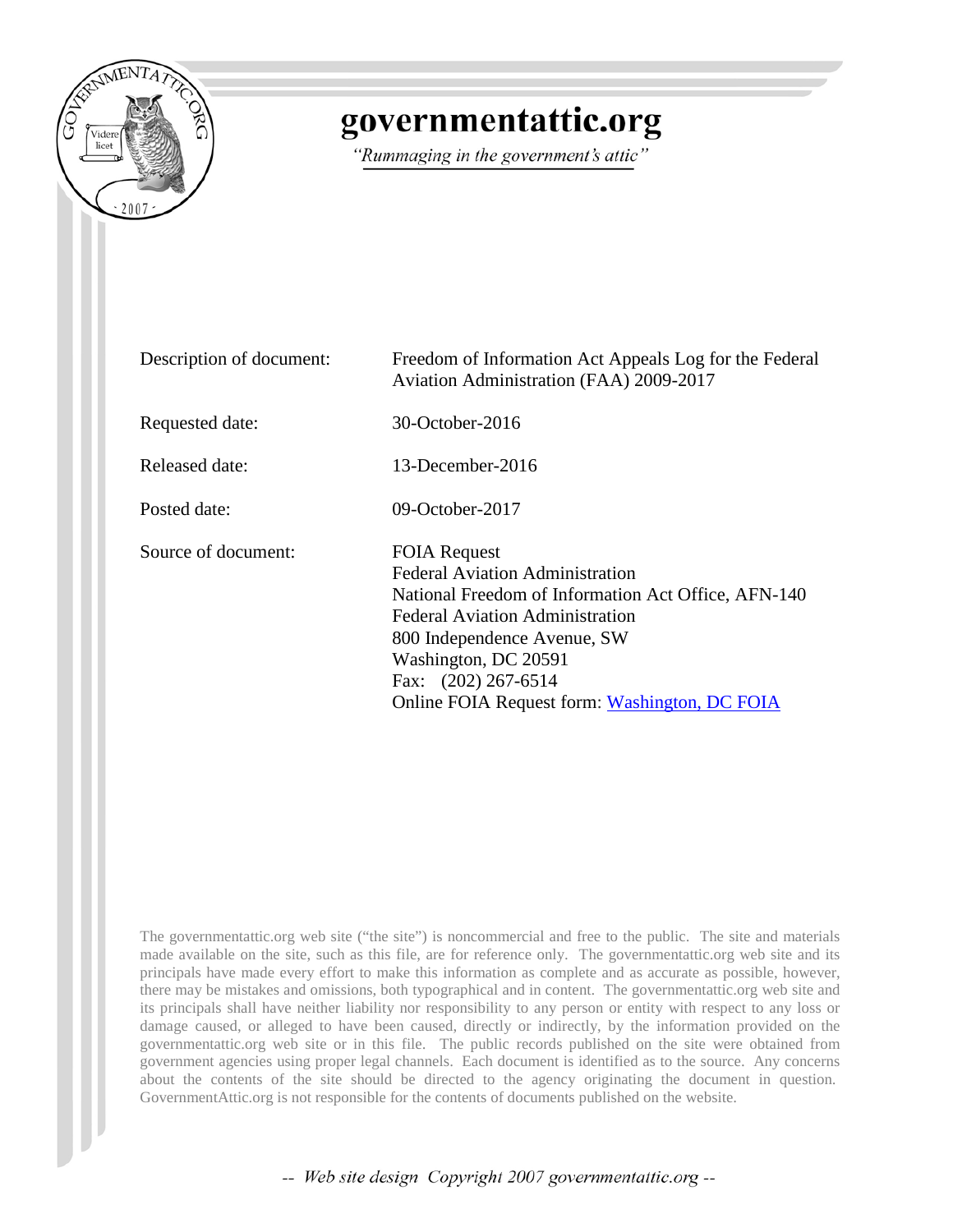

**Administration** 

December 13, 2016

Re: Freedom of Information Act (FOIA) request 2017-0931

This letter is in response to your request submitted on October 30, 2016, concerning a of the Freedom of Information Act Appeals Log for the Federal Aviation Administration for the time period since 2009.

A records search was performed in the FOIA Program Management Branch office and we have found one document enclosed that is being forwarded to you in response to this request. This request is being closed based on a Full Disclosure final response.

The fees were under \$25.00, so there will be no charges for this request.

You have the right to seek further assistance from the FAA FOIA Public Liaison via phone (202-267-7799) or email (7-AW A-ARC-FOIA@faa.gov) noting FOIA Public Liaison on the subject line.

Sincerely, **DOUGLAS C TAYLOR** 

for

**Digitally signed by DOUGLAS C TAYLOR Date: 2016.12.13 15:14:13 -05'00'** 

Warren A. Pegram Division Manager Administration and Field Integration Services, AFN-100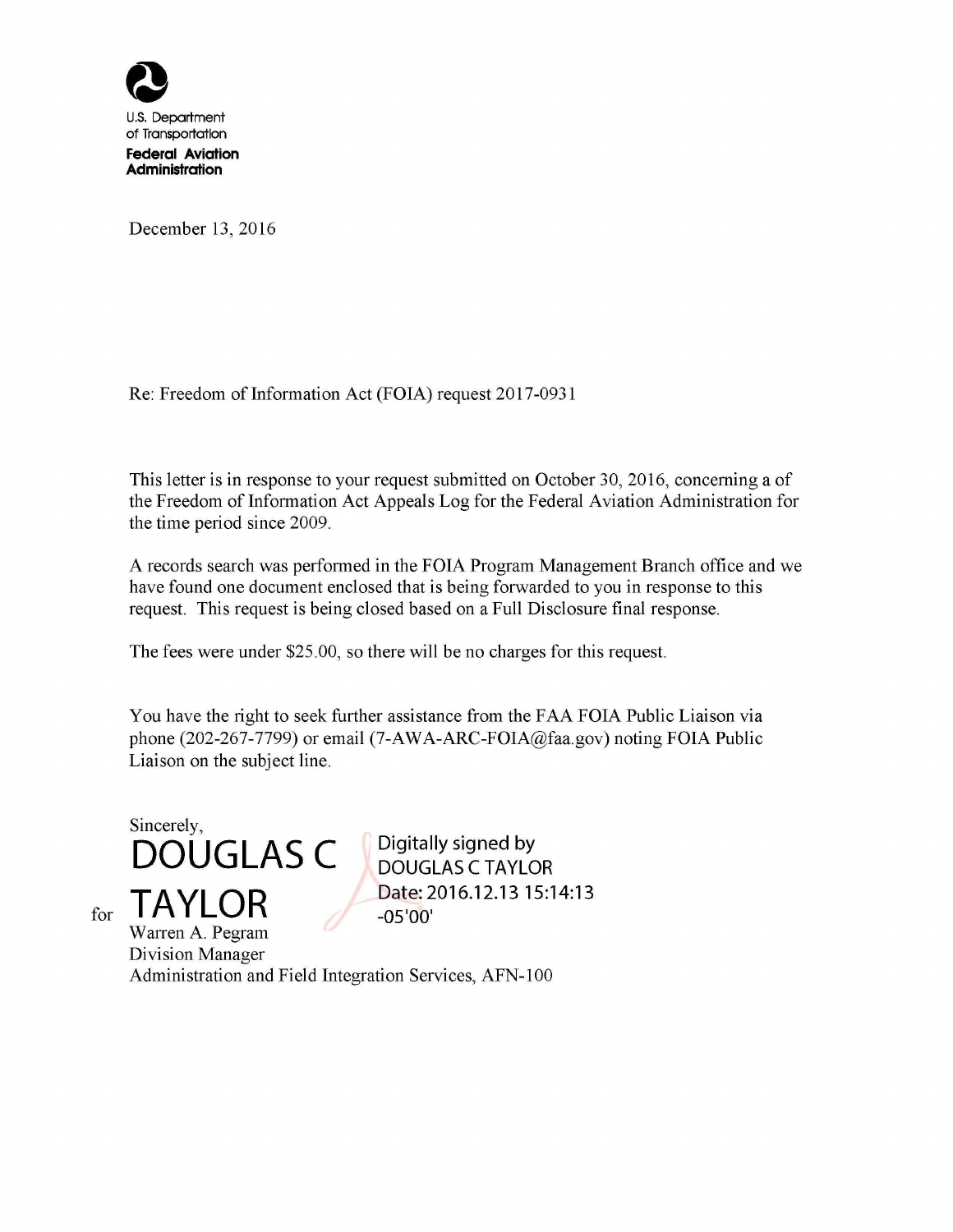|                    | Requester                                       |                                                                                                                                                                                                                                     | Dept<br><b>Agcy</b><br>Reg            | Due<br>Logged<br>Closed                |                                         |
|--------------------|-------------------------------------------------|-------------------------------------------------------------------------------------------------------------------------------------------------------------------------------------------------------------------------------------|---------------------------------------|----------------------------------------|-----------------------------------------|
| <b>FOIA Number</b> | Company                                         | Subject                                                                                                                                                                                                                             | Org                                   | Overdue                                | <b>Status</b>                           |
| 2009-003543SW-A    | Furman, James H                                 | copies of documents<br>pertaining to Mitsubishi<br>MU-2 aircraft (45 items                                                                                                                                                          | <b>DOT</b><br><b>FAA</b><br><b>SW</b> | 04/13/2014<br>03/24/2009<br>06/09/2015 | Closed Remanded to<br>region/center/org |
|                    | Byrd Davis Furman,<br><b>LLP</b>                | listed in request)                                                                                                                                                                                                                  | <b>SW10</b>                           | 291                                    |                                         |
| 2010-007371NM-A    | Gogal, Sarah                                    | all records listed relating<br>to airspeed anomalies;                                                                                                                                                                               | <b>DOT</b><br><b>FAA</b>              | 03/25/2014<br>08/19/2010               | Requested<br>background                 |
|                    | Holland & Knight LLP                            | water ingestion and icing<br>of pitot tubes or probes;<br>autothrust; ADIRU, and<br>weather radar system<br>failures; and to<br>Intertropical Convergence<br>Zone re Airbus A320, 330<br>and 340 aircraft, 1-1-03 to<br>the present | ΝM<br><b>NM10</b>                     | 658                                    | documentation                           |
| 2011-002985NM-A    | Johnson, James W                                | all applications,                                                                                                                                                                                                                   | <b>DOT</b>                            | 08/02/2011                             | Closed Remanded to                      |
|                    |                                                 | correspondence, records,                                                                                                                                                                                                            | <b>FAA</b>                            | 02/01/2011                             | region/center/org                       |
|                    | Air Line Pilots<br>Association<br>International | photographs, drawings,<br>etc., related to any<br>application of UFlyMike,<br>LLC for TSO authorization<br>of the UFlyMike aviation<br>headset; etc                                                                                 | NM<br><b>NM10</b>                     | 09/30/2014<br>794                      |                                         |
| 2012-000228JO-A    | de Cordoba, Otto                                | OIG referral of agency<br>records pertaining to the                                                                                                                                                                                 | <b>DOT</b><br><b>FAA</b>              | 05/27/2013<br>10/12/2011               | Closed Remanded to<br>region/center/org |
|                    | De La Pena Group,<br>P.A.                       | Air Traffic Control<br>Optimum Training<br>program contract<br>(ATCOTS)                                                                                                                                                             | $\overline{70}$<br>JI001              | 03/16/2015<br>451                      |                                         |
| 2012-002151WP-A    | Condeff, Kristen                                | all Enforcement<br><b>Investigative Reports</b>                                                                                                                                                                                     | <b>DOT</b><br><b>FAA</b>              | 03/19/2012<br>12/27/2011               | Closed Remanded to<br>region/center/org |
|                    | Nixon Peabody LLP                               | against Heli-USA<br>Airways, Inc. for FY<br>2006-2011                                                                                                                                                                               | WP<br>WP00                            | 07/02/2014<br>576                      |                                         |
| 2012-002625CA-FD   | Jackson, Carl W                                 | copies of specified<br>documents outlined in the                                                                                                                                                                                    | <b>DOT</b><br><b>FAA</b>              | 09/16/2013<br>01/20/2012               | Closed Remanded to<br>region/center/org |
|                    | Self                                            | January 19, 2012 letter<br>pertaining to named<br>individual                                                                                                                                                                        | $\underline{CA}$<br>AM30              | 08/27/2013                             |                                         |
| 2012-002625SW-FD   | Jackson, Carl W                                 | copies of specified<br>documents outlined in the                                                                                                                                                                                    | <b>DOT</b><br><b>FAA</b>              | 09/10/2013<br>01/20/2012               | Closed Remanded to<br>region/center/org |
|                    | Self                                            | January 19, 2012 letter<br>pertaining to named<br>individual                                                                                                                                                                        | <b>SW</b><br><b>SW30</b>              | 08/21/2013                             |                                         |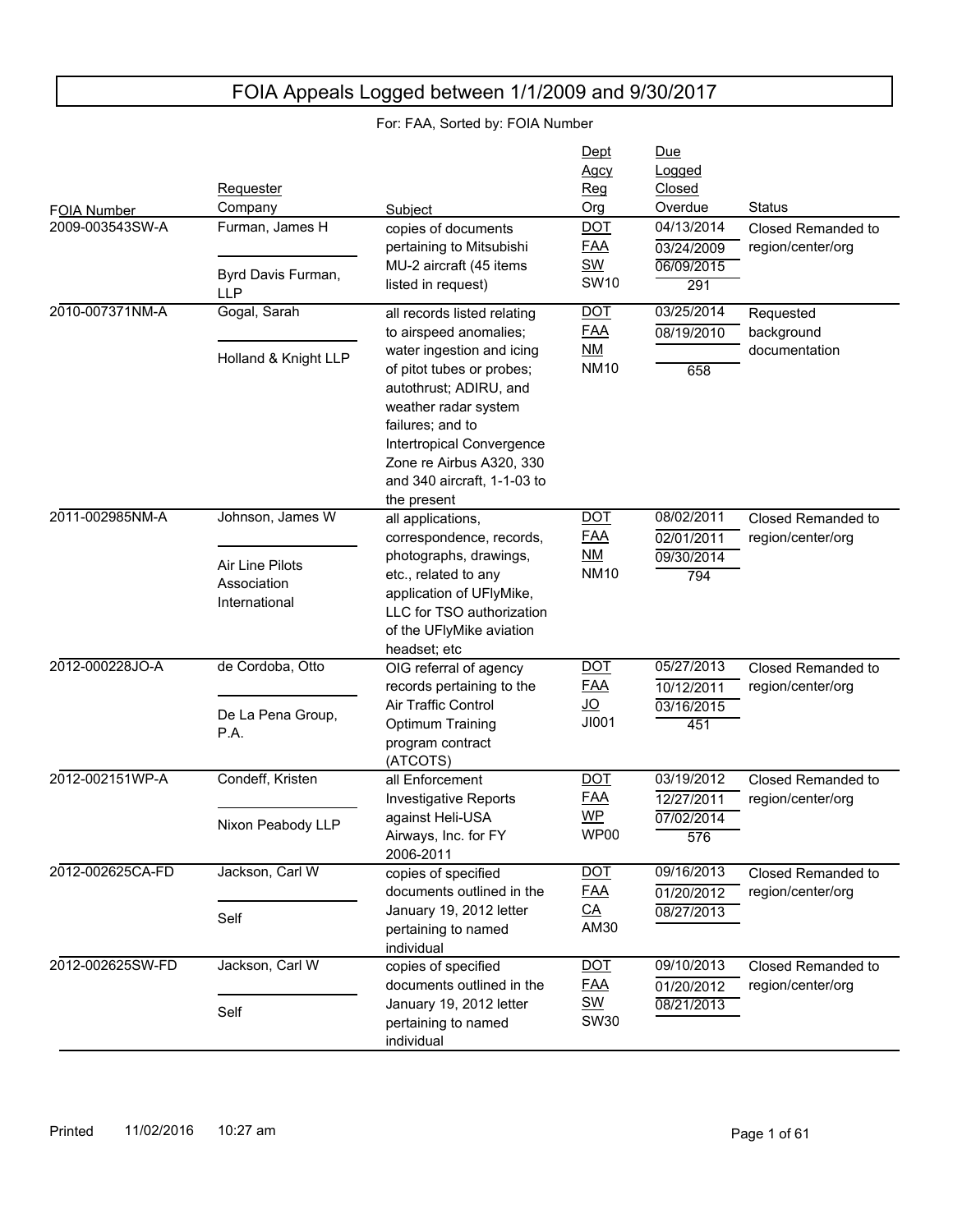| <b>FOIA Number</b> | Requester<br>Company                                                          | Subject                                                                                                                                                                                                                                                                              | Dept<br>Agcy<br>Reg<br>Org                                                 | Due<br>Logged<br>Closed<br>Overdue                        | <b>Status</b>                                |
|--------------------|-------------------------------------------------------------------------------|--------------------------------------------------------------------------------------------------------------------------------------------------------------------------------------------------------------------------------------------------------------------------------------|----------------------------------------------------------------------------|-----------------------------------------------------------|----------------------------------------------|
| 2012-004275JO-AN   | Wilson, Wesley R<br><b>Professional Aviation</b><br><b>Safety Specialists</b> | a copy of a staffing study<br>conducted by AJF for the<br><b>Operational Control</b><br>Centers                                                                                                                                                                                      | <b>DOT</b><br><b>FAA</b><br><u>JO</u><br>JW00                              | 12/03/2012<br>03/30/2012<br>01/14/2014<br>279             | Closed Withdrawn                             |
| 2012-004885CE-A    | Carlton, Robert J<br>Desert Aerospace,<br><b>LLC</b>                          | documents pertaining to<br>the US certification of<br>Centrair Series 101<br>Pegase gliders                                                                                                                                                                                          | <b>DOT</b><br><u>FAA</u><br>CE<br><b>CE10</b>                              | 04/03/2013<br>04/30/2012<br>05/31/2013<br>$\overline{41}$ | Closed Remanded to<br>region/center/org      |
| 2012-005803SO-A    | Williams, Lawrence<br>Self                                                    | all records pertaining to<br>EIR 2012CE190013<br>alleging operating an<br>aircraft contrary to FARs,<br>incluidng emails, PTRS<br>entries, and any records<br>related to the<br>investigation                                                                                        | <u>DOT</u><br><u>FAA</u><br>$\underline{SO}$<br>SO00                       | 10/02/2012<br>06/08/2012<br>01/14/2015<br>571             | <b>Closed Decision</b><br>Partially Reversed |
| 2012-006162SO-A    | Bowman, Patrice<br>Self                                                       | information about Job<br>Number<br>ASO-AFS-12-B704-25463<br>and Job Number<br>ASO-AFS-12-B703-25461<br>, Management and<br>Program Analyst,<br>inculding the inteview<br>questions, written notes,<br>phone conversations,<br>information pertaining to<br>selected candidates, etc. | <u>DOT</u><br><b>FAA</b><br>SO<br>SO <sub>20</sub>                         | 10/23/2012<br>06/22/2012<br>09/30/2015<br>737             | Closed Remanded to<br>region/center/org      |
| 2012-006369WA-A    | Brown, Dennis D<br>Self                                                       | all documents pertaining<br>to the investigation and<br>enforcement action or<br>other action taken<br>against the air carrier in<br>reference to WB1239                                                                                                                             | <u>DOT</u><br><u>FAA</u><br><b>WA</b><br>AE00 <sup>.</sup>                 | 06/28/2015<br>07/02/2012<br>06/15/2015                    | Closed Not a FOIA<br>Appeal                  |
| 2012-006490SO-A    | Williams, Lawrence<br>Self                                                    | all records, emails,<br>memos, PTRS, etc.,<br>associated with EIR<br>Number 2011CE9002<br>completed by the<br>Nashville FSDO in April<br>2012                                                                                                                                        | <b>DOT</b><br><u>FAA</u><br>$\underline{\mathsf{SO}}$<br>SO00 <sup>®</sup> | 07/10/2012<br>07/09/2012<br>01/29/2015<br>640             | Closed Remanded to<br>region/center/org      |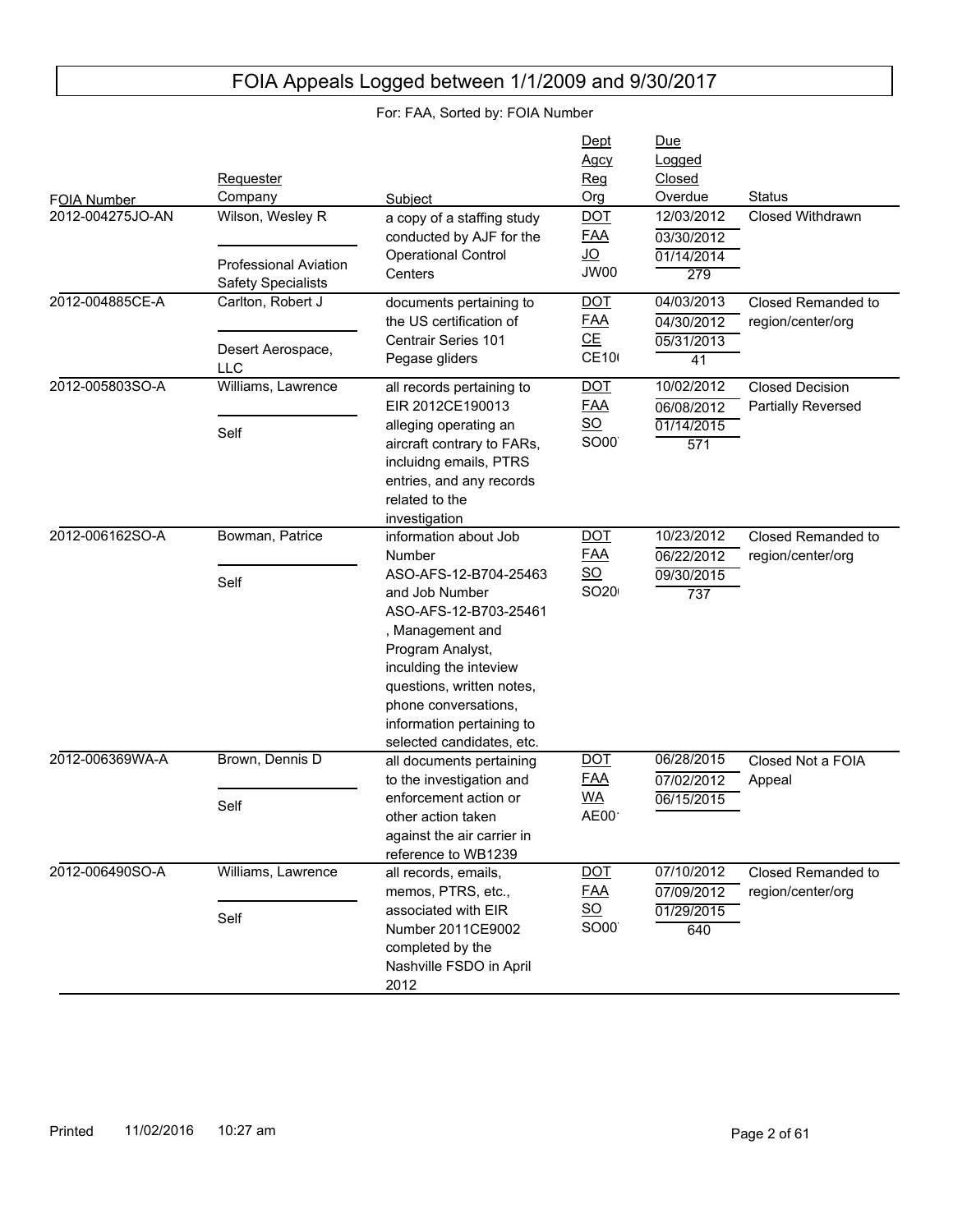| For: FAA, Sorted by: FOIA Number |                                 |                                                                                                                                                                                                                                                           |                                                |                                              |                                              |
|----------------------------------|---------------------------------|-----------------------------------------------------------------------------------------------------------------------------------------------------------------------------------------------------------------------------------------------------------|------------------------------------------------|----------------------------------------------|----------------------------------------------|
| FOIA Number                      | Requester<br>Company            | Subject                                                                                                                                                                                                                                                   | Dept<br><b>Agcy</b><br>Req<br>Org              | <u>Due</u><br>Logged<br>Closed<br>Overdue    | <b>Status</b>                                |
| 2012-006490SO-A                  | Williams, Lawrence              | all records, emails,<br>memos, PTRS, etc.,                                                                                                                                                                                                                | <b>DOT</b><br><u>FAA</u>                       | 06/16/2015<br>07/09/2012                     | Closed Not a FOIA<br>Appeal                  |
|                                  | Self                            | associated with EIR<br>Number 2011CE9002<br>completed by the<br>Nashville FSDO in April<br>2012                                                                                                                                                           | $\underline{\mathsf{SO}}$<br>SO00              | 06/11/2015                                   |                                              |
| 2012-006649WA-A                  | Strouse, Daniel                 | invoices submitted under<br>Contracts                                                                                                                                                                                                                     | <b>DOT</b><br><b>FAA</b>                       | 06/03/2013<br>07/17/2012                     | <b>Closed Decision</b><br>Upheld             |
|                                  | Wittie, Letsche &<br>Waldo, LLP | DTFAWA-05-C-00003,<br>$-00004, -00005, -00006,$<br>and -00007 and under<br>contracts pursuant to<br>Solicitation<br>DTFA01-99-R-00028;<br>submitted by Midwest Air<br>Traffic Control Serivce,<br>SERCO, and Robinson<br>Aviation re<br>DTFAWA-09-R-00014 | <u>WA</u><br>CQ00                              | 02/12/2014<br>174                            |                                              |
| 2012-006826WP-A                  | Lewis, Jeff<br>Self             | complete copies of all<br>records held by FAA in<br>the case file and all other<br>records used or<br>considered by AWP-7 in<br>the handling of the MSPB<br>case                                                                                          | <b>DOT</b><br><u>FAA</u><br>$WP$<br>WP00       | 12/19/2012<br>07/24/2012<br>01/16/2013<br>18 | Closed Remanded to<br>region/center/org      |
| 2012-006826WP-A                  | Lewis, Jeff<br>Self             | complete copies of all<br>records held by FAA in<br>the case file and all other<br>records used or<br>considered by AWP-7 in<br>the handling of the MSPB<br>case                                                                                          | <b>DOT</b><br><b>FAA</b><br>$WP$<br>WP00       | 05/16/2013<br>07/24/2012<br>07/12/2013<br>39 | <b>Closed Decision</b><br>Partially Reversed |
| 2012-006988F6-A                  | Perkins, Todd R<br>Self         | any final report regarding<br>plane crash on July 29,<br>2011, N2442, including<br>but not limited to witness<br>statements or other<br>informaiton which was<br>acquired during the<br>investigation of crash                                            | <b>DOT</b><br><b>FAA</b><br>E6<br><b>FS600</b> | 12/03/2012<br>07/31/2012<br>11/16/2012       | <b>Closed Withdrawn</b>                      |
| 2012-007031NM-A                  | Lewis, Jeff<br>Self             | information on an<br>Accountability Board<br>Case reported on January<br>25, 2007                                                                                                                                                                         | <b>DOT</b><br><b>FAA</b><br>$M$<br><b>NM01</b> | 12/23/2012<br>08/02/2012<br>05/10/2013<br>96 | <b>Closed Decision</b><br>Partially Reversed |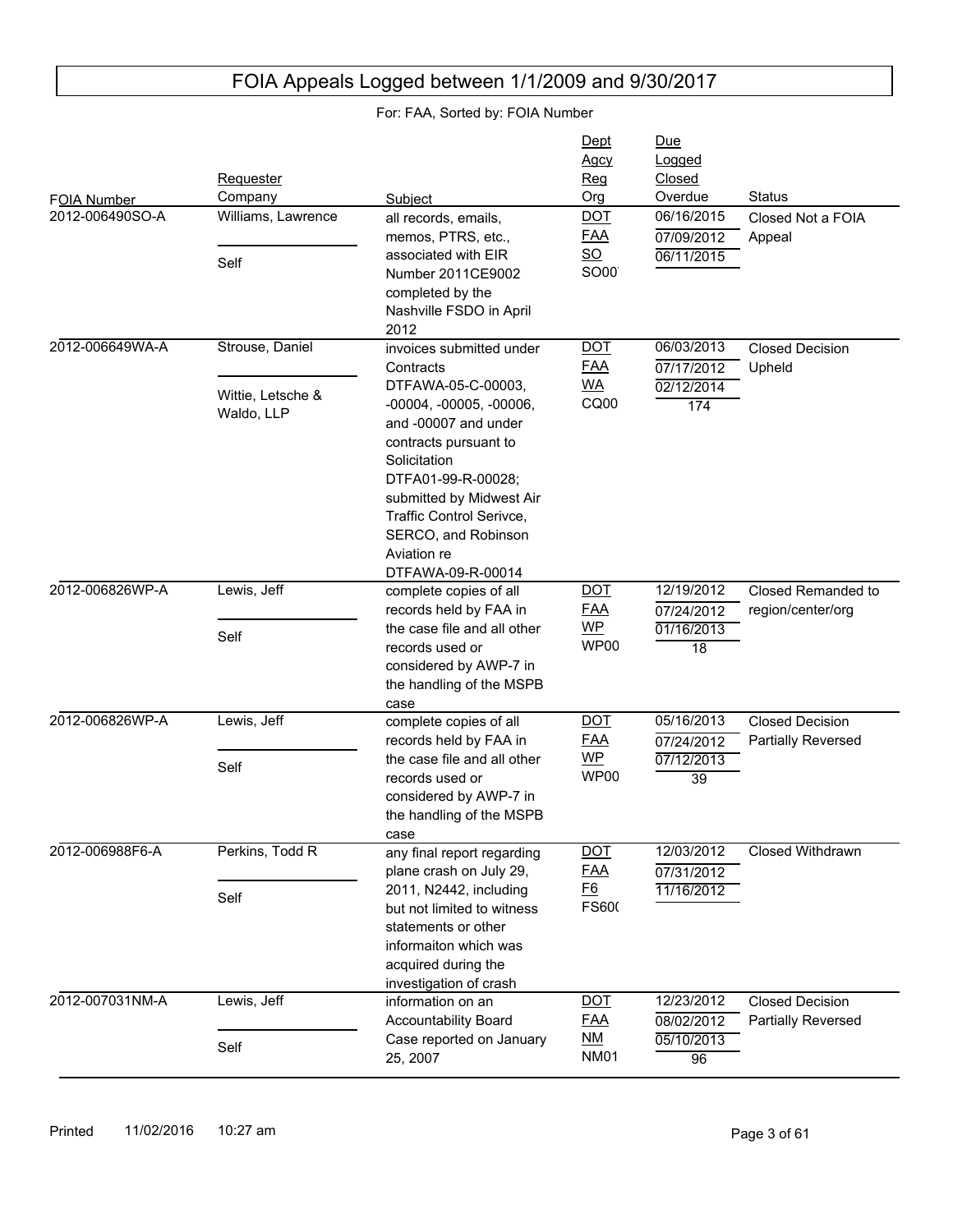#### FOIA Number Due Logged Closed Subject **Contact Contact Contact Contact Contact Contact Contact Contact Contact Contact Contact Contact Contact Contact Contact Contact Contact Contact Contact Contact Contact Contact Contact Contact Contact Contact Conta** Requester Company Dept Agcy Reg Org 2012-007040CE-A 02/14/2013 47 08/02/2012 12/06/2012 Closed Decision Upheld various records regarding a letter authored on March 27, 2003 by the Kansas City FSDO regarding AvidAir to the Manager, Chicago Aircraft Certification **Office** Rookstool, Craig N AvidAir Helicopter Supply, Inc. DOT FAA CE  $CE11$ 2012-007438SO-A 02/14/2013 13 08/21/2012 01/28/2013 Closed Remanded to region/center/org all requests regarding electronic mail, notes, telephone recordings, etc., involving any City of Wetumpka Officials as well as any Alabama DOT Officials regarding two (2) Part 13 Complaints that were filed with the FAA-ADO, Dec 19, 2007 and Mar 23, 2012 Ramsey, D. Wade Ramsey & Associates, LLC DOT FAA SO SO60 2012-007438SO-F 12/26/2012 2 08/21/2012 12/23/2012 Closed Decision Upheld all requests regarding electronic mail, notes, telephone recordings, etc., involving any City of Wetumpka Officials as well as any Alabama DOT Officials regarding two (2) Part 13 Complaints that were filed with the FAA-ADO, Dec 19, 2007 and Mar 23, 2012 Ramsey, D. Wade Ramsey & Associates, LLC DOT FAA SO  $SO60<sub>0</sub>$ 2012-007548SO-A 03/18/2013 70 08/24/2012 12/04/2012 Closed Decision Upheld land appraisal by Richards Appraisal Services and all appraisals, market studies, market analysis, and all correspondence pertaining to the property located and NEC Babcock Street and Grant Road, Palm Bay, Florida; lease No. DTFA06-00-L-20048 West, Brian G Grant Road, LLC DOT FAA SO SO05 2012-007657WA-A 07/01/2013 145 08/30/2012 12/03/2012 Closed Remanded to region/center/org copy of the final report related to the "AOSC Exhaust Plumes Initiative" study Pietrorazio, Raymond Self DOT FAA WA  $FSOO<sup>2</sup>$

## FOIA Appeals Logged between 1/1/2009 and 9/30/2017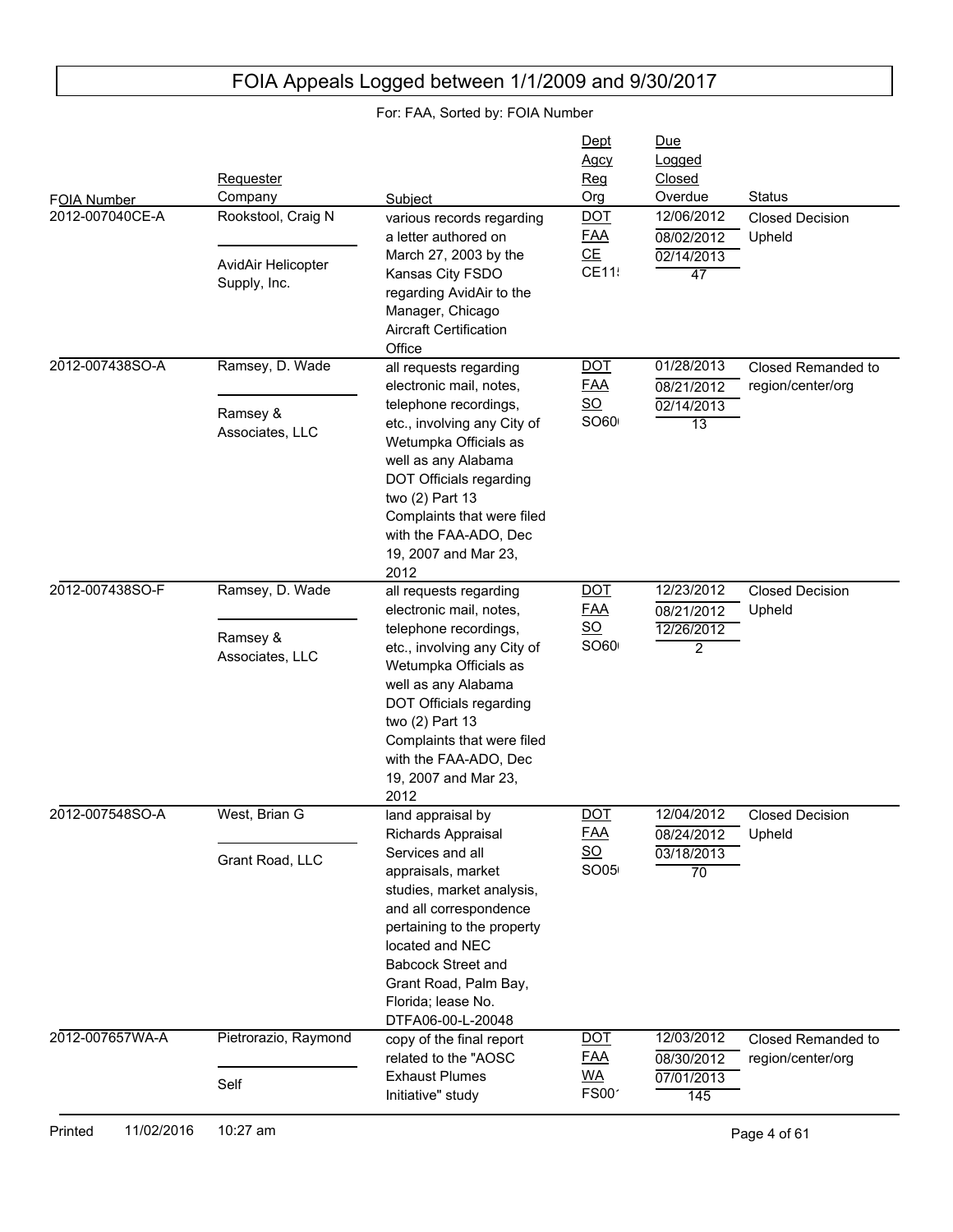| FOIA Number<br>2012-007773CE-AN | Requester<br>Company<br>Marshall, Connie C<br>Self                       | Subject<br>additional information<br>relating to FOIA<br>2012-004836                                                                                                                     | Dept<br>Agcy<br>Reg<br>Org<br><b>DOT</b><br><b>FAA</b><br>CE<br><b>CE20</b> | <b>Due</b><br>Logged<br>Closed<br>Overdue<br>11/27/2012<br>09/06/2012<br>11/28/2012<br>1 | <b>Status</b><br>Closed Not a FOIA<br>Appeal |
|---------------------------------|--------------------------------------------------------------------------|------------------------------------------------------------------------------------------------------------------------------------------------------------------------------------------|-----------------------------------------------------------------------------|------------------------------------------------------------------------------------------|----------------------------------------------|
| 2012-007858CE-A                 | Goodman, Jeffrey L<br>Goodman & O'Brien,<br>P.C.                         | expansion/proposed<br>expansion,<br>condemmation, funding,<br>etc., pertaining to the<br>Marshalltown Municipal<br>Airport during the period<br>1980 to the present                      | $DOT$<br><b>FAA</b><br>CE<br><b>CE600</b>                                   | 03/11/2013<br>09/11/2012<br>03/28/2013<br>$\overline{13}$                                | <b>Closed Decision</b><br>Upheld             |
| 2012-007954WA-AN                | Sears, Michele C<br>Wilson, Elser,<br>Moskowitz, Edelman<br>& Dicker LLP | all records with regard to<br>the investigation of the<br>July 19, 2009 accident at<br>Mahwah, New Jersey<br>involving N8339A                                                            | <b>DOT</b><br><b>FAA</b><br><u>WA</u><br>VP00                               | 12/18/2012<br>09/14/2012<br>12/04/2012                                                   | <b>Closed Withdrawn</b>                      |
| 2012-007957GL-AN                | Heide, Guy<br>Self                                                       | various records regarding<br>Airport Improvement<br>Program (AIP) Grant<br>#3-27-0059-55                                                                                                 | $DOT$<br><b>FAA</b><br>GL<br>GL600                                          | 12/31/2012<br>09/14/2012<br>03/13/2013<br>49                                             | <b>Closed Decision</b><br>Partially Reversed |
| 2012-008117F7-A                 | Sears, Michele C<br>Wilson, Elser,<br>Moskowitz, Edelman<br>& Dicker LLP | all documents with regard<br>to the certification of a<br>specified airman,<br>including all available<br>documents regarding the<br>medical, certificates and<br>ratings for the airman | <b>DOT</b><br><b>FAA</b><br><u>F7</u><br>FS760                              | 12/26/2012<br>09/20/2012<br>12/06/2012                                                   | Closed Remanded to<br>region/center/org      |
| 2012-008134WS-AN                | Voss, Earl D<br>Self                                                     | radar returns for multiple<br>long range radars.                                                                                                                                         | <b>DOT</b><br><b>FAA</b><br>$\underline{\mathsf{WS}}$<br><b>WSJA</b>        | 12/23/2012<br>09/21/2012<br>12/03/2012                                                   | <b>Closed Withdrawn</b>                      |
| 2012-008226GL-A                 | Silverberg, Robert P<br>Silverberg Goldman &<br>Bikoff, L.L.P.           | various documents<br>relating to whistleblower<br>concerns, disclosure,<br>complaints, activities and<br>allegations of FAA<br>Inspector [Exemption 6].                                  | <u>DOT</u><br><b>FAA</b><br>GL<br>GL010                                     | 12/24/2012<br>09/26/2012<br>04/08/2013<br>$\overline{71}$                                | <b>Closed Decision</b><br>Upheld             |
| 2013-000116WA-A                 | Ashcraft, Allen<br>Landmark Aviation                                     | Report of Investigation<br>pertaining to<br>Whistleblower WB1045<br>and all correspondence<br>between the FAA and<br>OSHA related to named<br>individuals                                | <b>DOT</b><br><b>FAA</b><br><u>WA</u><br>AE00                               | 03/18/2013<br>10/04/2012<br>04/08/2013<br>$\overline{15}$                                | <b>Closed Decision</b><br>Reversed           |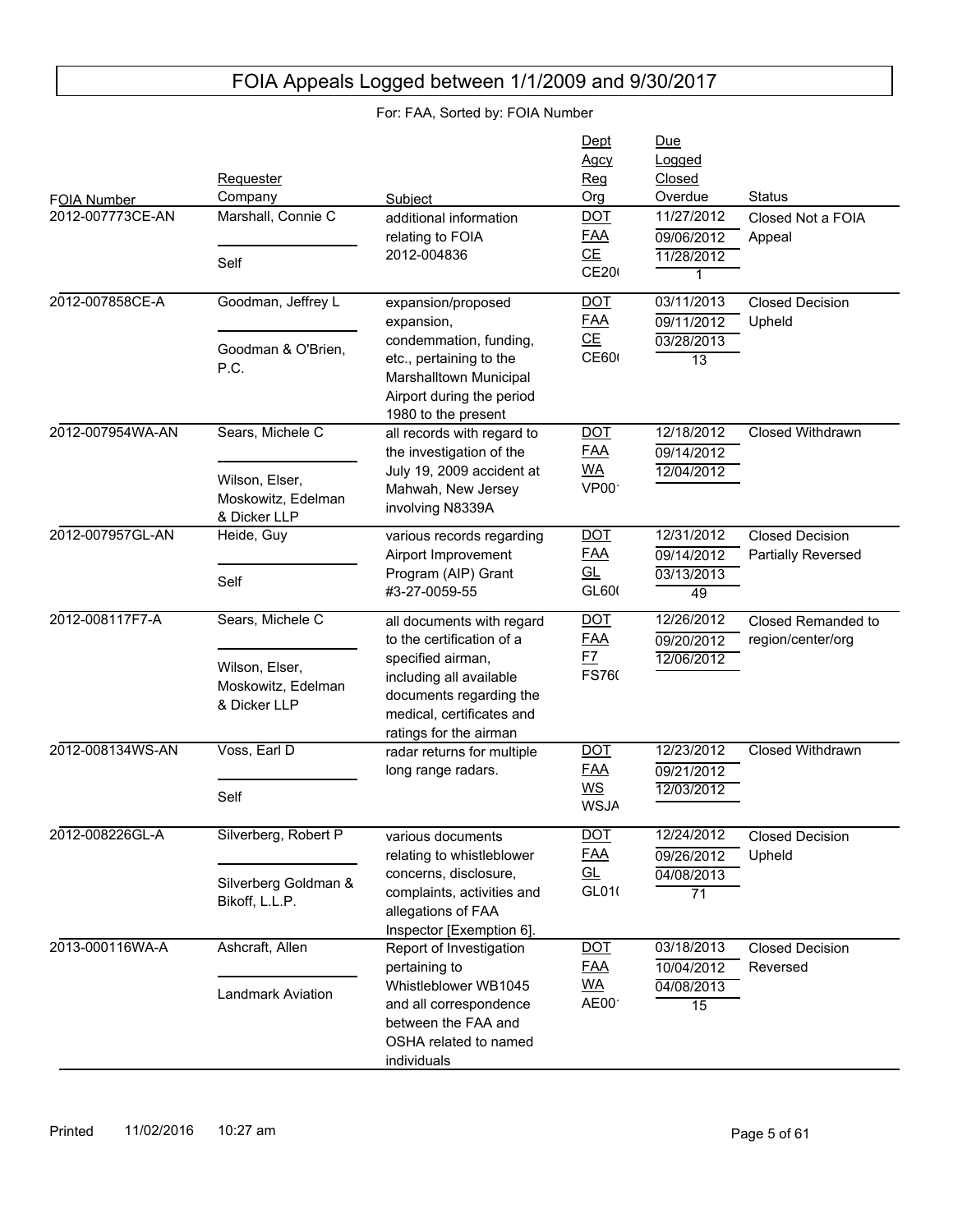| <b>FOIA Number</b> | Requester<br>Company            | Subject                                                                                                                                                                                                                                | Dept<br><u>Agcy</u><br><u>Reg</u><br>Org | Due<br>Logged<br>Closed<br>Overdue | <b>Status</b>                                       |
|--------------------|---------------------------------|----------------------------------------------------------------------------------------------------------------------------------------------------------------------------------------------------------------------------------------|------------------------------------------|------------------------------------|-----------------------------------------------------|
| 2013-000144SW-F    | Capestany, Deborah A            | copies of all documents<br>regarding field trips made                                                                                                                                                                                  | <b>DOT</b><br><b>FAA</b>                 | 12/03/2012<br>10/04/2012           | <b>Closed Decision</b><br>Upheld                    |
|                    | Heli-Jet Instruments<br>Service | by named individuals or<br>anyone in<br>supervisory/management<br>positions from 2001 -<br>2012 pertaining to repair<br>station/inspection visits<br>for JPM Aircraft<br>Instruments Service and<br>Heli-Jet Instruments<br>Service Co | <b>SW</b><br><b>SW20</b>                 | 12/26/2012<br>16                   |                                                     |
| 2013-000190SO-A    | Schroeder, Stephen E            | information regarding a air<br>traffic control clearance                                                                                                                                                                               | <b>DOT</b><br><b>FAA</b>                 | 01/08/2013<br>10/09/2012           | <b>Closed Decision</b><br>Upheld                    |
|                    | Self                            | deviation involving<br>CESSNA CE560XL at<br>Atlanta International<br>Airport                                                                                                                                                           | $\underline{SO}$<br>SO20                 | 01/10/2013<br>$\overline{2}$       |                                                     |
| 2013-000239CS-A    | Price, David A                  | all correspondence,<br>emails, interview notes,                                                                                                                                                                                        | <b>DOT</b><br><b>FAA</b>                 | 12/31/2012<br>10/11/2012           | <b>Closed Decision</b><br><b>Partially Reversed</b> |
|                    | Self                            | personal notes, and<br>records of conversations<br>that involve the<br>non-selection process of<br>named individual related<br>to job announcement<br>ASW-ATO-12-A467-2731<br>3, Supervisory ATCS                                      | $\underline{\mathsf{CS}}$<br><b>CSJA</b> | 02/20/2013<br>34                   |                                                     |
| 2013-000265NM-A    | Miska, Michael S                | test reports relating to the<br>Cessna Caravan                                                                                                                                                                                         | <b>DOT</b><br><b>FAA</b>                 | 05/15/2014<br>10/12/2012           | <b>Closed Decision</b><br>Partially Reversed        |
|                    | The Wolk Law Firm               | conversion by Blackhawk<br>Modifications, Inc.,<br>submitted to the FAA for<br>the purpose of obtaining<br>supplemental type<br>certificates for the<br>Caravan Model 208B,<br>including but not limited<br>to STC SA02357LA           | $M$<br><b>NM10</b>                       | 10/28/2014<br>114                  |                                                     |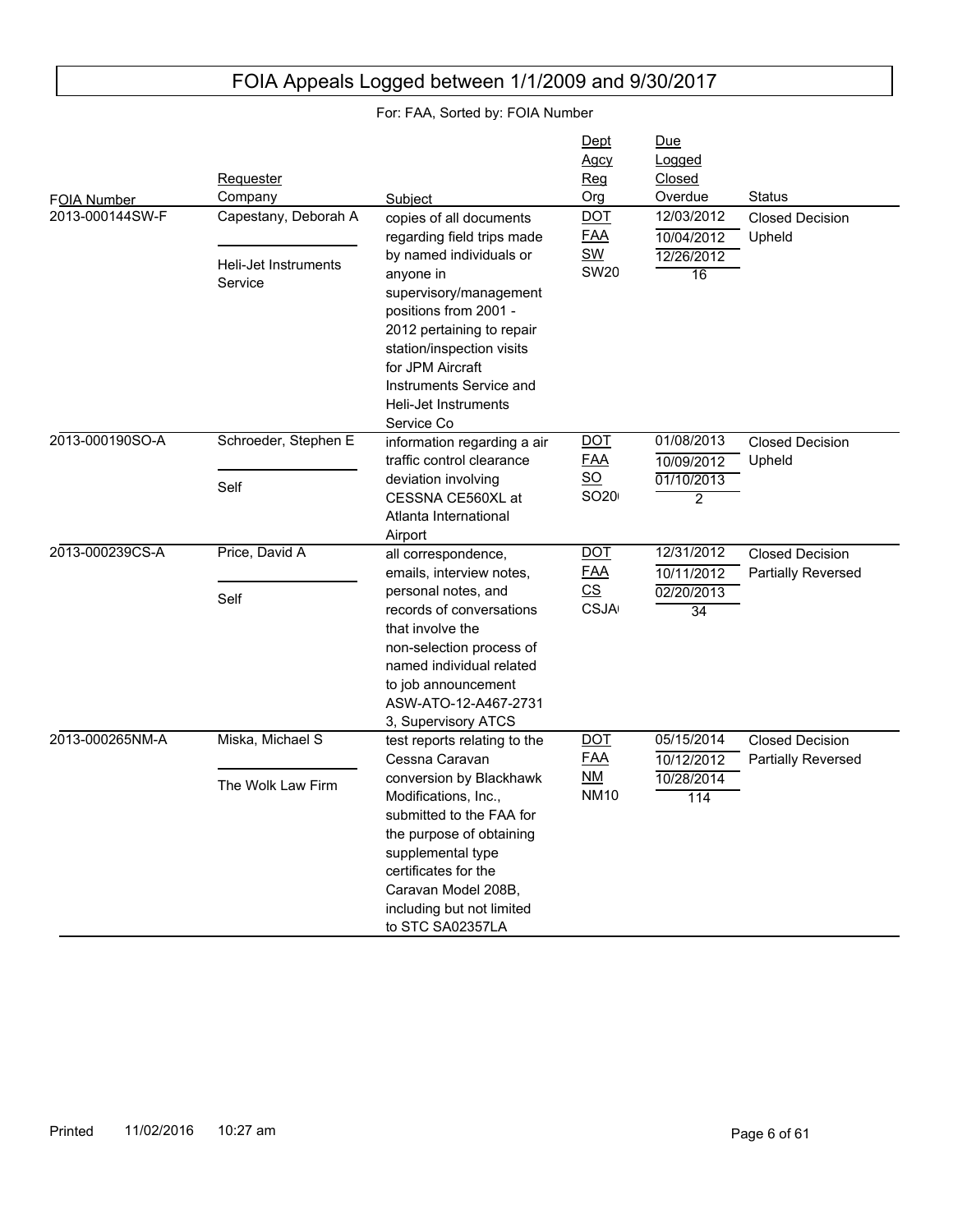#### FOIA Number Due Logged Closed Subject **Contact Contact Contact Contact Contact Contact Contact Contact Contact Contact Contact Contact Contact Contact Contact Contact Contact Contact Contact Contact Contact Contact Contact Contact Contact Contact Conta** Requester Company Dept Agcy Reg Org 2013-000266SW-A 01/29/2015 169 10/12/2012 05/27/2014 Closed Decision Partially Reversed test reports relating to the Cessna Caravan Conversion by Supervan Systems Ltd submitted for the purpose of obtaining supplemental type certificates for the Caravan Model 208B including but not limited to SA10841SC Miska, Michael S The Wolk Law Firm DOT FAA SW **SW10** 2013-000283EA-A 03/13/2013 30 10/15/2012 01/29/2013 Closed Decision Upheld OIG referral of FAA records regarding an investigation of named inspector Williams, Lawrence Self DOT FAA EA EA200 2013-000368WA-F 12/03/2012 10/17/2012 12/23/2012 Closed Not a FOIA Appeal COA application from 14 entities to operate aerial drones, UAs, UAVs, and UASs in domestic airspace; certificate or authorization issued; and any supporting documentation submitted as part of the application Musgrave, Shawn MuckRock News DOT FAA WA  $FS00'$ 2013-000492GL-F 12/04/2012 10/24/2012 12/24/2012 Closed Not a FOIA Appeal the completed and signed Freedom of Information Act (FOIA) Checklist/Fee Worksheet created for FOIA No. 2011-007750 Heide, Guy Self DOT FAA GL GL600 2013-000494GL-AN 03/25/2013 32 10/24/2012 02/06/2013 Closed Decision Upheld various records regarding Passenger Facility Charge Application No. 6 Heide, Guy Self DOT FAA GL GL600 2013-000494GL-F 12/04/2012 10/24/2012 12/24/2012 Closed Not a FOIA Appeal various records regarding Passenger Facility Charge Application No. 6 Heide, Guy Self DOT FAA GL  $GL600$ 2013-000534WA-F 12/21/2012 10/25/2012 01/10/2013 Closed Not a FOIA Appeal all documents related to the application from Virginia Polytechnic Institute and State University for authorization to operate aerial drones, UAs, UAVs, and UASs in domestic airspace Musgrave, Shawn MuckRock News DOT FAA WA  $FS00'$

## FOIA Appeals Logged between 1/1/2009 and 9/30/2017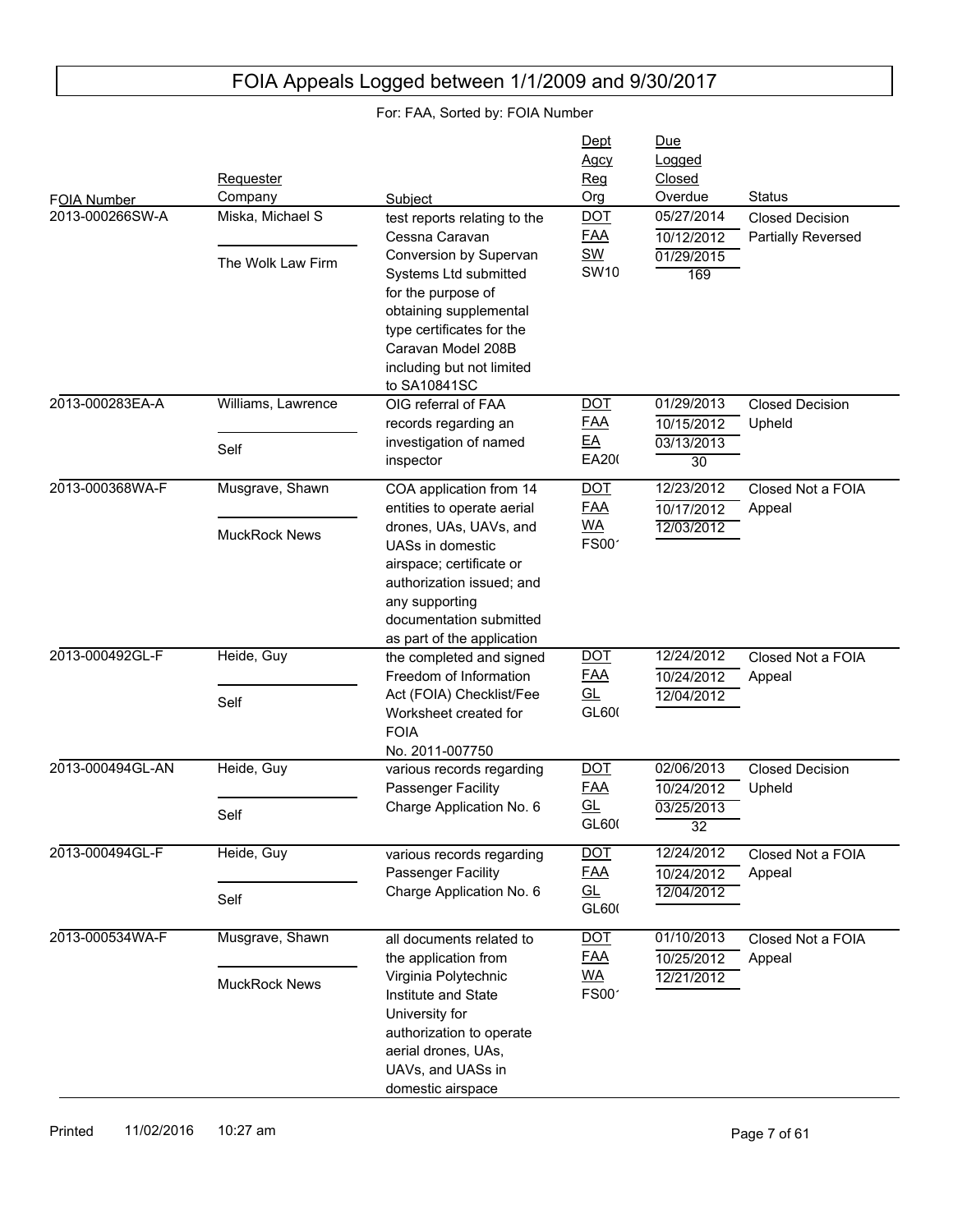| FOIA Number<br>2013-000611SO-AN | Requester<br>Company<br>Begy, Fred C<br>Chuhak & Tecson,<br>P.C. | Subject<br>complete copy of any/all<br>file materials related to<br>informal, administrative,<br>enforcement and criminal<br>actions re: any/all Part<br>135 compliance<br>inspections/documents<br>for a 1980 Bell Model<br>206L-1 Helicopter,<br>s/n:45570, N5758H<br>aircraft, incl. | Dept<br>Agcy<br><b>Reg</b><br>Org<br><b>DOT</b><br><b>FAA</b><br>$\underline{SO}$<br>SO20 | Due<br>Logged<br>Closed<br>Overdue<br>02/24/2013<br>10/31/2012<br>02/04/2013 | Status<br>Closed Remanded to<br>region/center/org |
|---------------------------------|------------------------------------------------------------------|-----------------------------------------------------------------------------------------------------------------------------------------------------------------------------------------------------------------------------------------------------------------------------------------|-------------------------------------------------------------------------------------------|------------------------------------------------------------------------------|---------------------------------------------------|
| 2013-000690WP-F                 | Bender, Ray                                                      | company/mechanic<br>McClellan-Palomar<br>Airport                                                                                                                                                                                                                                        | <b>DOT</b><br><b>FAA</b>                                                                  | 06/24/2013<br>11/02/2012                                                     | <b>Closed Decision</b><br>Partially Reversed      |
|                                 | Self                                                             |                                                                                                                                                                                                                                                                                         | <b>WP</b><br><b>WP60</b>                                                                  | 07/01/2013<br>5                                                              |                                                   |
| 2013-000734SW-A                 | Ralstin, Todd                                                    | investigative report and all<br>related documents                                                                                                                                                                                                                                       | <b>DOT</b><br><b>FAA</b>                                                                  | 02/05/2013<br>11/06/2012                                                     | Closed Not a FOIA<br>Appeal                       |
|                                 | G. Todd Ralstin, Inc.                                            | provided to the FAA by<br>Rainbow Ryders, Inc.,<br>pertaining to the<br>September 22, 2012<br>balloon accident at<br>Albuquerque, New<br>Mexico involving N608RR                                                                                                                        | <b>SW</b><br><b>SW20</b>                                                                  | 01/16/2013                                                                   |                                                   |
| 2013-000845WA-A                 | Heide, Guy                                                       | records regarding the<br>appointment of the<br>named individual to the<br>position of Manager,<br>Airports Division, Great<br>Lakes Region                                                                                                                                              | <b>DOT</b><br><b>FAA</b>                                                                  | 03/11/2013<br>11/13/2012                                                     | <b>Closed Decision</b><br>Partially Reversed      |
|                                 | Self                                                             |                                                                                                                                                                                                                                                                                         | <b>WA</b><br><b>HR00</b>                                                                  | 03/25/2013<br>$\overline{10}$                                                |                                                   |
| 2013-000912CE-A                 | Rookstool, Craig N                                               | copies of all Forms<br>8110-3 with associated                                                                                                                                                                                                                                           | <b>DOT</b><br><b>FAA</b>                                                                  | 01/29/2013<br>11/15/2012                                                     | <b>Closed Decision</b><br>Upheld                  |
|                                 | AvidAir Helicopter<br>Supply, Inc.                               | submittal letters from the<br>Rolls-Royce Corporation<br>on the Model 250 for the<br>complete year of 2004                                                                                                                                                                              | CE<br>CE11!                                                                               | 01/28/2013                                                                   |                                                   |
| 2013-000975WA-A                 | Sharp, Elaine Whitfield                                          | accident report, accident<br>package, all                                                                                                                                                                                                                                               | $\underline{DOT}$<br><b>FAA</b>                                                           | 05/27/2013<br>11/19/2012                                                     | Closed Remanded to<br>region/center/org           |
|                                 | Whitfield Sharp &<br>Sharp, LLC                                  | correspondence to and<br>from the NTSB, etc.,<br>pertaining to the October<br>26, 2010 accident<br>involving American<br>Airlines flight 1640,<br>N626AA, Miami, Florida                                                                                                                | <u>WA</u><br>VP00                                                                         | 05/13/2013                                                                   |                                                   |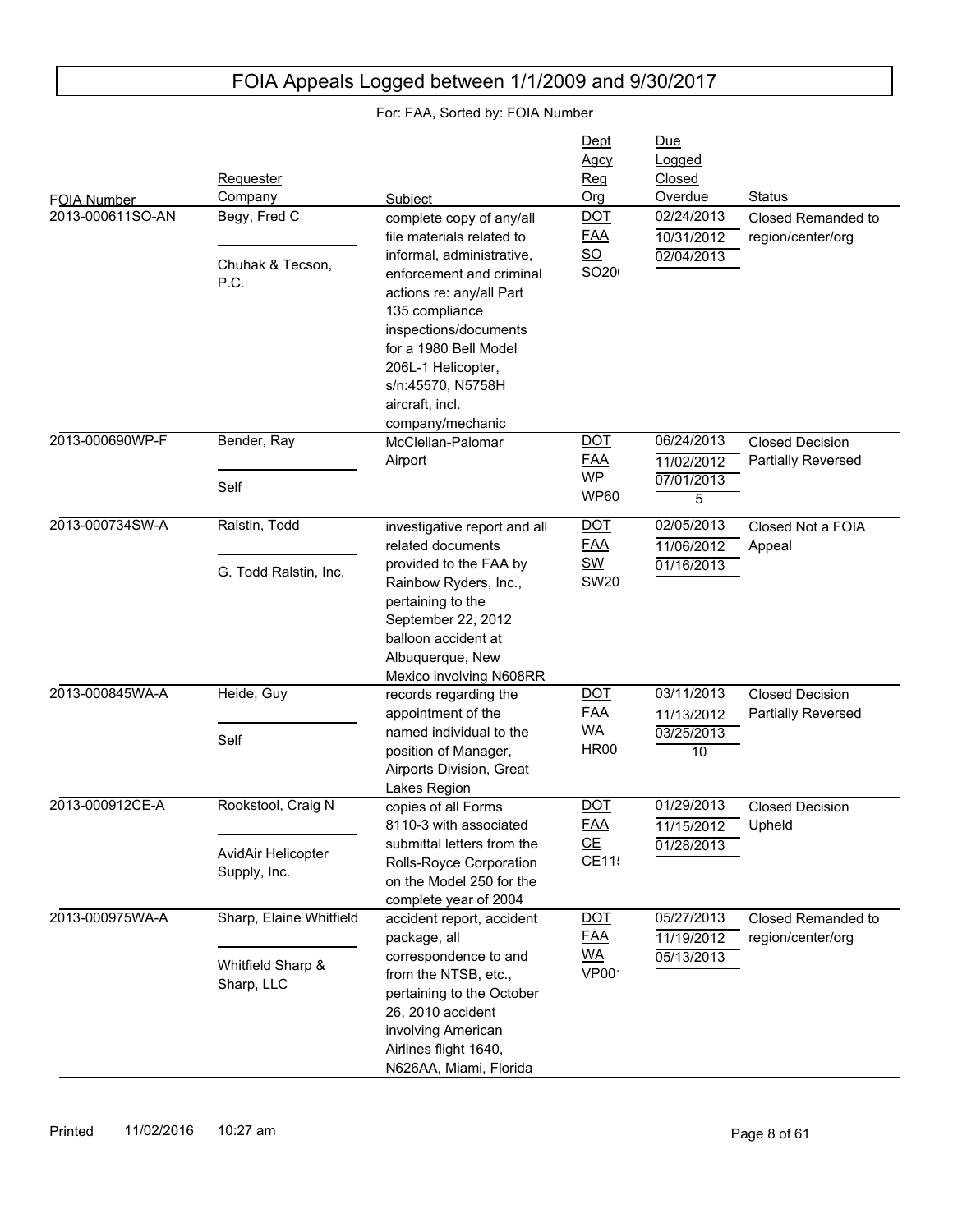|                                |                                 |                                                                                                                                                                  | Dept<br>Agcy                                  | Due<br>Logged                          |                                              |
|--------------------------------|---------------------------------|------------------------------------------------------------------------------------------------------------------------------------------------------------------|-----------------------------------------------|----------------------------------------|----------------------------------------------|
|                                | <b>Requester</b><br>Company     | Subject                                                                                                                                                          | Reg<br>Org                                    | Closed<br>Overdue                      | <b>Status</b>                                |
| FOIA Number<br>2013-000976WA-A | Vick, Jessica<br>Friedman Rubin | accident report, accident<br>package, correspondence<br>sent or received including<br>to and from the NTSB;                                                      | <b>DOT</b><br><b>FAA</b><br><u>WA</u><br>VP00 | 04/28/2013<br>11/19/2012<br>04/19/2013 | Closed Remanded to<br>region/center/org      |
|                                |                                 | etc., related to the<br>October 26, 2010<br>accident at Miami,<br>Florida involving American<br>Airlines Flight 1640,<br><b>N626AA</b>                           |                                               |                                        |                                              |
| 2013-001418JO-AN               | McDermott, Michael C            | recordings, radar data,<br>accident package,                                                                                                                     | <b>DOT</b><br><u>FAA</u>                      | 04/18/2013<br>12/11/2012               | <b>Closed Decision</b><br>Upheld             |
|                                | Frank M. McDermott,             | ATSAP statement report,                                                                                                                                          | <u>JO</u>                                     | 08/12/2014                             |                                              |
|                                | Ltd.                            | etc., pertaining to<br>N3554Y, Decmeber 1,<br>2012, Kahului-Maui,<br>Hawaii                                                                                      | JI001                                         | 331                                    |                                              |
| 2013-001621NM-A                | Smeester, Audrey                | copy of investigation<br>regarding 10/12/12                                                                                                                      | <u>DOT</u><br><b>FAA</b>                      | 03/05/2013<br>12/19/2012               | <b>Closed Decision</b><br>Partially Reversed |
|                                | Self                            | assault/incident at Rocky<br>Mountain Metro Airport<br><b>ATCT</b>                                                                                               | NM<br><b>NM70</b>                             | 03/21/2013<br>$\overline{12}$          |                                              |
| 2013-001654WP-A                | Lewis, Jeff                     | all contents within<br>grievance file                                                                                                                            | <u>DOT</u><br><b>FAA</b>                      | 04/17/2013<br>12/20/2012               | <b>Closed Decision</b><br>Upheld             |
|                                | Self                            | NC-08-77405                                                                                                                                                      | <b>WP</b><br>WP01                             | 05/10/2013<br>$\overline{17}$          |                                              |
| 2013-001687JO-AN               | McDermott, Michael C            | accident involving<br>N499SW, December 19,<br>2012 at Libby, Montana,                                                                                            | <b>DOT</b><br><b>FAA</b>                      | 04/18/2013<br>12/21/2012               | <b>Closed Decision</b><br>Upheld             |
|                                |                                 |                                                                                                                                                                  | <u>JO</u>                                     | 08/12/2014                             |                                              |
|                                | Frank M. McDermott,<br>Ltd.     | including a copy of the<br>ATSAP report                                                                                                                          | JI001                                         | 331                                    |                                              |
| 2013-001950SO-A                | Kelley, Hart                    | copy of the final<br>determination pertaining                                                                                                                    | <b>DOT</b><br>FAA                             | 04/10/2013<br>01/11/2013               | Closed Not a FOIA<br>Appeal                  |
|                                | Self                            | to EIR 2012SO350051                                                                                                                                              | $\underline{\mathsf{SO}}$<br>SO20             | 03/21/2013                             |                                              |
| 2013-001962CS-A                | Walker, Deborah                 | Copies of all written<br>documents regarding the                                                                                                                 | <b>DOT</b><br><b>FAA</b>                      | 05/27/2013<br>01/11/2013               | Closed Withdrawn                             |
|                                | Self                            | requestor, copies of<br>assessment report done<br>on Fort Worth Center,<br>and all hotline reports,<br>allegations, EEO<br>complaints, regarding<br>ZFW manager. | $\underline{\mathsf{CS}}$<br><b>CSJA</b>      | 05/15/2015<br>495                      |                                              |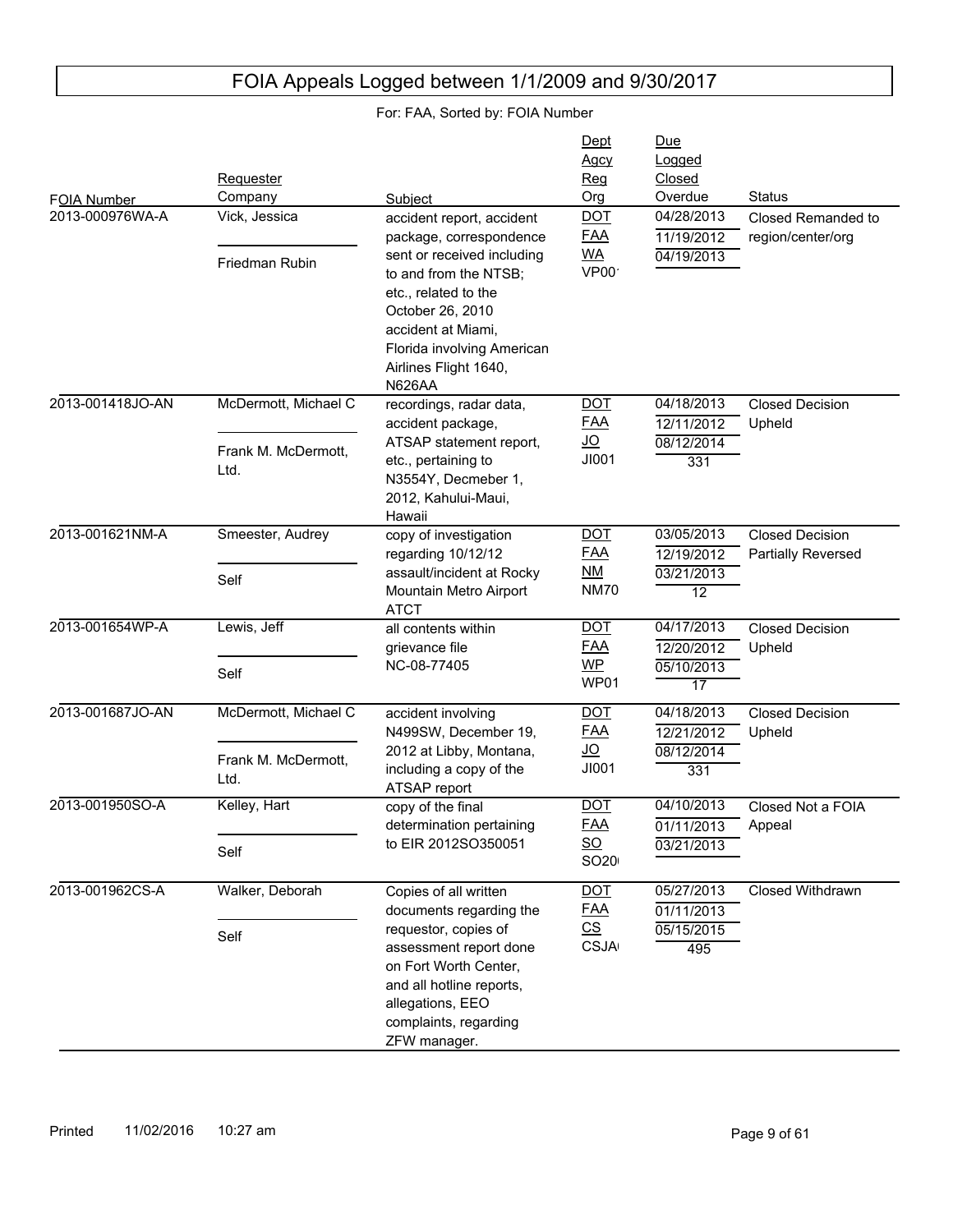| FOIA Number     | Requester<br>Company                   | Subject                                                                                                                                                        | Dept<br><u>Agcy</u><br><b>Reg</b><br>Org | Due<br>Logged<br>Closed<br>Overdue     | <b>Status</b>                           |
|-----------------|----------------------------------------|----------------------------------------------------------------------------------------------------------------------------------------------------------------|------------------------------------------|----------------------------------------|-----------------------------------------|
| 2013-002110WA-A | Cognata, David<br>Self                 | copy of the complaint<br>filed by named individual<br>and any other supporting                                                                                 | <b>DOT</b><br><b>FAA</b><br><b>WA</b>    | 06/02/2013<br>01/18/2013<br>06/18/2013 | <b>Closed Decision</b><br>Upheld        |
|                 |                                        | information that led to a<br>termination                                                                                                                       | ANG1                                     | 12                                     |                                         |
| 2013-002147GL-A | Fanter, Norman W                       | employment status of a<br>specified airman                                                                                                                     | <b>DOT</b><br><b>FAA</b>                 | 03/13/2013<br>01/22/2013               | <b>Closed Decision</b><br>Upheld        |
|                 | Self                                   |                                                                                                                                                                | GL<br>GL010                              | 03/13/2013                             |                                         |
| 2013-002196GL-F | Heide, Guy                             | a copy of the record that<br>permits sponsors to                                                                                                               | <b>DOT</b><br><b>FAA</b>                 | 03/24/2013<br>01/23/2013               | Closed Not a FOIA<br>Appeal             |
|                 | Self                                   | submit the required grant<br>application data in<br>formats other than the<br>FAA Form 5100-100                                                                | GL<br>GL600                              | 03/14/2013                             |                                         |
| 2013-002389ES-A | Morgan, Ronald E                       | copy or a full report<br>generated by Tech Ops                                                                                                                 | <b>DOT</b><br><b>FAA</b>                 | 05/27/2013<br>01/31/2013               | Closed Remanded to<br>region/center/org |
|                 | Morgan Aviation and<br>Associates, LLC | on the modeling of<br>potential interference from<br>the proposed 6 wind<br>turbine field in Cape<br>Charles, VA                                               | E.S<br><b>ESJA</b>                       | 04/17/2014<br>224                      |                                         |
| 2013-002414WA-A | Boden, Richard E                       | copy of a complaint filed<br>between January-March                                                                                                             | <b>DOT</b><br><b>FAA</b>                 | 05/29/2013<br>01/31/2013               | <b>Closed Decision</b><br>Upheld        |
|                 | Self                                   | 2012 on the failure to<br>notify the FAA of a motor<br>vehicle incident                                                                                        | <b>WA</b><br>AE00                        | 06/03/2013<br>3                        |                                         |
| 2013-002471WA-A | Mackey, John E                         | all records related to<br><b>Aviation Safety Report</b>                                                                                                        | <b>DOT</b><br><b>FAA</b>                 | 06/25/2013<br>02/04/2013               | Closed Remanded to<br>region/center/org |
|                 | Self                                   | Hotline complaint<br>C09A000125CC and all<br>records related to SIRS<br>report DR200885                                                                        | <b>WA</b><br>FS00 <sup>-</sup>           | 06/11/2013                             |                                         |
| 2013-002566SO-A | Hill, Sharon K                         | the amount of SCI's<br>distributed within                                                                                                                      | <b>DOT</b><br><b>FAA</b>                 | 05/27/2013<br>02/08/2013               | Closed Remanded to<br>region/center/org |
|                 | Self                                   | ASO-750-B/AHE-310 for<br>the year 2012, including<br>names of individuals who<br>received SCI's, SCI-1,<br>SCI-2, within band<br>promotions, and<br>promotions | $\underline{\mathsf{SO}}$<br>SO01        | 05/30/2013<br>$\overline{3}$           |                                         |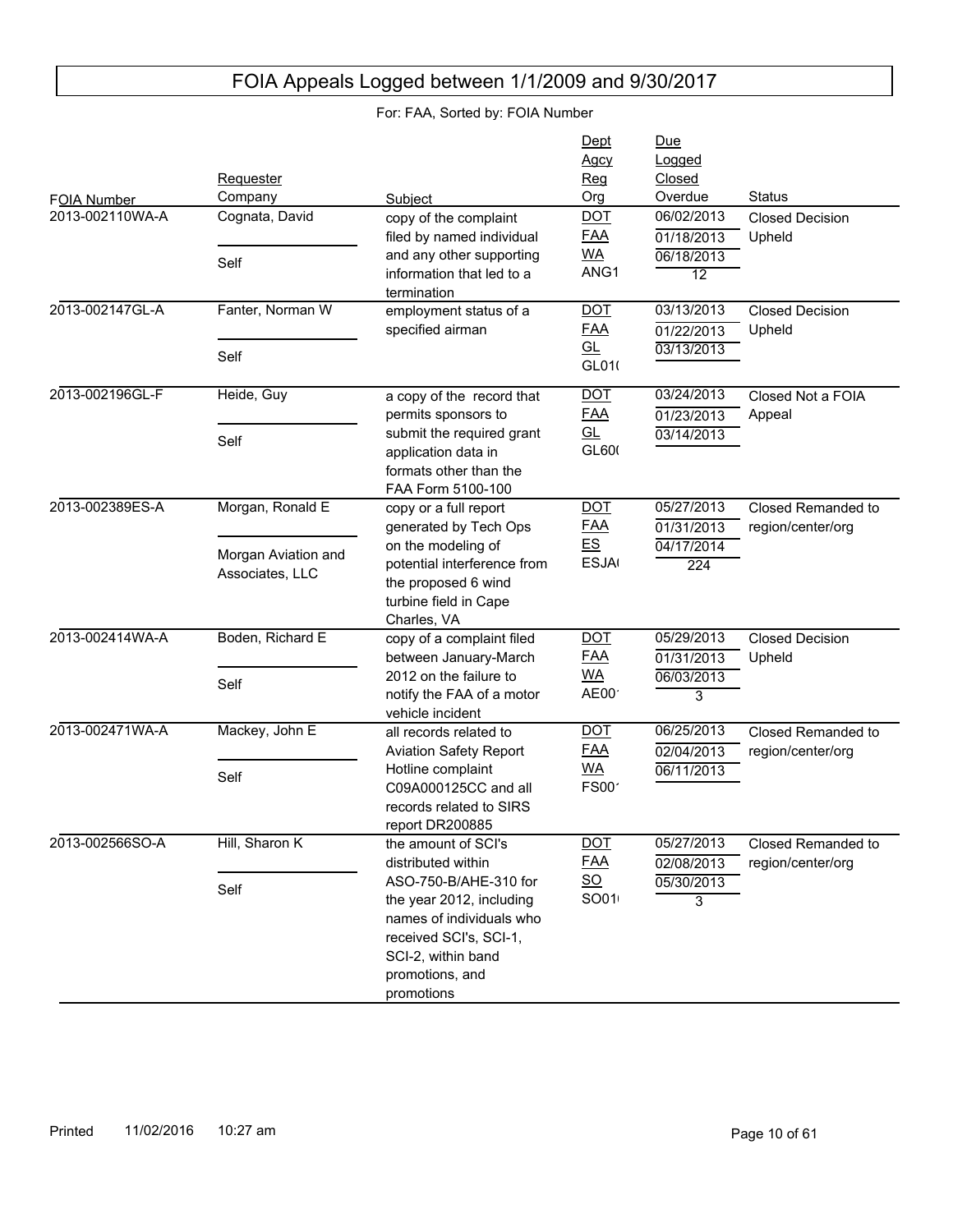| <b>FOIA Number</b><br>2013-002691CS-AN | Requester<br>Company<br>Fatout, Donald L | Subject                                                                                                                                                                                                                                            | Dept<br>Agcy<br>Reg<br>Org<br><b>DOT</b>                     | Due<br>Logged<br>Closed<br>Overdue<br>05/28/2013    | <b>Status</b>                           |
|----------------------------------------|------------------------------------------|----------------------------------------------------------------------------------------------------------------------------------------------------------------------------------------------------------------------------------------------------|--------------------------------------------------------------|-----------------------------------------------------|-----------------------------------------|
|                                        | Self                                     | a record stating who at<br>the Air Traffic Control<br>Tower called Camp<br>Atterbury on 3/29/12<br>stating that the<br>requester's airplane was<br>headed in their direction<br>and requested permission<br>to allow requester to pass<br>through. | <b>FAA</b><br>$\underline{\mathsf{CS}}$<br><b>CSJA</b>       | 02/14/2013<br>05/10/2013                            | Closed Not a FOIA<br>Appeal             |
| 2013-002739WP-A                        | Norat, Richard N.V.<br>Self              | yourself as Principal<br>Operations Inspector for<br>Virgin America,<br>Incorporated                                                                                                                                                               | <u>DOT</u><br><b>FAA</b><br><b>WP</b><br><b>WP21</b>         | 05/28/2013<br>02/15/2013<br>05/10/2013              | Closed Remanded to<br>region/center/org |
| 2013-002855ES-A                        | Smalls, Carl<br>Self                     | audio and radar data from<br>sector R62 and D62 on<br>January 15, 2013 from<br>11:30 a.m. to 1:45 p.m.<br>local                                                                                                                                    | <b>DOT</b><br><b>FAA</b><br>E.S<br><b>ESJA</b>               | 05/27/2013<br>02/20/2013<br>05/14/2013              | Closed Not a FOIA<br>Appeal             |
| 2013-002889WA-A                        | Petersen, Andrew T<br>Self               | employees in FPPS Field<br>- LOB AHR from<br>December 1, 2009 to the<br>present for pay bands<br>FV-I, J, and K EV FPPS<br>data report                                                                                                             | <b>DOT</b><br><b>FAA</b><br><u>WA</u><br><b>HR00</b>         | 05/27/2013<br>02/21/2013<br>05/23/2013              | Closed Remanded to<br>region/center/org |
| 2013-002945GL-F                        | Heide, Guy<br>Self                       | a copy of the completed<br>and signed FOIA<br>checklist for FOIA<br>2012-007957                                                                                                                                                                    | <b>DOT</b><br><b>FAA</b><br>$\underline{\text{GL}}$<br>GL600 | 04/29/2013<br>02/25/2013<br>04/09/2013              | Closed Not a FOIA<br>Appeal             |
| 2013-002947GL-A                        | Heide, Guy<br>Self                       | various records regarding<br>PFC No. 6 Amendment<br>Application                                                                                                                                                                                    | <b>DOT</b><br><b>FAA</b><br>GL<br>GL600                      | 06/10/2013<br>02/25/2013<br>05/22/2013              | Closed Remanded to<br>region/center/org |
| 2013-002947GL-F                        | Heide, Guy<br>Self                       | various records regarding<br>PFC No. 6 Amendment<br>Application                                                                                                                                                                                    | <b>DOT</b><br><b>FAA</b><br>GL<br>GL600                      | 04/29/2013<br>02/25/2013<br>04/09/2013              | Closed Not a FOIA<br>Appeal             |
| 2013-002947GL-FD                       | Heide, Guy<br>Self                       | various records regarding<br>PFC No. 6 Amendment<br>Application                                                                                                                                                                                    | <b>DOT</b><br><b>FAA</b><br>GL<br>GL600                      | 09/15/2013<br>$\overline{02/25}/2013$<br>08/26/2013 | Closed Remanded to<br>region/center/org |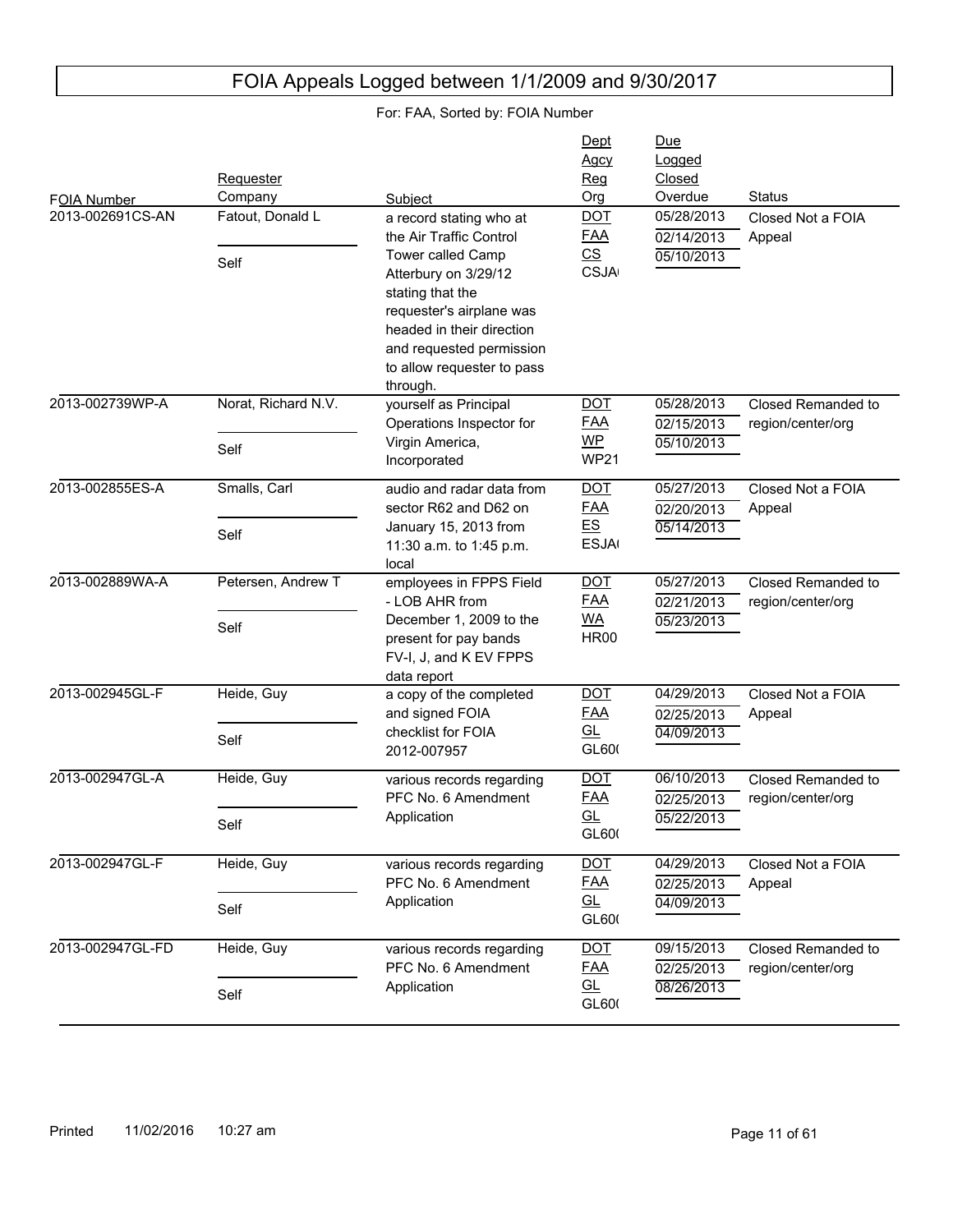#### FOIA Number Due Logged Closed Subject Crg Overdue Status<br>
various records regarding DOT 06/17/2013 Closed Requester **Company Dept** Agcy Reg Org 2013-003207GL-AN 06/25/2013 6 03/11/2013 Closed Remanded to region/center/org various records regarding Passenger Facility Charge No. 8 Amendment Application which was received from the Metropolitan Airports Commission on November 16, 2012. Heide, Guy Self DOT FAA GL GL600 2013-003207GL-AN 11/26/2013 13 03/11/2013 11/06/2013 Closed Decision Upheld various records regarding Passenger Facility Charge No. 8 Amendment Application which was received from the Metropolitan Airports Commission on November 16, 2012. Heide, Guy Self DOT FAA GL GL600 2013-003350F7-A 06/06/2013 03/15/2013 06/25/2013 Closed Remanded to region/center/org a complete copy of the airman certification record for a specified airman Higginbotham, Brooks M Self DOT FAA F7 **FS760** 2013-003413CE-A 10/25/2013 95 03/19/2013 06/11/2013 Closed Decision Upheld the Certification listing with ranking after interviews with notes from interviewers regarding bid Announcement ACE-ARC-12-123-28377, Special Program Integrator Willis, Sharon M Self DOT FAA CE CE00 2013-003751WA-A 08/26/2013 04/02/2013 09/15/2013 Closed Remanded to region/center/org promotions, reassignment, in-position increases, awards, and superior contribution increases for all employees in ALO-500/510 from October 2009 to the present; and CADAs pertaining to named individual Harvey, Richardo Self DOT FAA WA HR001

FOIA Appeals Logged between 1/1/2009 and 9/30/2017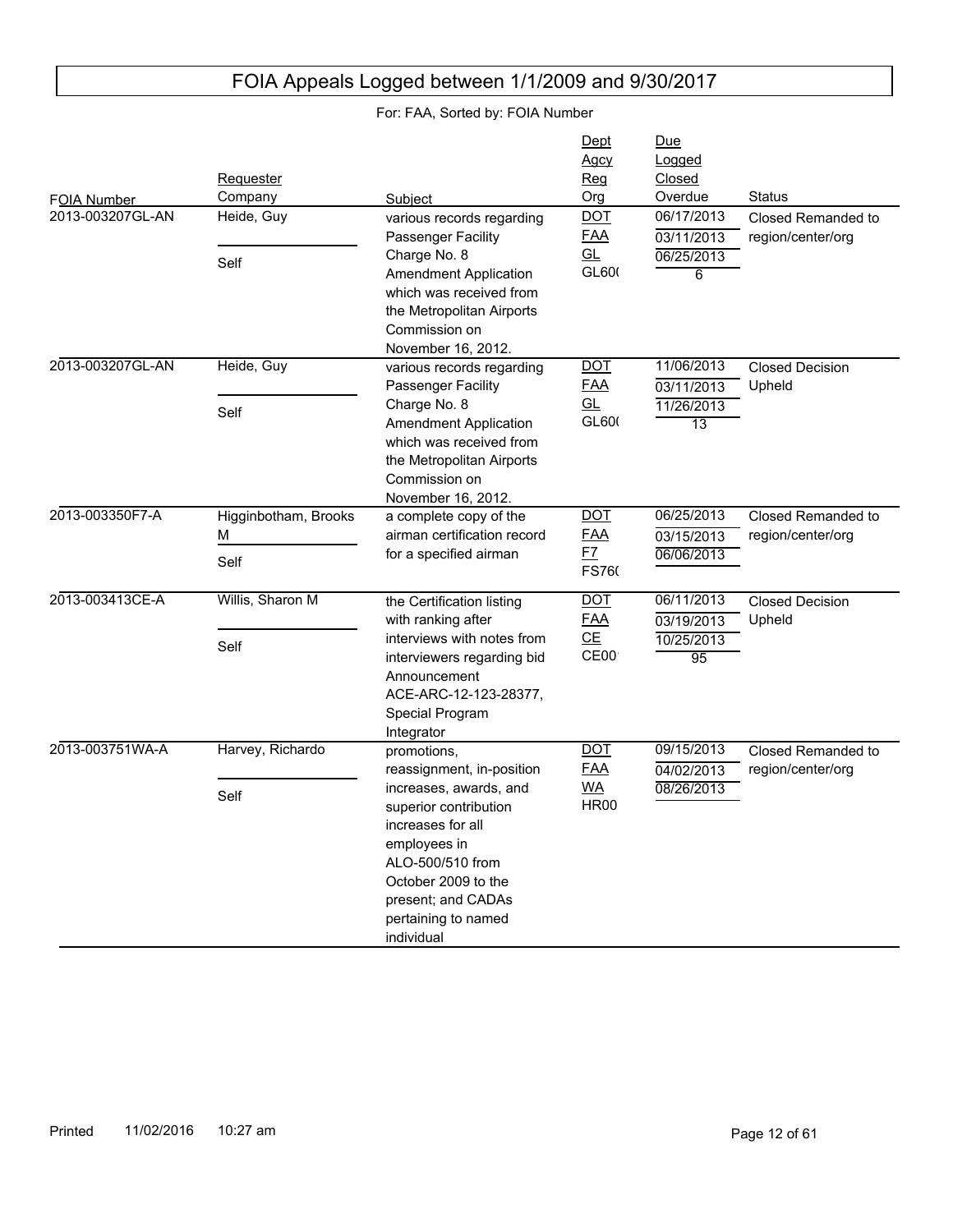| FOIA Number      | Requester<br>Company                            | Subject                                                                                                                                                                                                                                 | Dept<br><u>Agcy</u><br><u>Reg</u><br>Org             | Due<br>Logged<br>Closed<br>Overdue            | Status                                  |
|------------------|-------------------------------------------------|-----------------------------------------------------------------------------------------------------------------------------------------------------------------------------------------------------------------------------------------|------------------------------------------------------|-----------------------------------------------|-----------------------------------------|
| 2013-003751WA-AN | Harvey, Richardo                                | promotions,<br>reassignment, in-position                                                                                                                                                                                                | <b>DOT</b><br><b>FAA</b>                             | 09/15/2013<br>04/02/2013                      | Closed Remanded to<br>region/center/org |
|                  | Self                                            | increases, awards, and<br>superior contribution<br>increases for all<br>employees in<br>ALO-500/510 from<br>October 2009 to the<br>present; and CADAs<br>pertaining to named<br>individual                                              | <b>WA</b><br><b>RC00</b>                             | 08/26/2013                                    |                                         |
| 2013-003753NM-A  | Ginnetti, Greg                                  | FAA Compliance Review<br>of Aviat Aircraft TSOA                                                                                                                                                                                         | <b>DOT</b><br><u>FAA</u>                             | 03/29/2016<br>04/02/2013                      | Requested<br>background                 |
|                  | <b>Whelen Engineering</b><br>Company            | position/anticollision<br>lights during September<br>2012                                                                                                                                                                               | NM<br><b>NM10</b>                                    | 153                                           | documentation                           |
| 2013-003771JO-AN | Davis, William B                                | all audio or electronic                                                                                                                                                                                                                 | <b>DOT</b>                                           | 08/29/2013                                    | <b>Closed Decision</b>                  |
|                  | <b>US Airways Training</b><br>Center            | recordings and any<br>written transcripts from<br>specific location at<br>Charlotte Airport between<br>February 16-17, 2013;<br>phone conversations<br>between ZTL TMU and<br>ATCSCC and between<br>ATCSCC and US Airways<br><b>OCC</b> | <u>FAA</u><br><u>JO</u><br><b>JR001</b>              | 04/02/2013<br>02/19/2015<br>367               | Partially Reversed                      |
| 2013-004036WP-A  | Gorzynski, Dustin B<br><b>Dustin's Aircraft</b> | the complete investigative<br>report pertaining to<br>Whistleblower complaint<br>WB 13522 against                                                                                                                                       | <b>DOT</b><br><b>FAA</b><br><b>WP</b><br><b>WP21</b> | 07/31/2013<br>04/15/2013<br>04/24/2014<br>183 | <b>Closed Decision</b><br>Reversed      |
|                  | Maintenance                                     | Avmax Montana, Inc.                                                                                                                                                                                                                     |                                                      |                                               |                                         |
| 2013-004160WA-A  | Curtis, Lee                                     | any settlement<br>agreements and all                                                                                                                                                                                                    | <b>DOT</b><br><b>FAA</b>                             | 07/29/2013<br>04/18/2013                      | Closed Remanded to<br>region/center/org |
|                  | Perkins Coie LLP                                | associated documents<br>executed by the FAA and<br>Lockheed Martin in<br>relation to Protest of<br><b>Lockheed Martin</b><br>Corporation, pursuant to<br>SIR No.<br>DTFAWA-11-R-00022,<br>ODRA Docket No.<br>12-ODRA-00631              | <u>WA</u><br>GC50                                    | 07/17/2015<br>494                             |                                         |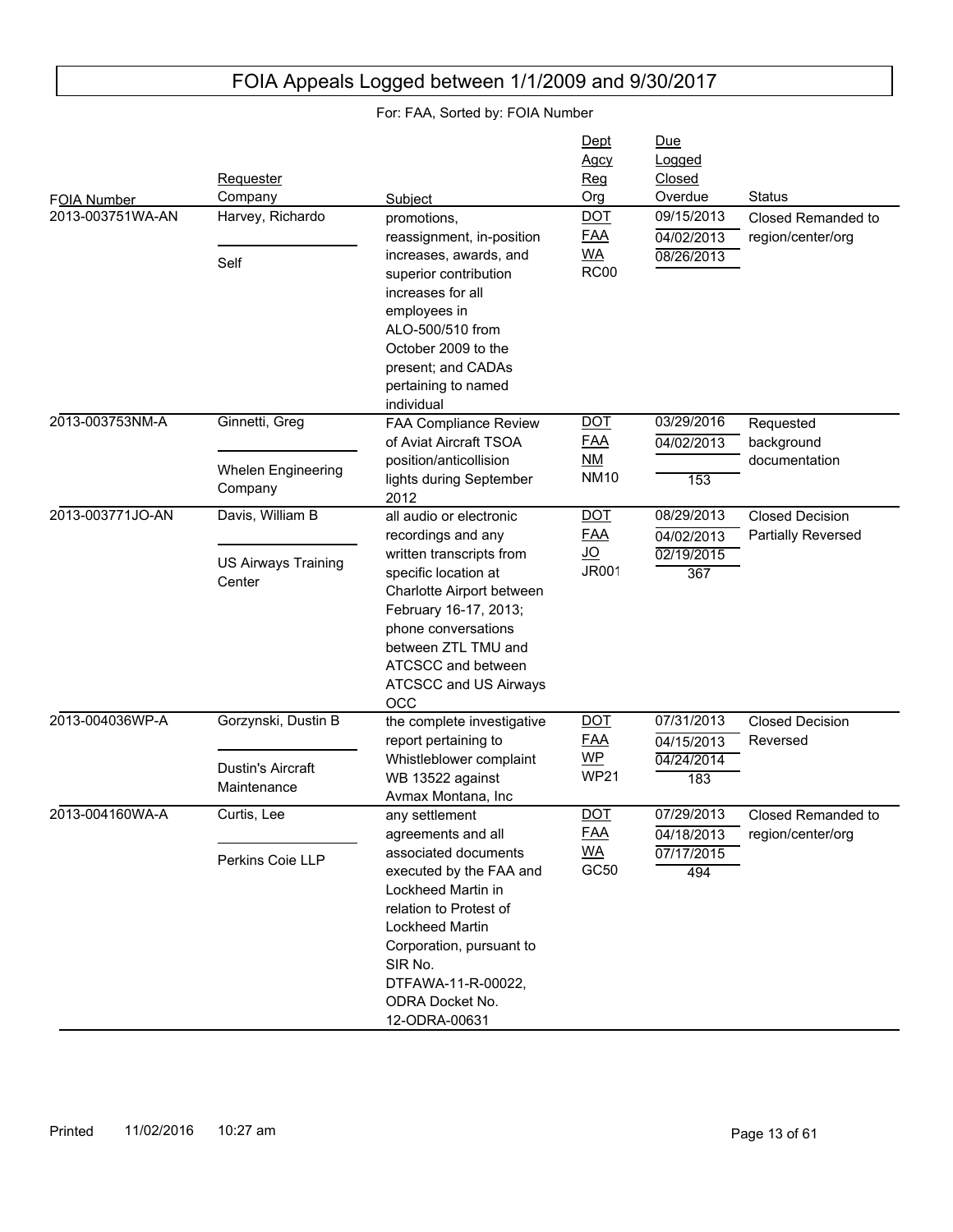| FOIA Number      | Requester<br>Company                                        | Subject                                                                                                                                                                                   | Dept<br><b>Agcy</b><br>Reg<br>Org                             | Due<br>Logged<br>Closed<br>Overdue            | <b>Status</b>                                |
|------------------|-------------------------------------------------------------|-------------------------------------------------------------------------------------------------------------------------------------------------------------------------------------------|---------------------------------------------------------------|-----------------------------------------------|----------------------------------------------|
| 2013-004344WA-AN | Tillander, Andrea S<br>Clausen Miller P.C.                  | records regarding the<br>orginal Unapproved Parts<br>Notification No.<br>1998-00233 dated April<br>12, 2001                                                                               | <b>DOT</b><br><b>FAA</b><br><b>WA</b><br><b>IR001</b>         | 10/01/2013<br>04/25/2013<br>10/24/2013<br>16  | <b>Closed Decision</b><br>Upheld             |
| 2013-004827GL-A  | Burdue, Bradley J<br>Self                                   | any and all records<br>regarding the<br>investigation of a<br><b>Designated Airworthiness</b><br>Representative                                                                           | <b>DOT</b><br><u>FAA</u><br>GL<br>GL200                       | 05/21/2014<br>05/16/2013<br>01/14/2015<br>162 | <b>Closed Decision</b><br>Partially Reversed |
| 2013-004827GL-A  | Burdue, Bradley J<br>Self                                   | any and all records<br>regarding the<br>investigation of a<br><b>Designated Airworthiness</b><br>Representative                                                                           | <b>DOT</b><br><u>FAA</u><br>GL<br>GL200                       | 07/31/2013<br>05/16/2013<br>02/20/2014<br>138 | Closed Remanded to<br>region/center/org      |
| 2013-005139WA-A  | Williams, Lawrence<br>Self                                  | all records, including<br>emails, for the period<br>January 31 - May 31,<br>2013 on the processing of<br>the January 31, 2013<br>FOIA request for a copy<br>of Academy Course<br>21000039 | <b>DOT</b><br><u>FAA</u><br><b>WA</b><br><b>FS00</b>          | 08/07/2013<br>05/31/2013<br>01/29/2015<br>369 | <b>Closed Decision</b><br>Partially Reversed |
| 2013-005553WP-AN | Durgani, Sahil<br>Self                                      | Rainbow Air Academy's<br>Air Agency Certificate<br>(formerly based in Long<br>Beach, CA)                                                                                                  | <b>DOT</b><br><u>FAA</u><br><b>WP</b><br><b>WP20</b>          | 10/15/2013<br>06/19/2013<br>09/25/2013        | Closed Remanded to<br>region/center/org      |
| 2013-005610F7-A  | Levine, Morrie I<br>Law Office of Morrie I.<br>Levine, P.A. | enforcement<br>2012WA910070,<br>certifications,<br>enforcement actions<br>taken, and airman<br>records of named<br>individual                                                             | <b>DOT</b><br><u>FAA</u><br><u>F7</u><br>FS760                | 09/08/2013<br>06/24/2013<br>11/26/2013<br>55  | Closed Remanded to<br>region/center/org      |
| 2013-005743WA-A  | Ratliff, Roland J<br>Self                                   | all records pertaining to<br>Accountability Board<br>Case No. 2013-0138                                                                                                                   | <b>DOT</b><br><u>FAA</u><br><b>WA</b><br><b>HR00</b>          | 02/18/2014<br>06/28/2013<br>02/24/2014<br>4   | <b>Closed Decision</b><br>Partially Reversed |
| 2013-005761SO-A  | Wellikoff, Scott M<br>Greenspoon Marder,<br>P.A.            | copy of Sky Limo<br>Corporation"s Part 135<br><b>Operations Manual</b>                                                                                                                    | <b>DOT</b><br><u>FAA</u><br>$\underline{\mathsf{SO}}$<br>SO20 | 12/04/2013<br>07/01/2013<br>04/03/2014<br>82  | Closed Remanded to<br>region/center/org      |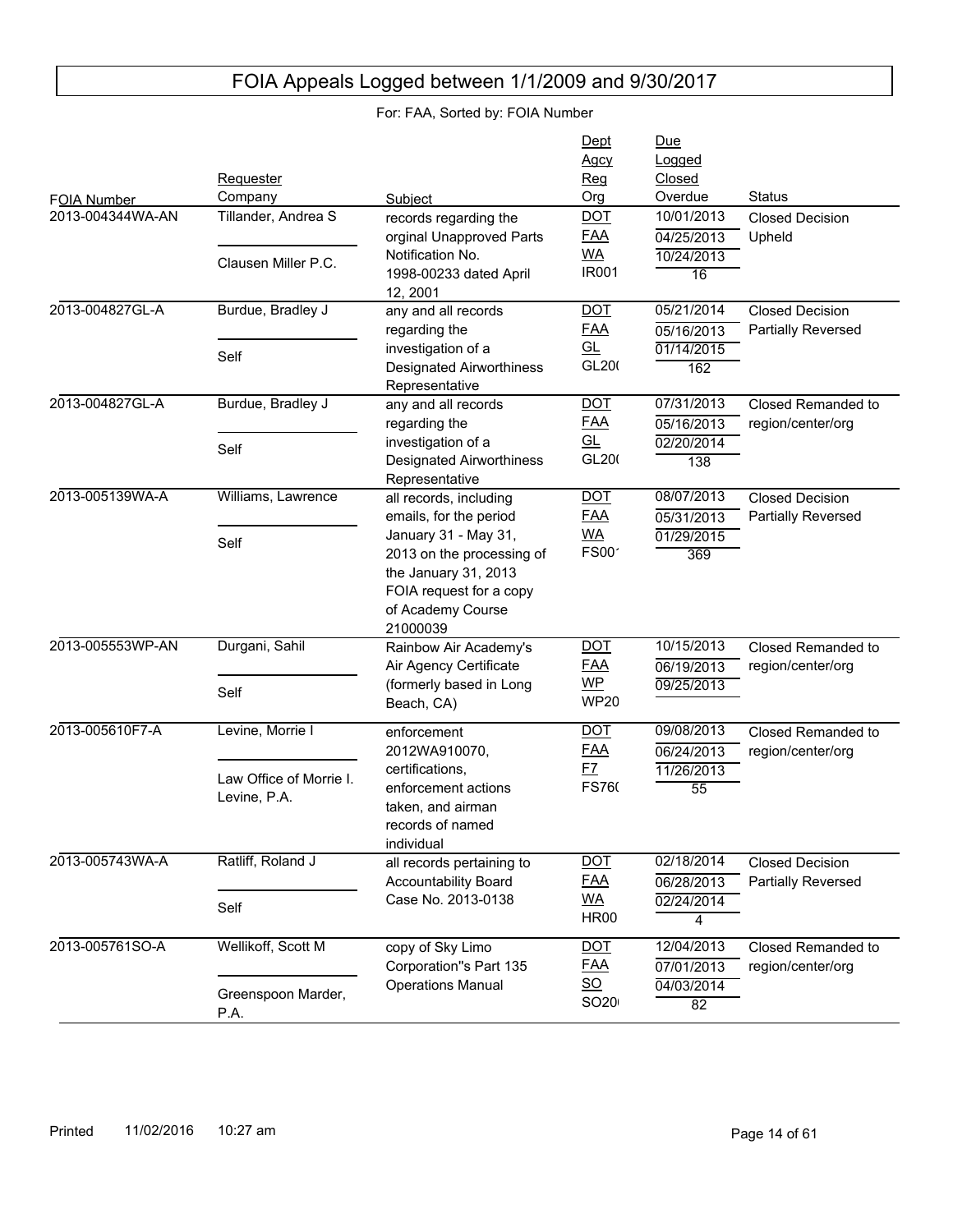#### FOIA Number Due Logged Closed Subject **Contact Contact Contact Contact Contact Contact Contact Contact Contact Contact Contact Contact Contact Contact Contact Contact Contact Contact Contact Contact Contact Contact Contact Contact Contact Contact Conta Requester** Company **Dept** Agcy Reg Org 2013-005854CS-A 03/27/2014 42 07/05/2013 all records and emails for 01/27/2014 Closed Withdrawn the period November 1, 2012 through July 2, 2013 that contain the name of the specified individual and were sent or transmited by the seven employees listed in the request Gutierrez, Xavier D Self DOT FAA CS **CSJA** 2013-006021GL-A 03/14/2014 110 07/15/2013 10/02/2013 Closed Decision Partially Reversed all records pertaining to complaint dated September 15, 2012, DOT 2013-0012 that was investigated by the Great Lakes Region Office of Civil Rights Keough, Timothy Self DOT FAA GL **GL00**9 2013-006138SO-A 11/26/2013 5 07/19/2013 11/19/2013 Closed Decision Partially Reversed all email traffic from the CMo server re: several employees between 6/1/2011 to 10/30/2011 containing any information associated with bid # ASO-AFS-B766-22151, incl., deleted emails, manager/inspector notes resumes, SME determinations, etc. Jackson, Rodney P Self DOT FAA SO SO<sub>20</sub> 2013-006159ES-A 08/27/2014 169 07/22/2013 any and all information DOT 12/26/2013 Closed Withdrawn (including warrants, flight plans, etc.) related to the aircraft flying over 38th Ave N. and 49st N in St. Petersburg/Lealman Area on July 19, 2013 starting around 7:40 a.m Elkins, David J Self DOT FAA ES **ESJA** 2013-006390WP-A 02/12/2014 60 07/31/2013 11/14/2013 Closed Decision Partially Reversed a copy of the Long Beach FSDO investigation into safety and regulatory concerns at Gulfstream Long Beach Gates, Ian Self DOT FAA WP **WP21** 2013-006794NM-A 07/16/2014 53 08/16/2013 04/30/2014 Closed Decision Upheld all records related in any manner to Supplemental Type Certificate SA01663SE Hedrick, Robert F Aviation Law Group, P.S. DOT FAA NM **NM10**

## FOIA Appeals Logged between 1/1/2009 and 9/30/2017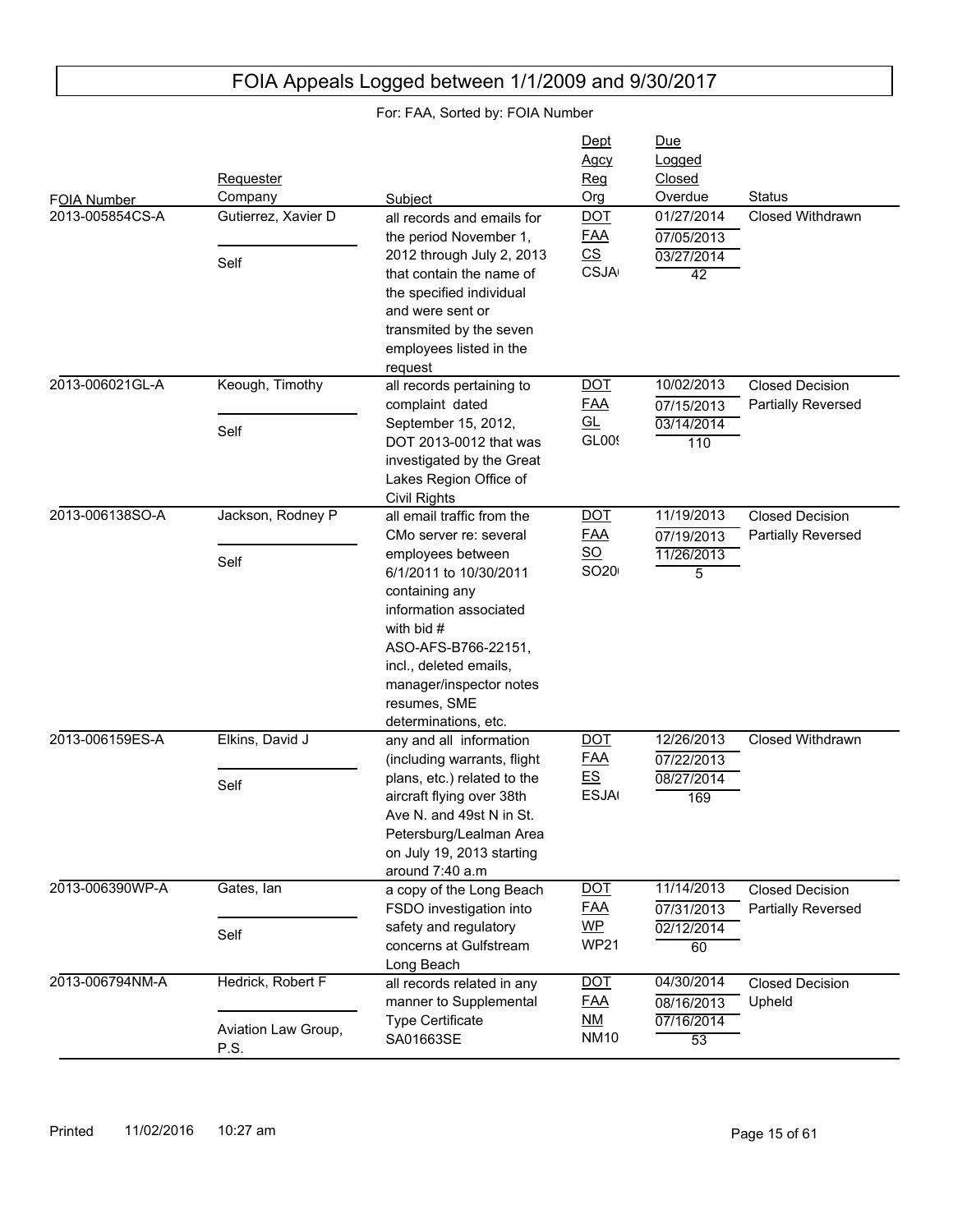| For: FAA, Sorted by: FOIA Number |                              |                                                                                                                                                                                                                   |                                   |                                           |                                    |
|----------------------------------|------------------------------|-------------------------------------------------------------------------------------------------------------------------------------------------------------------------------------------------------------------|-----------------------------------|-------------------------------------------|------------------------------------|
| FOIA Number                      | Requester<br>Company         | Subject                                                                                                                                                                                                           | Dept<br><b>Agcy</b><br>Req<br>Org | <u>Due</u><br>Logged<br>Closed<br>Overdue | <b>Status</b>                      |
| 2013-007102WP-A                  | Ellis, Neal B                | 1. Emergency Order of                                                                                                                                                                                             | <b>DOT</b>                        | 10/14/2013                                | <b>Closed Decision</b>             |
|                                  |                              | Revocation; 2. Emergenc<br>Appeal Breakdown of                                                                                                                                                                    | <b>FAA</b><br>$WP$                | 09/03/2013<br>11/26/2013                  | Partially Reversed                 |
|                                  | Self                         | Observed<br>Deficiency-44709<br>Reexamination; 3.<br>Inspector's Statement -<br>Addendum                                                                                                                          | WP00                              | 30                                        |                                    |
| 2013-007804CE-AN                 | Frank, Thomas                | final reports of all FAA<br><b>Special Certification</b>                                                                                                                                                          | <b>DOT</b><br><u>FAA</u>          | 02/05/2014<br>09/27/2013                  | <b>Closed Decision</b><br>Upheld   |
|                                  | <b>USA Today</b>             | Review Teams regarding<br>Liberty XL-2, Cessna 208,<br>Twin Cessna 400 series,<br>Raytheon 390, etc                                                                                                               | CE<br><b>CE10</b>                 | 02/24/2014<br>$\overline{12}$             |                                    |
| 2014-000094JO-A                  | McGarr, Lee F                | name of each Flight<br>Inspection pilot for                                                                                                                                                                       | <b>DOT</b><br><u>FAA</u>          | 01/26/2014<br>10/18/2013                  | <b>Closed Decision</b><br>Reversed |
|                                  | Self                         | FAA/AVN who was<br>furloughed as of October<br>1,2013                                                                                                                                                             | <u>JO</u><br>JW00                 | 04/24/2014<br>63                          |                                    |
| 2014-000261ES-AN                 | Medleycott, Dan              | radar records of objects<br>in the sky both known                                                                                                                                                                 | <b>DOT</b><br><u>FAA</u>          | 02/13/2014<br>10/21/2013                  | Closed Not a FOIA<br>Appeal        |
|                                  | Mutual UFO Network           | and unknown for a period<br>of 1/2 hour both before<br>and after 9:16 p.m. on<br>September 27, 2013                                                                                                               | E.S<br><b>ESJA</b>                | 01/24/2014                                |                                    |
| 2014-000359SO-AN                 | lacono, Jill                 | any documents regarding<br>FAA grants for new                                                                                                                                                                     | <b>DOT</b><br><u>FAA</u>          | 03/17/2014<br>10/23/2013                  | Closed Withdrawn                   |
|                                  | Colson, Hicks, and<br>Eidson | construction/renovation<br>and safety issues with all<br>listed airports projects<br>regarding the defendent,<br>The Morganti Group, Inc.<br>from 2004-2009. This<br>includes periodic<br>inspection reports, etc | $\underline{SO}$<br>SO60          | 07/22/2015<br>340                         |                                    |
| 2014-000448WA-AN                 | Herrick, Kathleen S          | investigation into Other<br>Matter #3518 filed with                                                                                                                                                               | <b>DOT</b><br><u>FAA</u>          | 07/15/2014<br>10/25/2013                  | Requested<br>background            |
|                                  | Self                         | the Accountability Board<br>November 8, 2012,<br>including all records<br>created for/by the Board,<br>Civil Rights, Security, or<br>AVS in response to the<br>allegations of<br>discrimination                   | <u>WA</u><br>FS00 <sup>-</sup>    | 580                                       | documentation                      |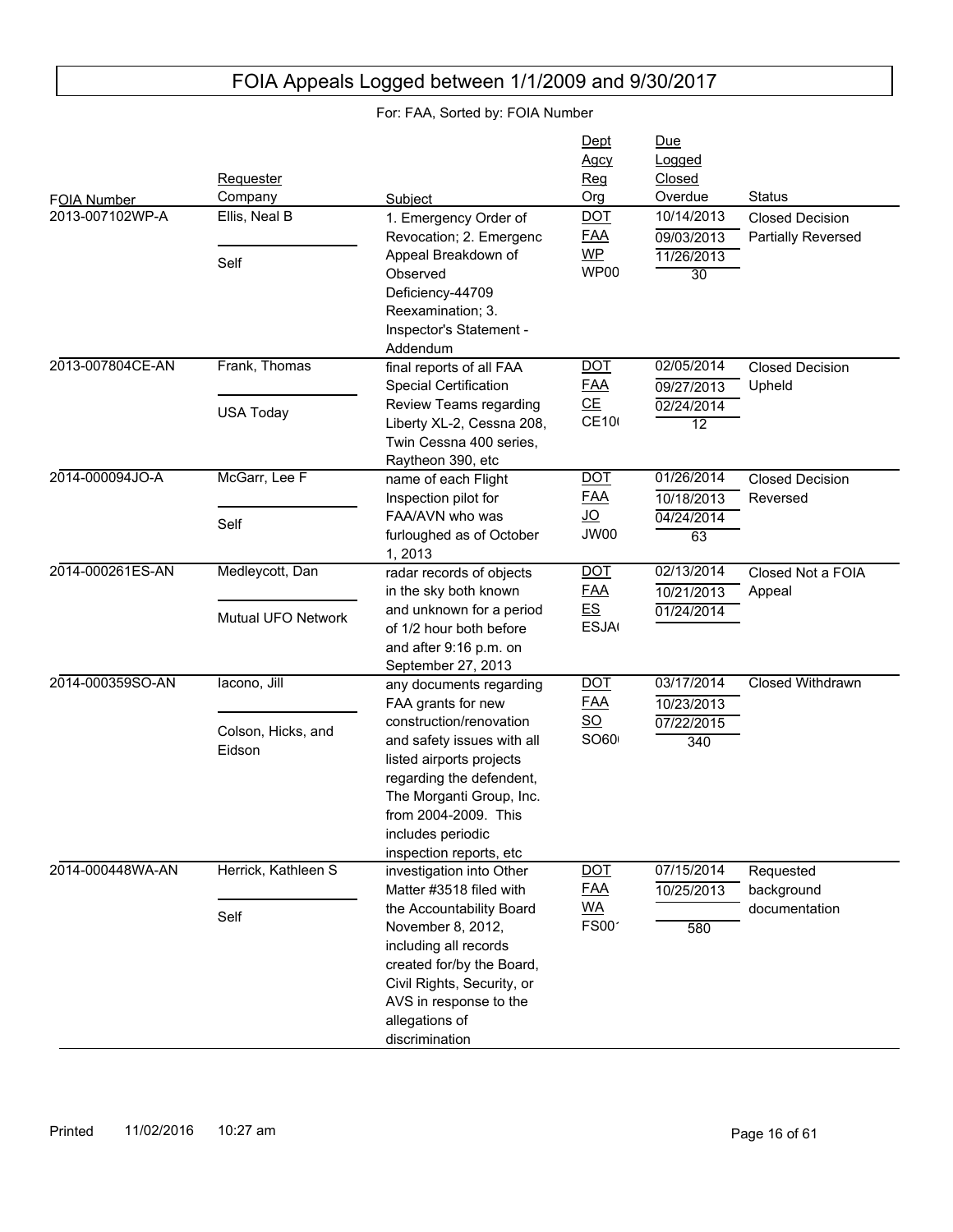#### FOIA Number Due Logged Closed Subject **Contact Contact Contact Contact Contact Contact Contact Contact Contact Contact Contact Contact Contact Contact Contact Contact Contact Contact Contact Contact Contact Contact Contact Contact Contact Contact Conta** Requester Company Dept Agcy Reg Org 2014-000497WA-A 11/04/2014 167 10/28/2013 03/10/2014 Closed Decision Upheld all records between named individual and the Cleveland Flight Standards District Office, and any other third party any any member of the SEIT regarding the named individual/company from January 1, 2011 to the present Burdue, Bradley J BD Aero Works DOT FAA WA  $FS00'$ 2014-000518F6-A 02/24/2014 7 10/28/2013 02/12/2014 Closed Decision Reversed complaint filed on 12/15/09 alleging Atlas Air conducted flights in violation of Boeing's FAA Approved Weight and Balance Manual for the 747-400 which arose from flights Atlas was transporting five MATV vehicles aboard a single a/c for flights from KCHS. Ellis, Thomas J Barnett & Borth **DOT** FAA F6 **FS600** 2014-000727WA-F 06/25/2014 135 11/04/2013 12/11/2013 Closed Decision Upheld results of the Survey of Cabin Inspectors cited in the PED report released on October 31, 2013 (p.29) Musgrave, Shawn MuckRock News DOT FAA WA  $FSOO<sup>2</sup>$ 2014-001108SW-A 10/31/2014 2 11/18/2013 10/29/2014 Closed Remanded to region/center/org Special Certification Review of Robinson R22 Helicopter and all documents supporting the Special Certification Review Team Charles, Stacy The Wolk Law Firm DOT FAA SW **SW10** 2014-001368SW-AN 03/20/2014 11/25/2013 04/09/2014 Closed Remanded to region/center/org any and all information, including investigation reports, summaries and findings, concerning or referring to the skydiving accident involving [Exemption 6] on August 3, 2013 Collins, Robert J Self DOT FAA SW **SW20** 2014-001408WA-A 11/04/2014 167 11/27/2013 03/10/2014 Closed Decision Upheld all records from DEA and any person from the FAA regarding named individual, BD Aero Works, and BB Aero Works from January 1, 2009 to the present Burdue, Bradley J BD Aero Works DOT FAA WA  $FSOO<sup>2</sup>$

## FOIA Appeals Logged between 1/1/2009 and 9/30/2017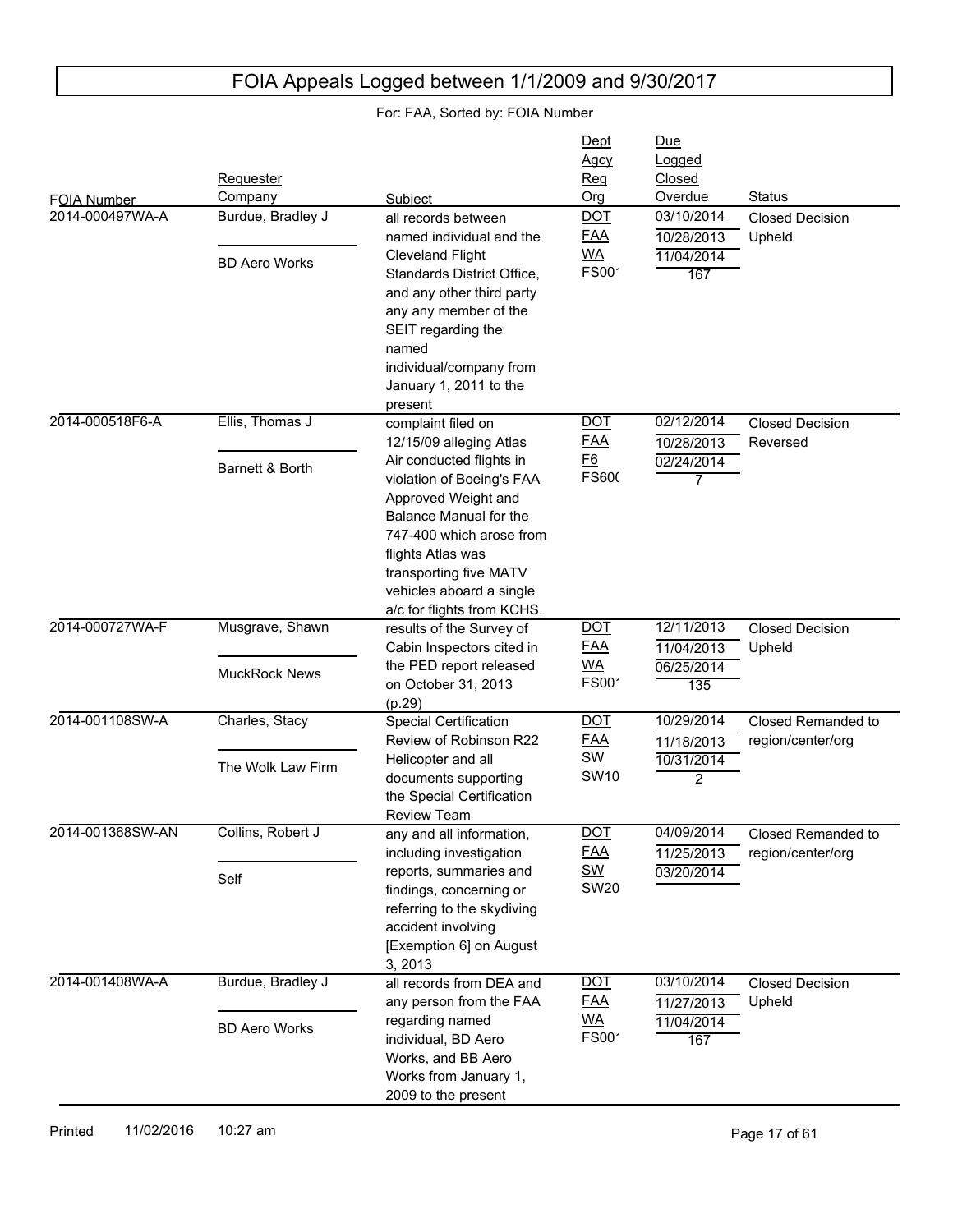| FOIA Number<br>2014-001553WP-A | Requester<br>Company<br>Grether, Frederick W<br>Powerturbine, Inc.        | Subject<br>all records that refer to<br>Powerturbine, Inc.,<br>related to EIR<br>2012WP094001                                                                                                                                        | Dept<br>Agcy<br>Reg<br>Org<br><b>DOT</b><br><b>FAA</b><br><b>WP</b><br><b>WP21</b> | Due<br>Logged<br>Closed<br>Overdue<br>05/20/2014<br>12/05/2013<br>02/10/2015<br>181 | <b>Status</b><br><b>Closed Withdrawn</b> |
|--------------------------------|---------------------------------------------------------------------------|--------------------------------------------------------------------------------------------------------------------------------------------------------------------------------------------------------------------------------------|------------------------------------------------------------------------------------|-------------------------------------------------------------------------------------|------------------------------------------|
| 2014-001954NE-A                | Wexler, Kenneth N<br>Self                                                 | all records and<br>correspondence regarding<br>the new Master Plan<br>being prepared by the<br>Knox Country Regional<br>Airport/Rockland, Maine                                                                                      | <b>DOT</b><br><b>FAA</b><br>N <sub>E</sub><br><b>NE600</b>                         | 05/08/2014<br>12/23/2013<br>05/13/2014<br>3                                         | Closed Remanded to<br>region/center/org  |
| 2014-002094WP-A                | Boyd, Douglas C<br>Self                                                   | the investigation report for<br>Pars Aviation, Inc., dba<br>Air West Engines in San<br>Carlos, California                                                                                                                            | <b>DOT</b><br><b>FAA</b><br>WP<br><b>WP21</b>                                      | 03/30/2014<br>12/31/2013<br>03/10/2014                                              | Closed Not a FOIA<br>Appeal              |
| 2014-002257WP-A                | Ristvedt, Nellie<br>Self                                                  | N687MA involved in an<br>accident on 12/11/2013<br>near Kalaupapa, HI.<br>Recordings, transcripts,<br>electronic data,<br>photocopies, email, and<br>other records regarding<br>subject aircraft accident.                           | <b>DOT</b><br><b>FAA</b><br>$WP$<br><b>WP21</b>                                    | 03/16/2014<br>01/08/2014<br>03/26/2014<br>8                                         | Closed Not a FOIA<br>Appeal              |
| 2014-002292GL-AN               | Hutton, Berniece H<br>Self                                                | copies of<br>accident/incident report,<br>voice<br>recordings/transcripts,<br>forms 8020-3, 8020-26,<br>8020-11, 8020-3, and<br>8020-9, regarding an<br>accident involving<br>N331SW, on July 16,<br>2009, near Chicago,<br>Illinois | <b>DOT</b><br><b>FAA</b><br>GL<br>GL200                                            | 03/23/2014<br>01/09/2014<br>04/17/2014<br>$\overline{19}$                           | <b>Closed Decision</b><br>Upheld         |
| 2014-002445ES-AN               | Strueber, Thomas J<br>Weinberg, Wheeler,<br>Hudgins, Gunn & Dial,<br>Inc. | certified copies of audio,<br>transcriprs, NTAP data,<br>CDR for the accident that<br>occurred on December<br>17, 2013, near Atlanta,<br>GA, NTSB ID<br>ERA14FA073                                                                   | <b>DOT</b><br><b>FAA</b><br>E S<br><b>ESJA</b>                                     | 05/15/2014<br>01/15/2014<br>09/10/2014<br>81                                        | Closed Remanded to<br>region/center/org  |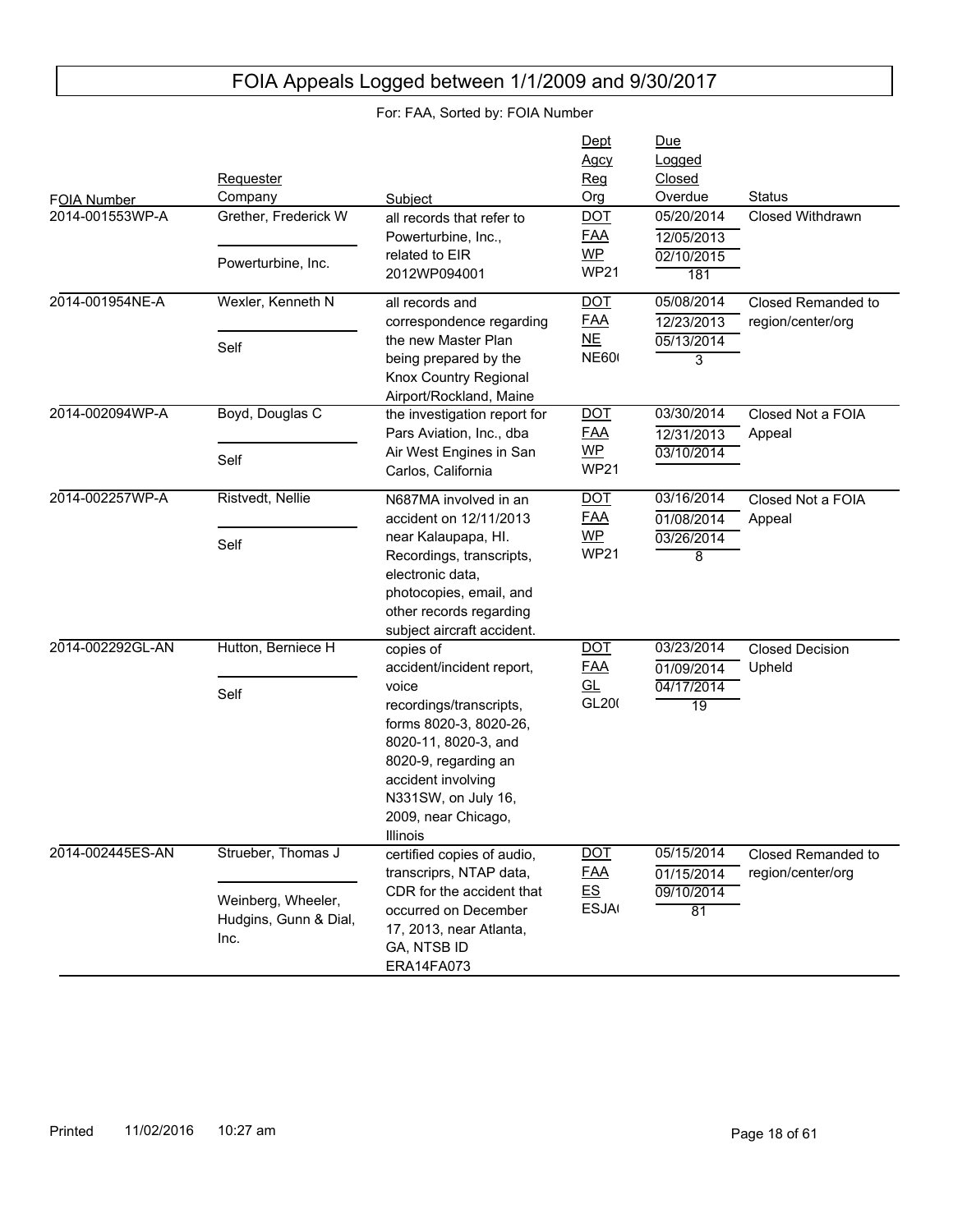|                                | Requester<br>Company |                                                                                                                                                                                              | Dept<br><u>Agcy</u><br>Reg<br>Org | Due<br>Logged<br>Closed<br>Overdue | Status                                              |
|--------------------------------|----------------------|----------------------------------------------------------------------------------------------------------------------------------------------------------------------------------------------|-----------------------------------|------------------------------------|-----------------------------------------------------|
| FOIA Number<br>2014-003121GL-A | Tuma, Ed             | Subject<br>a copy of the bid<br>tabulations for the design,                                                                                                                                  | <b>DOT</b><br><b>FAA</b>          | 04/28/2014<br>02/11/2014           | Closed Remanded to<br>region/center/org             |
|                                | Self                 | construction and<br>installation of a new<br>underground field cable<br>system at Cleveland<br>Hopkins Airport,<br>solicitation number<br>DTFACN-13-R-00201                                  | <u>GL</u><br>GL050                | 04/23/2014                         |                                                     |
| 2014-003382WA-A                | Smathers, Jason      | correspondence between<br>the FAA and Orbital                                                                                                                                                | <b>DOT</b><br><b>FAA</b>          | 04/20/2014<br>02/20/2014           | Closed Remanded to<br>region/center/org             |
|                                | Self                 | <b>Sciences Corporation</b><br>regarding Active Launch<br>License LLO 13-083 for<br>vehicle Minotaur                                                                                         | <b>WA</b><br>ST00 <sup>-</sup>    | 06/01/2015<br>280                  |                                                     |
| 2014-003583ES-AN               | Kroposki, Michael    | information related to<br>each flight from                                                                                                                                                   | <b>DOT</b><br><b>FAA</b>          | 05/20/2014<br>02/27/2014           | <b>Closed Decision</b><br>Upheld                    |
|                                | Self                 | LaGuardia Airport on<br>February 24, 2014 to<br>include the take off<br>weight, aircraft ID, flight<br>number and destination                                                                | E.S<br><b>ESJA</b>                | 06/04/2014<br>$\overline{10}$      |                                                     |
| 2014-003657NM-A                | Chartier, Jeffrey D  | an investigation<br>completed in Dec. 2013                                                                                                                                                   | <u>DOT</u><br><b>FAA</b>          | 06/18/2014<br>02/28/2014           | <b>Closed Decision</b><br>Partially Reversed        |
|                                | Self                 | conducted by staff from<br>the Security and<br><b>Hazardous Materials</b><br>Division                                                                                                        | NM<br><b>NM70</b>                 | 09/03/2014<br>$\overline{53}$      |                                                     |
| 2014-003967WA-AN               | Howard, Marilyn E    | unmanned aerial vehicles<br>operating in various                                                                                                                                             | <u>DOT</u><br><u>FAA</u>          | 09/17/2014<br>03/13/2014           | <b>Closed Decision</b><br>Upheld                    |
|                                | Self                 | jurisdictions within the<br>State of Maryland                                                                                                                                                | <b>WA</b><br>FS00 <sup>-</sup>    | 06/18/2015<br>188                  |                                                     |
| 2014-004118CE-AN               | Duncan, John A       | all information relating to<br>[Exemption 6] propeller                                                                                                                                       | <b>DOT</b><br><u>FAA</u>          | 06/25/2014<br>03/21/2014           | Closed Decision<br>Upheld                           |
|                                | Self                 | #55518 and #55511,<br>ATC 649                                                                                                                                                                | CE<br>CE11:                       | 09/03/2014<br>48                   |                                                     |
| 2014-008138CE-AN               | Curtis, Edward R     | copies of FAA Equivalent<br>Level of Safety to Section                                                                                                                                       | <b>DOT</b><br><b>FAA</b>          | 11/13/2014<br>03/31/2014           | <b>Closed Decision</b><br><b>Partially Reversed</b> |
|                                | Tripp Scott, P.A.    | 23.221 to Cirrus Designs<br>SR-20, Finding No.<br>ACE-96-5 and email<br>transmission dated<br>February 3, 2012 from<br>[Exemption 6] to<br>[Exemption 6] regarding<br>stick pusher in Cirrus | CE<br>CE11:                       | 01/07/2015<br>36                   |                                                     |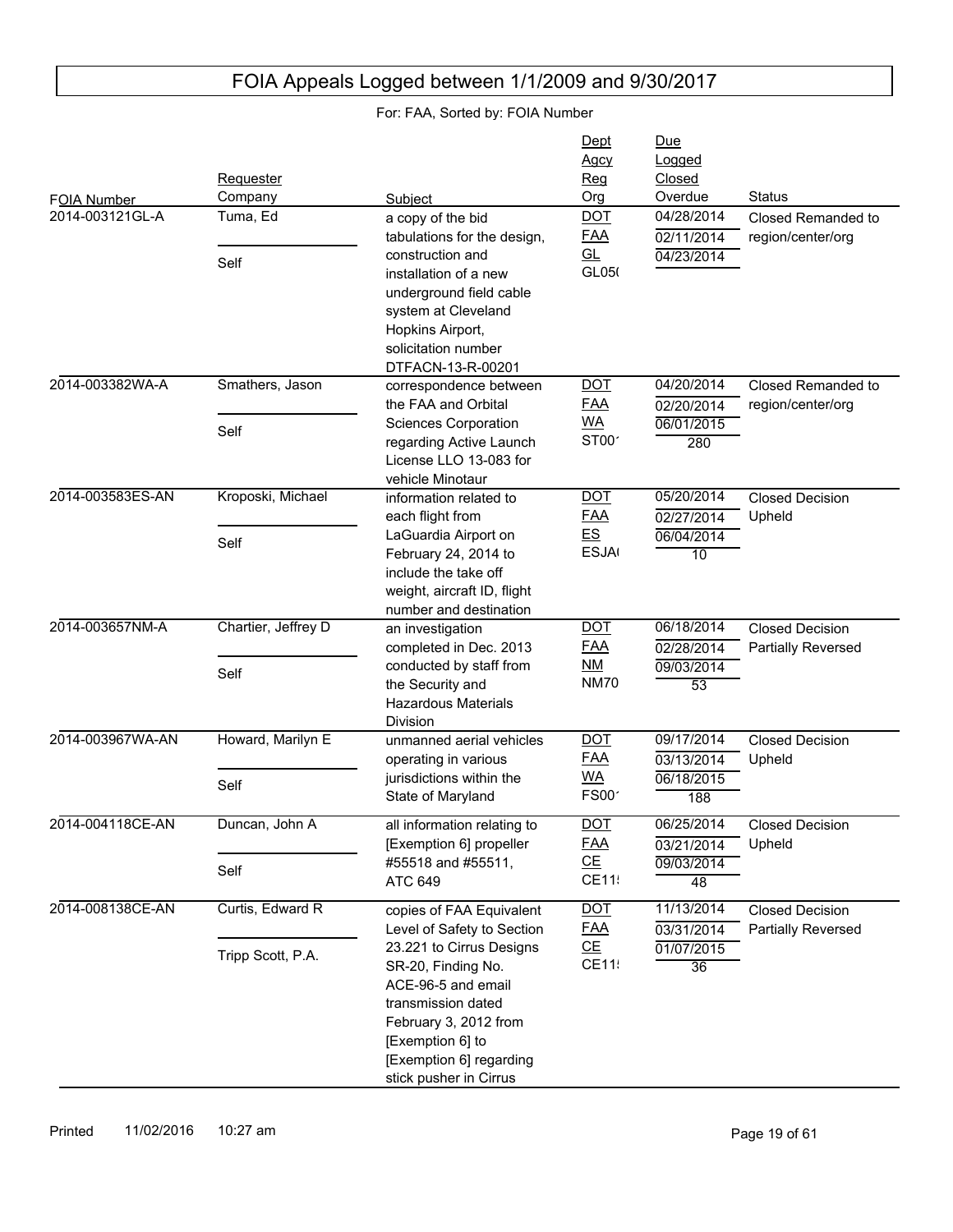|                                 | Requester         |                                                                                                                                                                                                                                                                                                                                    | Dept<br><b>Agcy</b><br>Req               | Due<br>Logged<br>Closed       |                                         |
|---------------------------------|-------------------|------------------------------------------------------------------------------------------------------------------------------------------------------------------------------------------------------------------------------------------------------------------------------------------------------------------------------------|------------------------------------------|-------------------------------|-----------------------------------------|
|                                 | Company           | Subject                                                                                                                                                                                                                                                                                                                            | Org                                      | Overdue                       | <b>Status</b>                           |
| FOIA Number<br>2014-008138CE-AN | Curtis, Edward R  | copies of FAA Equivalent<br>Level of Safety to Section                                                                                                                                                                                                                                                                             | <b>DOT</b><br><b>FAA</b>                 | 06/25/2014<br>03/31/2014      | Closed Remanded to<br>region/center/org |
|                                 | Tripp Scott, P.A. | 23.221 to Cirrus Designs<br>SR-20, Finding No.<br>ACE-96-5 and email<br>transmission dated<br>February 3, 2012 from<br>[Exemption 6] to<br>[Exemption 6] regarding<br>stick pusher in Cirrus                                                                                                                                       | CE<br>CE11                               | 09/09/2014<br>$\overline{52}$ |                                         |
| 2014-008224WS-A                 | Ristvedt, Nellie  | recordings, transcripts,<br>electronic data,                                                                                                                                                                                                                                                                                       | <b>DOT</b><br><u>FAA</u>                 | 09/01/2014<br>04/01/2014      | <b>Closed Decision</b><br>Upheld        |
|                                 | Self              | photocopies, email, and<br>other records regarding<br>N687MA, an aircraft<br>involved in an accident<br>near Kalaupapa, HI on<br>December 11, 2013.                                                                                                                                                                                | $\underline{\mathsf{WS}}$<br><b>WSJA</b> | 03/16/2015<br>133             |                                         |
| 2014-008224WS-F                 | Ristvedt, Nellie  | recordings, transcripts,<br>electronic data,                                                                                                                                                                                                                                                                                       | <b>DOT</b><br><b>FAA</b>                 | 06/01/2014<br>04/01/2014      | <b>Closed Decision</b><br>Upheld        |
|                                 | Self              | photocopies, email, and<br>other records regarding<br>N687MA, an aircraft<br>involved in an accident<br>near Kalaupapa, HI on<br>December 11, 2013.                                                                                                                                                                                | $\underline{\mathsf{WS}}$<br><b>WSJA</b> | 06/25/2014<br>18              |                                         |
| 2014-008229CE-A                 | Foster, William   | a copy of all records<br>(1/1/2011 to 2/10/2014)                                                                                                                                                                                                                                                                                   | <b>DOT</b><br><u>FAA</u>                 | 06/25/2014<br>04/02/2014      | Requested<br>background                 |
|                                 | Self              | regarding Wahoo<br>Municipal Airport,<br>Nebraska, Minimum<br>Standards, Grant<br>Assurance Program<br>evaluation & inspections,<br>including the informal<br>complaint filed by Better<br>Airports, LLC on<br>6/1/2012, & all emails,<br>etc., from named Central<br>Region employee relating<br>to the Minimum<br>Standards, etc | CE<br><b>CE60</b>                        | 593                           | documentation                           |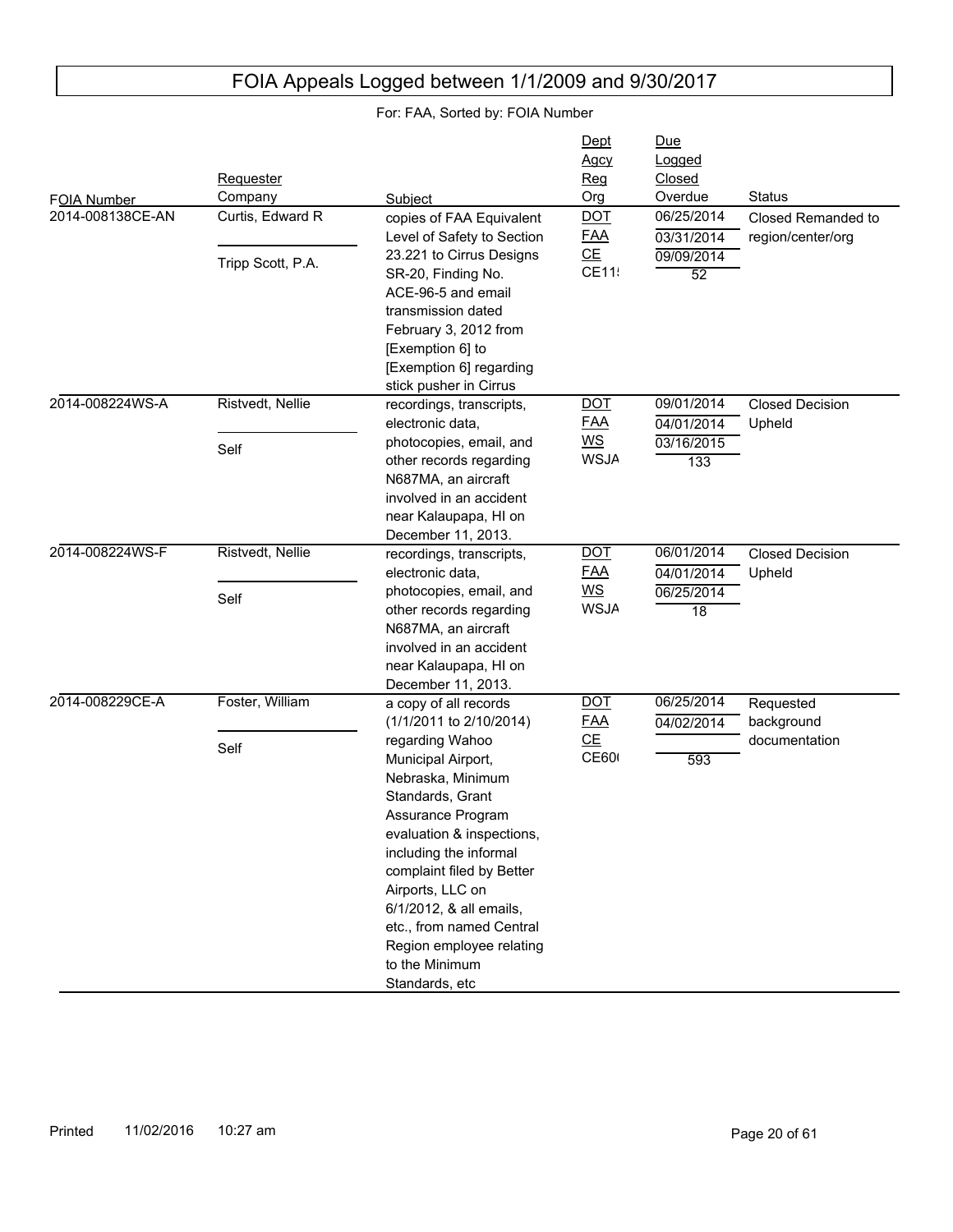|                                        | Requester                                                                        |                                                                                                                                                                                                                                                                                                                                                                                                   | Dept<br>Agcy<br>Reg                                                                                   | Due<br>Logged<br>Closed                                                                            |                                                                             |
|----------------------------------------|----------------------------------------------------------------------------------|---------------------------------------------------------------------------------------------------------------------------------------------------------------------------------------------------------------------------------------------------------------------------------------------------------------------------------------------------------------------------------------------------|-------------------------------------------------------------------------------------------------------|----------------------------------------------------------------------------------------------------|-----------------------------------------------------------------------------|
| <b>FOIA Number</b><br>2014-008230SW-AN | Company<br>Foster, William<br>Self                                               | Subject<br>a copy of all records<br>(1/1/2011 to 2/10/2014)<br>regarding Wahoo<br>Municipal Airport,<br>Nebraska, Minimum<br>Standards, Grant<br>Assurance Program<br>evaluation & inspections,<br>including the informal<br>complaint filed by Better<br>Airports, LLC on<br>6/1/2012, & all emails,<br>etc., from named Central<br>Region employee relating<br>to the Minimum<br>Standards, etc | Org<br><b>DOT</b><br><b>FAA</b><br><b>SW</b><br><b>SW60</b>                                           | Overdue<br>06/24/2014<br>04/02/2014<br>594                                                         | <b>Status</b><br>Requested<br>background<br>documentation                   |
| 2014-008248CE-AN                       | Gosselin, Glenn G<br>Self                                                        | <b>Whistleblower Case</b><br>WB12112                                                                                                                                                                                                                                                                                                                                                              | <b>DOT</b><br><b>FAA</b><br>CE<br><b>CE20</b>                                                         | 06/19/2014<br>04/03/2014<br>08/12/2014<br>$\overline{37}$                                          | <b>Closed Decision</b><br>Upheld                                            |
| 2014-008494SO-AN                       | Connors, Ted<br>Self                                                             | the investigation of the<br>FAA closing down<br><b>Riverside Aeronautics</b><br>and Pompano Academy<br>of Aeronautics due to not<br>upholding FAA<br>standards.                                                                                                                                                                                                                                   | <b>DOT</b><br><u>FAA</u><br>SO<br>SO <sub>20</sub>                                                    | 06/17/2014<br>04/10/2014<br>07/21/2014<br>$\overline{23}$                                          | Closed Remanded to<br>region/center/org                                     |
| 2014-008894WS-F<br>2014-008919WP-A     | Borg, Carmen J<br>Shute, Mihaly &<br>Weinberger, LLP<br>Fulton, Donald W<br>Self | records regarding the<br>Northern California<br>Optimization of Airspace<br>and Procedures in the<br>Metroplex project<br>the time and attendance<br>records of a specific<br>individual                                                                                                                                                                                                          | <b>DOT</b><br><u>FAA</u><br>WS<br><b>WSJA</b><br><b>DOT</b><br><u>FAA</u><br><b>WP</b><br><b>WP21</b> | 06/19/2014<br>04/29/2014<br>06/26/2014<br>$\overline{5}$<br>07/29/2014<br>04/29/2014<br>07/14/2014 | <b>Closed Decision</b><br>Upheld<br>Closed Remanded to<br>region/center/org |
| 2014-008919WP-A                        | Fulton, Donald W<br>Self                                                         | the time and attendance<br>records of a specific<br>individual                                                                                                                                                                                                                                                                                                                                    | <b>DOT</b><br><b>FAA</b><br>$WP$<br><b>WP21</b>                                                       | 06/25/2014<br>04/29/2014<br>06/05/2014                                                             | Closed Remanded to<br>region/center/org                                     |
| 2014-009216ES-AN                       | Dharmaraj, Ramola<br><b>MuckRock News</b>                                        | frequent flights over the<br>Wollaston area of<br>Quincy, Massachusetts                                                                                                                                                                                                                                                                                                                           | $DOT$<br><u>FAA</u><br>E.S<br><b>ESJA</b>                                                             | 03/10/2015<br>05/07/2014<br>418                                                                    | Requested<br>background<br>documentation                                    |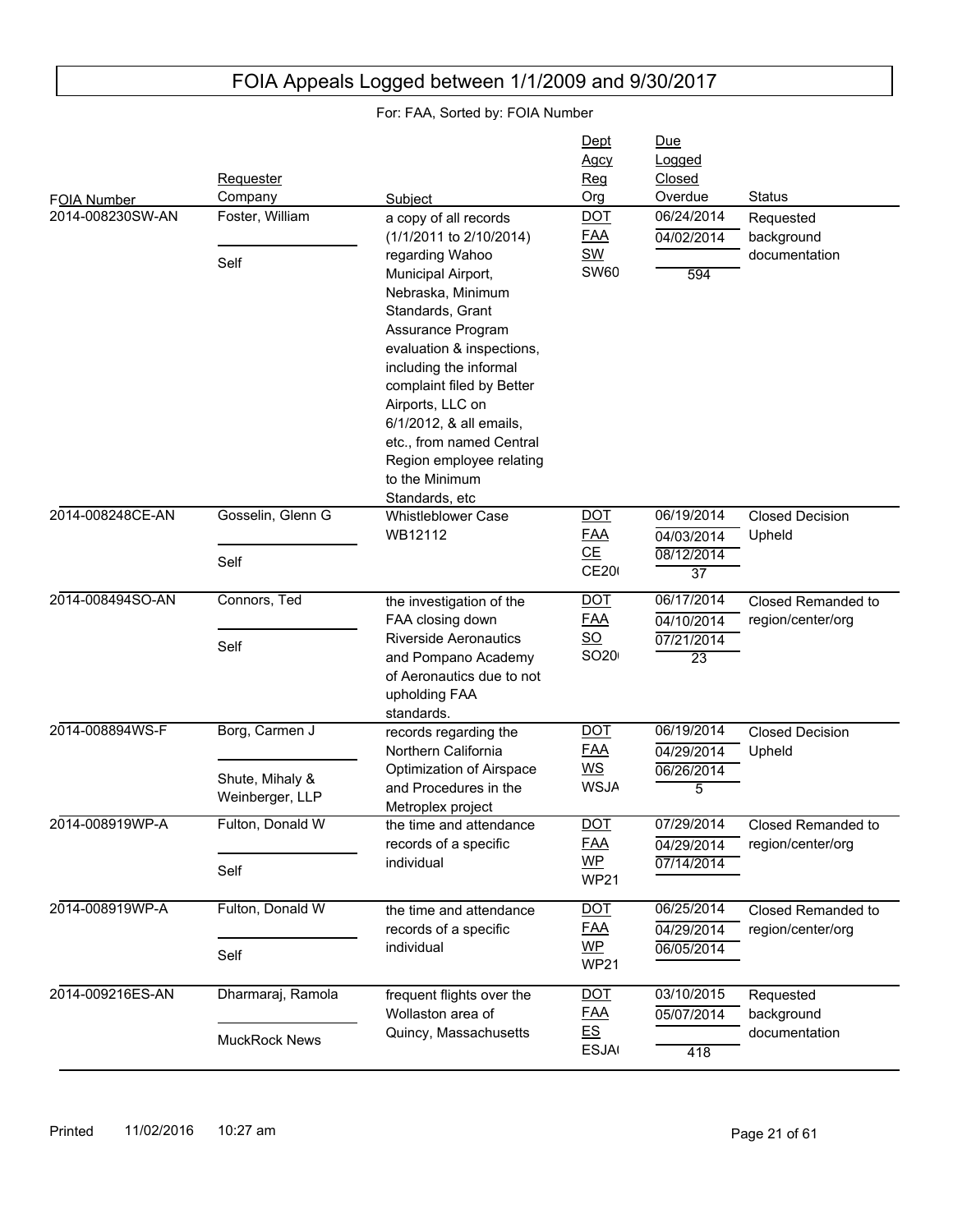|                  | Requester                         |                                          | Dept<br>Agcy<br>Reg | Due<br>Logged<br>Closed |                        |
|------------------|-----------------------------------|------------------------------------------|---------------------|-------------------------|------------------------|
| FOIA Number      | Company                           | Subject                                  | Org                 | Overdue                 | <b>Status</b>          |
| 2014-009302GL-A  | Swint, John                       | various records between                  | <b>DOT</b>          | 08/10/2014              | Closed Remanded to     |
|                  |                                   | NetJets Aviation and the                 | <b>FAA</b>          | 05/13/2014              | region/center/org      |
|                  | Self                              | Columbus Ohio Flight                     | <u>GL</u>           | 08/28/2014              |                        |
|                  |                                   | <b>Standards District Office</b>         | GL200               | $\overline{14}$         |                        |
| 2014-009302GL-A  | Swint, John                       | various records between                  | <b>DOT</b>          | 10/07/2014              | Requested              |
|                  |                                   | NetJets Aviation and the                 | <u>FAA</u>          | 05/13/2014              | background             |
|                  | Self                              | Columbus Ohio Flight                     | GL                  |                         | documentation          |
|                  |                                   | <b>Standards District Office</b>         | GL200               | 521                     |                        |
| 2014-009428WA-AN | Del Turco, Jon R                  | records related to Kalitta               | <b>DOT</b>          | 08/07/2014              | Closed Remanded to     |
|                  |                                   | Air"s use of pilots as                   | <b>FAA</b>          | 05/19/2014              | region/center/org      |
|                  |                                   | assigned second in                       | <b>WA</b>           | 08/27/2014              |                        |
|                  | Law Office of Jon R.<br>Del Turco | command of three and                     | <b>FS00</b>         | $\overline{14}$         |                        |
|                  |                                   | four pilot crews                         |                     |                         |                        |
| 2014-009486JO-A  | Strunsky, Steve                   | preliminary investigation                | <b>DOT</b>          | 09/16/2015              | Closed Remanded to     |
|                  |                                   | report for 4/24/14 event at              | <b>FAA</b>          | 05/20/2014              | region/center/org      |
|                  | The Star-Ledger                   | Newark Liberty Int"I                     | <u>JO</u>           | 10/07/2015              |                        |
|                  |                                   | Airport RE ExpressJet                    | JI001               | $\overline{15}$         |                        |
|                  |                                   | 4100 and United Airlines<br>1243         |                     |                         |                        |
| 2014-009495WA-A  | Horne, Thomas C                   | derogatory information                   | <b>DOT</b>          | 07/27/2014              | <b>Closed Decision</b> |
|                  |                                   | put into FAA file                        | <b>FAA</b>          | 05/20/2014              | Upheld                 |
|                  |                                   |                                          | <b>WA</b>           | 09/11/2014              |                        |
|                  | Self                              |                                          | SH <sub>00</sub>    | 33                      |                        |
| 2014-009669ES-A  | Elkins, David J                   | name of law enforcement                  | <b>DOT</b>          | 08/17/2014              | <b>Closed Decision</b> |
|                  |                                   | agency operating aircraft                | <b>FAA</b>          | 05/30/2014              | Upheld                 |
|                  |                                   | over Lealman /St                         | E.S                 | 03/17/2015              |                        |
|                  | Self                              | Petersburg on 5/27/14,                   | <b>ESJA</b>         | 144                     |                        |
|                  |                                   | radar plot, and in-flight                |                     |                         |                        |
|                  |                                   | communications                           |                     |                         |                        |
| 2014-009755SO-AN | Humphries, James D                | low flying aircraft                      | <b>DOT</b>          | 09/24/2014              | Closed Remanded to     |
|                  |                                   | complaints from May 17,                  | <u>FAA</u>          | 06/04/2014              | region/center/org      |
|                  | Hunton & Williams,                | 2013 or June 5, 2013, or                 | $SO$                | 09/10/2014              |                        |
|                  | <b>LLP</b>                        | any documents                            | SO <sub>20</sub>    |                         |                        |
|                  |                                   | concerning the flight of a               |                     |                         |                        |
|                  |                                   | helicopter near PDK                      |                     |                         |                        |
|                  |                                   | operated by RotorWorks,                  |                     |                         |                        |
|                  |                                   | LLC. This includes any                   |                     |                         |                        |
|                  |                                   | materials concerning the                 |                     |                         |                        |
|                  |                                   | two dates involving the                  |                     |                         |                        |
|                  |                                   | tower at PDK and claims                  |                     |                         |                        |
| 2014-010165NM-A  | Tren-Caffee, Cozette              | of a low flying helicopter               |                     | 09/09/2014              | Closed Not a FOIA      |
|                  |                                   | all records pertaining to                | <u>DOT</u>          |                         |                        |
|                  |                                   | EIR #"s 2013NM090036<br>and 2013NM090037 | <u>FAA</u><br>ΝM    | 06/25/2014              | Appeal                 |
|                  | Lane Powell                       |                                          | <b>NM20</b>         | 08/21/2014              |                        |
|                  |                                   |                                          |                     |                         |                        |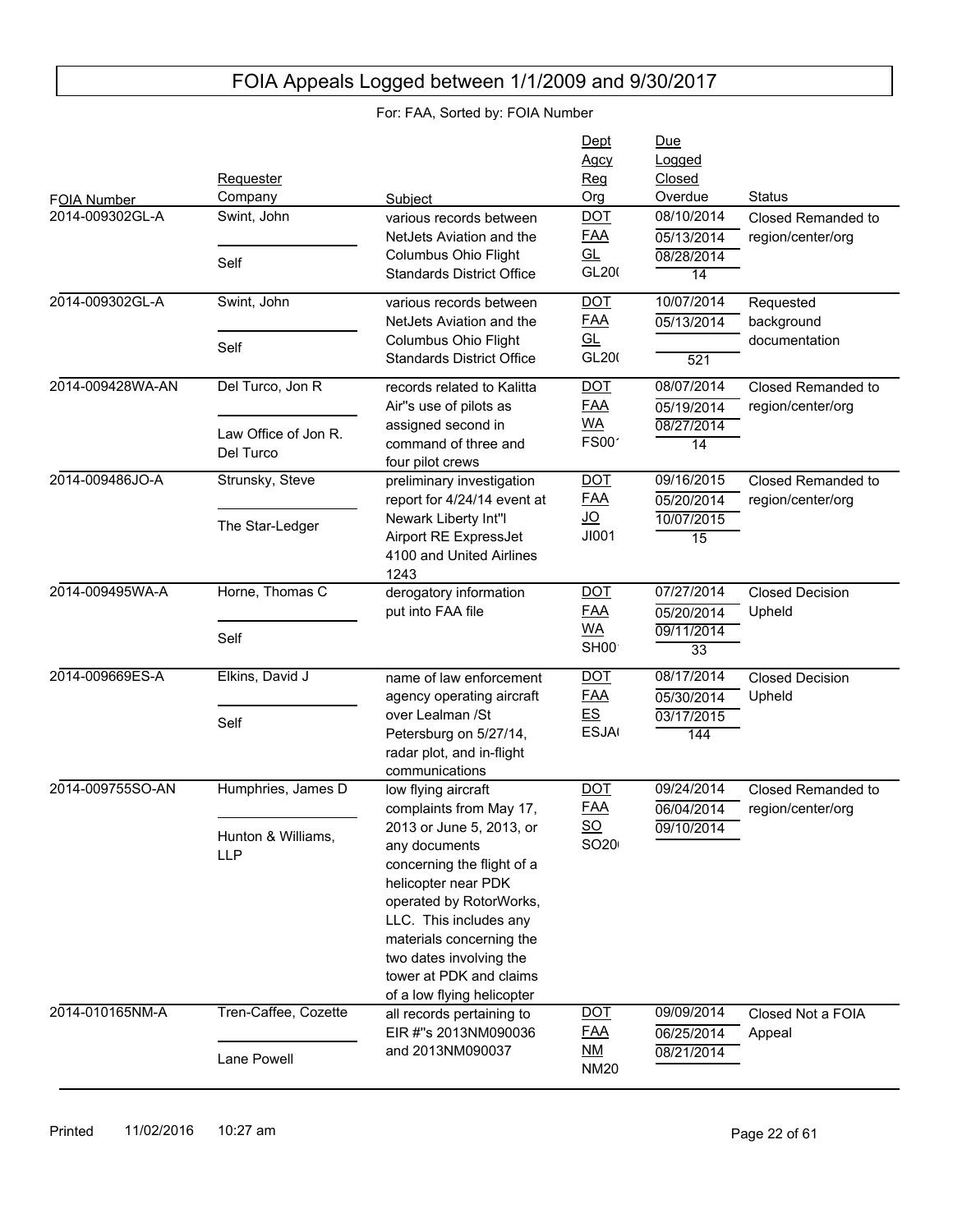|                                 |                                    |                                                                                                                                                                                                                                                                                                                             | Dept<br>Agcy                                        | Due<br>Logged                 |                                              |
|---------------------------------|------------------------------------|-----------------------------------------------------------------------------------------------------------------------------------------------------------------------------------------------------------------------------------------------------------------------------------------------------------------------------|-----------------------------------------------------|-------------------------------|----------------------------------------------|
|                                 | <b>Requester</b><br>Company        | Subject                                                                                                                                                                                                                                                                                                                     | Reg<br>Org                                          | Closed<br>Overdue             | <b>Status</b>                                |
| FOIA Number<br>2014-010472SO-AN | Floyd, Cynthia                     | a copy of salaries,<br>increase in band, and                                                                                                                                                                                                                                                                                | $\underline{DOT}$<br><b>FAA</b><br>$\underline{SO}$ | 05/10/2015<br>07/08/2014      | Closed Withdrawn                             |
|                                 | Self                               | SCIs during 2010 thru<br>2014 for all employess<br>(management/non-manag<br>ement) in AHE/ASO<br>Southern Regional Office,<br>located on College Park,<br>GA, and employees in<br>AHE-220, located in<br>Miami, FL.                                                                                                         | SO01                                                | 04/21/2015                    |                                              |
| 2014-010706WA-A                 | Stevens, Patrice                   | documents pertaining to<br>the construction of a new                                                                                                                                                                                                                                                                        | <u>DOT</u><br><b>FAA</b>                            | 04/06/2015<br>07/17/2014      | <b>Closed Decision</b><br>Partially Reversed |
|                                 | Torres Consulting and<br>Law Group | airporrt traffic control<br>tower at Tucson<br><b>International Airport</b>                                                                                                                                                                                                                                                 | <u>WA</u><br>CQ00                                   | 06/01/2015<br>$\overline{39}$ |                                              |
| 2014-010841NM-AN                | Lampert, Brian J                   | all records related to a<br>skydiving accident                                                                                                                                                                                                                                                                              | <b>DOT</b><br><b>FAA</b>                            | 09/30/2014<br>07/22/2014      | Closed Not a FOIA<br>Appeal                  |
|                                 | Lampert & Walsh, LLC               | involving Independent<br>Skydive Company, LLC<br>(N100SD) on October 27,<br>2013, at Boulder,<br>Colorado.                                                                                                                                                                                                                  | NM<br><b>NM20</b>                                   | 09/11/2014                    |                                              |
| 2014-010947WA-F                 | Weislogel, Jane                    | various documents<br>related to the use of Ohio                                                                                                                                                                                                                                                                             | <u>DOT</u><br><b>FAA</b>                            | 08/31/2014<br>07/28/2014      | Closed Withdrawn                             |
|                                 | <b>WOOSE</b>                       | <b>State University Airport</b><br>and the Transportation<br>Research Center Airport<br>for Unmanned Aerial<br>Systems (UAS)                                                                                                                                                                                                | <b>WA</b><br><b>FS00</b>                            | 09/25/2014<br>18              |                                              |
| 2014-011074CE-A                 | Springer, Bradford W               | the manual prepared by<br>Trans State Holdings,                                                                                                                                                                                                                                                                             | <b>DOT</b><br><u>FAA</u>                            | 10/29/2014<br>07/31/2014      | Closed Remanded to<br>region/center/org      |
|                                 | Scholten Fant                      | Inc., DBA Go Jet Airlines,<br>setting forth the<br>certificate holder"s<br>procedures and policies<br>as referenced in 14 CFR<br>125.71 (if possible,<br>produce only the<br>portion(s) of the manual<br>related to emergency<br>evacuation procdures and<br>policies; also flight<br>manual for CRJ 700<br>airplane N171GJ | CE<br><b>CE200</b>                                  | 12/09/2014<br>$\overline{27}$ |                                              |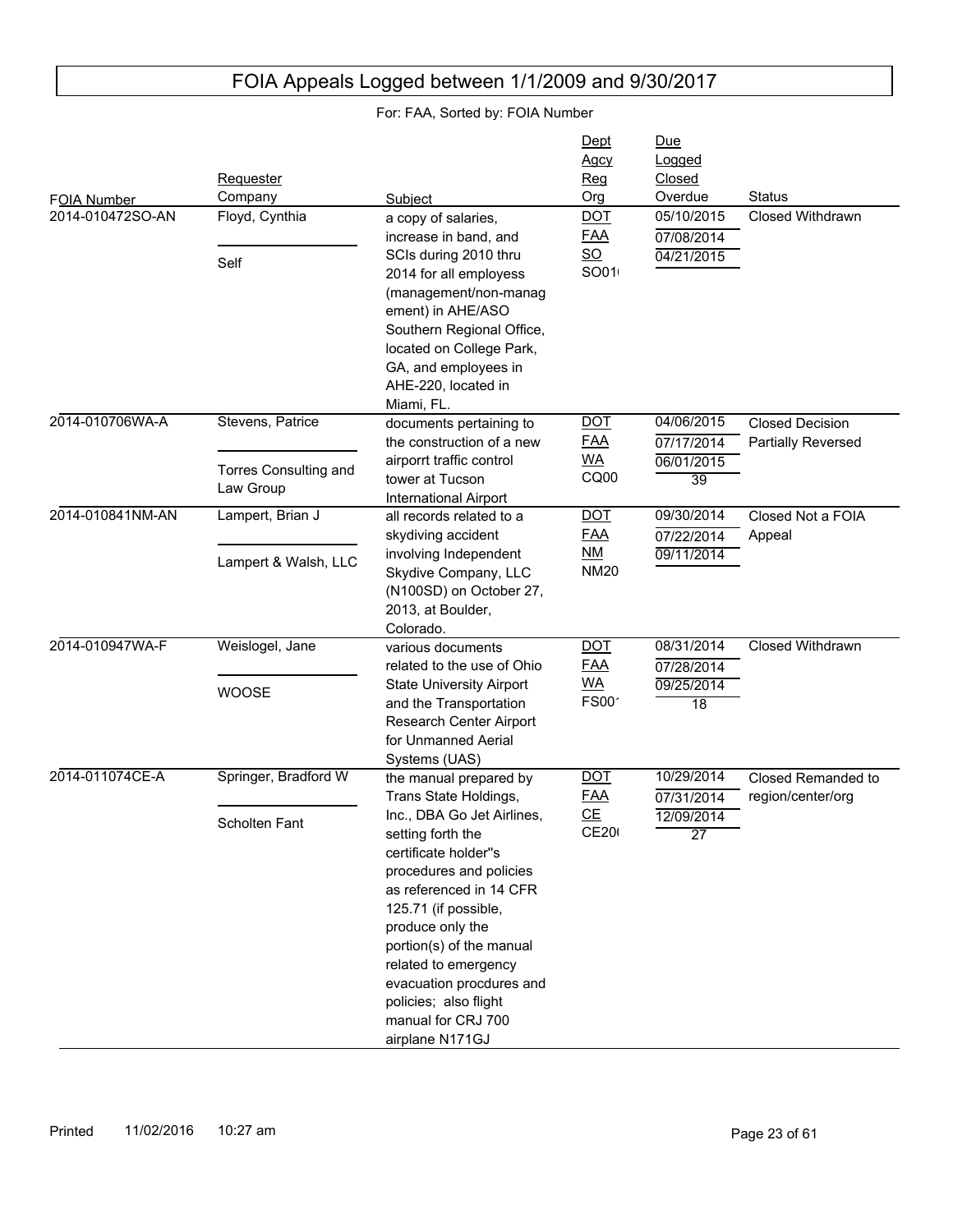| <b>FOIA Number</b> | Requester<br>Company        | Subject                                                                                                                                                                                                                                                                                                                                                                                 | Dept<br>Agcy<br><u>Reg</u><br>Org                    | Due<br>Logged<br>Closed<br>Overdue                        | <b>Status</b>                    |
|--------------------|-----------------------------|-----------------------------------------------------------------------------------------------------------------------------------------------------------------------------------------------------------------------------------------------------------------------------------------------------------------------------------------------------------------------------------------|------------------------------------------------------|-----------------------------------------------------------|----------------------------------|
| 2014-011326SO-A    | Freeman, Percy<br>Self      | documents related to<br>selection of LEAP<br>manager of AHE-1<br>including June 2014 panel<br>members, interview<br>questions asked, notes,<br>worksheets.<br>recommendations of<br>panel members, order of<br>ranking, all present but<br>not serving on panel, etc.<br>Also, supervisory notes,<br>etc. of said individuals<br>over the past two years<br>prior to June 27, 2014      | <b>DOT</b><br><b>FAA</b><br>$\underline{SO}$<br>SO70 | 12/14/2014<br>08/12/2014<br>03/02/2015<br>$\overline{52}$ | <b>Closed Decision</b><br>Upheld |
| 2014-011362SW-AN   | Huffstutler, Mark T<br>Self | the name of the individual<br>that contacted the SAT<br>FSDO complaining that<br>you had flown an<br>unairworthy aircraft from<br>San Antonio to Uvalde on<br>July 1, 2014, aircraft<br>registration N77794                                                                                                                                                                             | <b>DOT</b><br><u>FAA</u><br><b>SW</b><br><b>SW20</b> | 11/05/2014<br>08/14/2014<br>01/29/2015<br>56              | <b>Closed Decision</b><br>Upheld |
| 2014-011370SO-A    | White, Tommy M<br>Self      | all informatio, email<br>discussions and<br>interviewing<br>correspondence<br>pertaining to the selection<br>process for FAA<br>announcement<br>#ASO-ASH-14-B751-354<br>84 (Supv. Invest. Spec.).<br>Also all ranking and<br>rating score sheets for<br>each individual that were<br>interviewed; the names of<br>interview panel members,<br>and info/qualifications of<br>each member | <b>DOT</b><br><b>FAA</b><br>$\underline{SO}$<br>SO70 | 11/26/2014<br>08/14/2014<br>01/30/2015<br>43              | <b>Closed Decision</b><br>Upheld |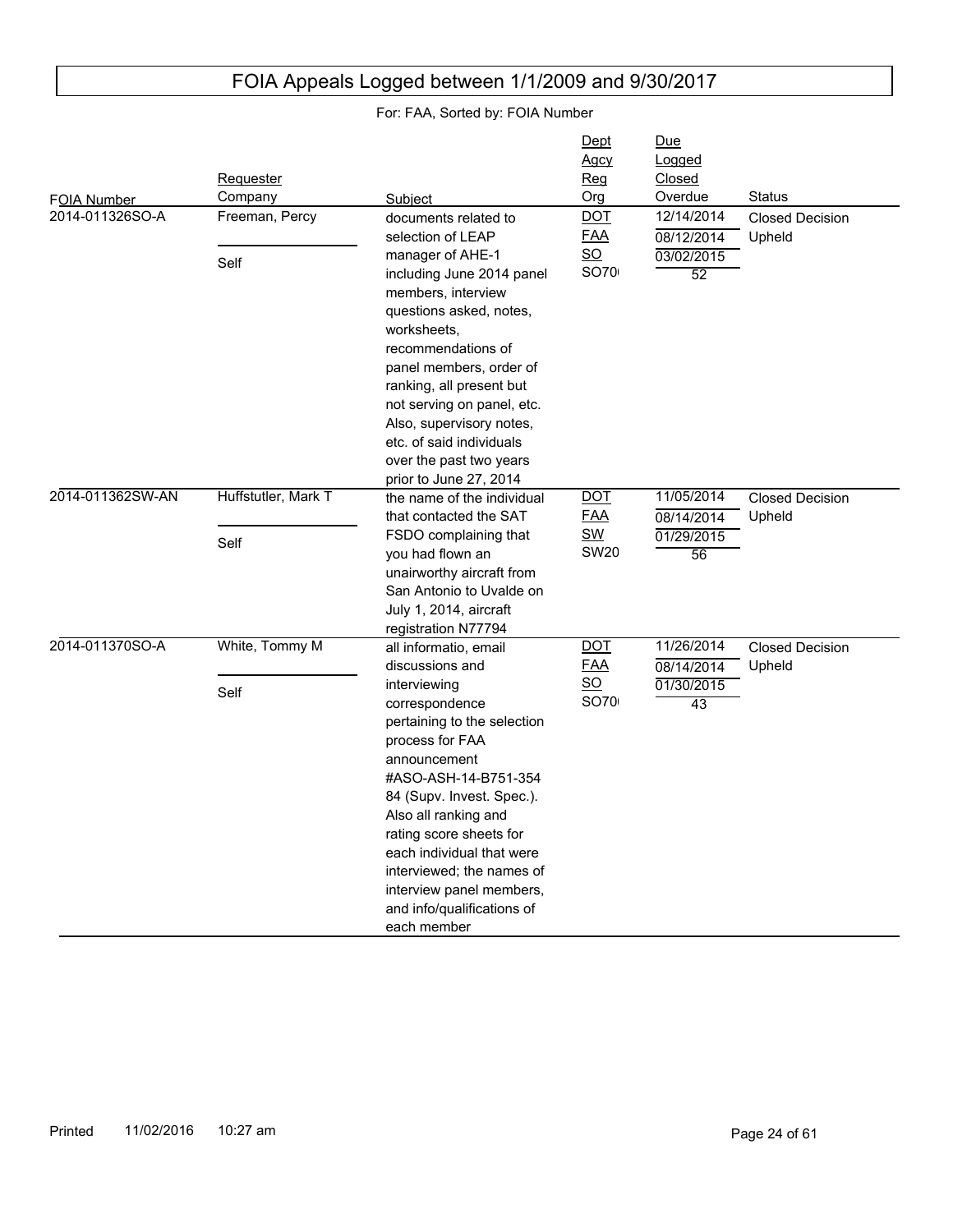| FOIA Number<br>2014-011636WA-F | Requester<br>Company<br>Braun, Stephen<br><b>Associated Press -</b><br>Washington Bureau | Subject<br>a NOTAM (Notice to<br>Airmen) "FDC<br>4/4936(KFDC A0036/14)<br><b>ZZZ Security Syria</b><br><b>Potentially Hazardous</b><br>Situation-Damascus<br>(OSTT) (FIR)" issued on<br>August 18, 2014, to<br>include all<br>correspondences from<br>the FAA to/from all other<br>US government officials<br>pertaining to the above<br>NOTAM from May 29,                       | Dept<br>Agcy<br>Reg<br>Org<br><b>DOT</b><br><b>FAA</b><br><u>WA</u><br>VS00 <sup>.</sup> | Due<br>Logged<br>Closed<br>Overdue<br>10/21/2014<br>08/26/2014<br>01/14/2015<br>57 | <b>Status</b><br><b>Closed Decision</b><br>Partially Reversed |
|--------------------------------|------------------------------------------------------------------------------------------|-----------------------------------------------------------------------------------------------------------------------------------------------------------------------------------------------------------------------------------------------------------------------------------------------------------------------------------------------------------------------------------|------------------------------------------------------------------------------------------|------------------------------------------------------------------------------------|---------------------------------------------------------------|
| 2014-011830ES-AN               | Puckett, William<br>Self                                                                 | 2013 to August 18, 2014.<br>radar and NTAP (National<br><b>Transportation Analysis</b><br>Program) data for the<br>following rectangular<br>area: Lower left: Latitude<br>38.0 Degrees N<br>Longitude 76 Degrees W<br>Upper Right: Latitude<br>39.0 Degrees N<br>Longitude 75 Degrees W<br>Time: 00:30 to 1:15 GMT<br>for 8/31/2014                                               | <b>DOT</b><br><u>FAA</u><br>E.S<br><b>ESJA</b>                                           | 10/27/2014<br>09/03/2014<br>11/25/2014<br>20                                       | Closed Remanded to<br>region/center/org                       |
| 2014-011865WP-A                | Gates, James H<br><b>Torrance Airport</b><br>Association                                 | the Air Traffic Mandatory<br>Occurrence Report and<br>information from the<br>investigation                                                                                                                                                                                                                                                                                       | <b>DOT</b><br><u>FAA</u><br>$WP$<br><b>WP21</b>                                          | 12/14/2014<br>09/05/2014<br>03/02/2015<br>52                                       | <b>Closed Decision</b><br>Reversed                            |
| 2014-011896AC-AN               | Guberman, Daryl<br>Guberman-PMC, LLC                                                     | any legislative procedure<br>in Congress that states a<br>contractor must be<br>accredited by ANSI-ASQ<br>National Accreditation<br>Board to be awarded<br>federal contracts, all<br>contracts between FAA<br>and ANSI-ASQ, and all<br>records related to<br>authorization for the FAA<br>to assign or commission<br>the ANSI-ASQ as the<br>only acceptable<br>accreditation body | <b>DOT</b><br><b>FAA</b><br>AC<br>MQ00                                                   | 11/04/2014<br>09/08/2014 Upheld<br>01/14/2015<br>47                                | <b>Closed Decision</b>                                        |

## FOIA Appeals Logged between 1/1/2009 and 9/30/2017 For: FAA, Sorted by: FOIA Number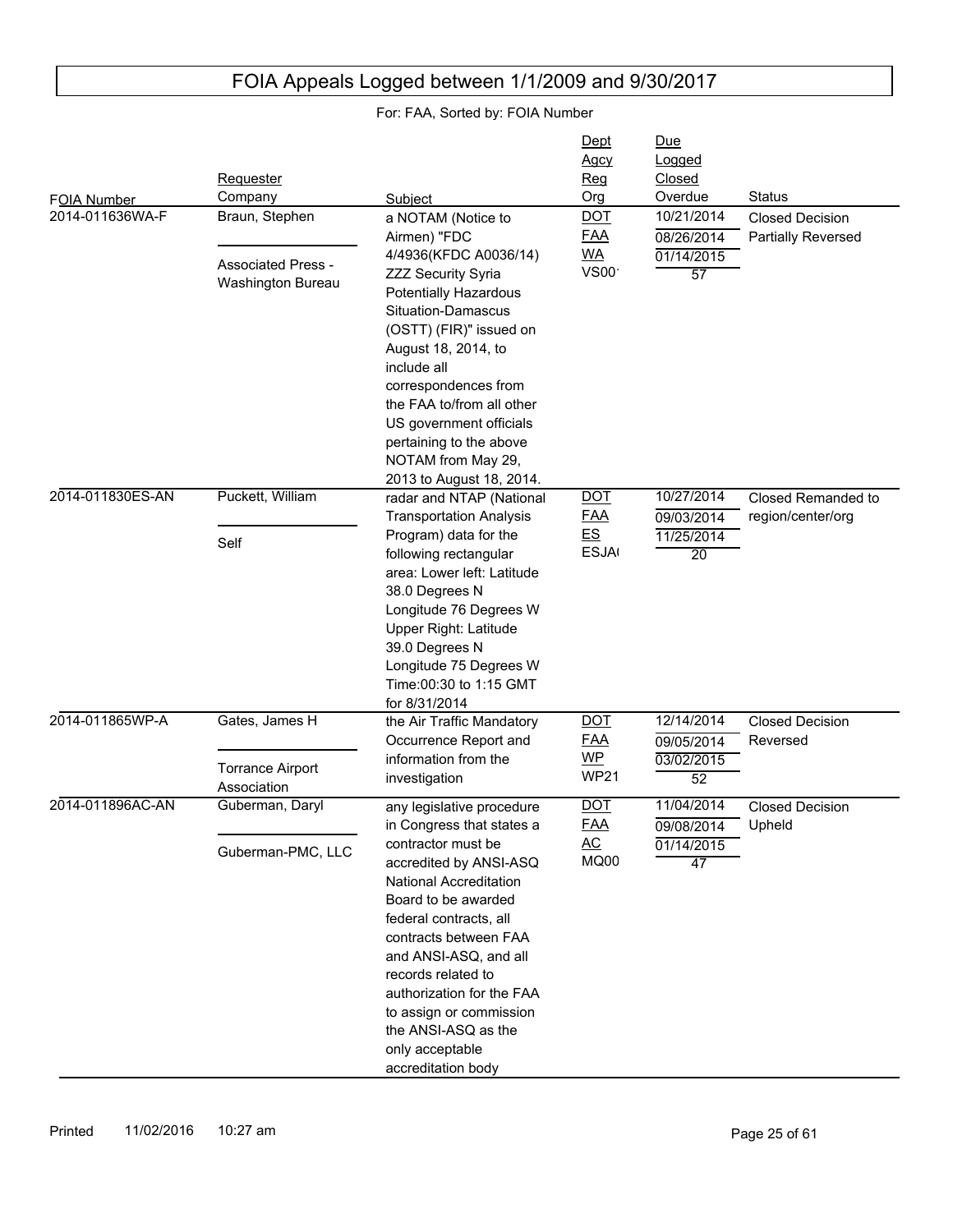| For: FAA, Sorted by: FOIA Number |                                   |                                                                                                                                                                                                                                                                                     |                                             |                                           |                                  |
|----------------------------------|-----------------------------------|-------------------------------------------------------------------------------------------------------------------------------------------------------------------------------------------------------------------------------------------------------------------------------------|---------------------------------------------|-------------------------------------------|----------------------------------|
|                                  | Requester<br>Company              | Subject                                                                                                                                                                                                                                                                             | <u>Dept</u><br>Agcy<br>Reg<br>Org           | <u>Due</u><br>Logged<br>Closed<br>Overdue | <b>Status</b>                    |
| FOIA Number<br>2014-012402WA-A   | Durham, Courtney                  | race, ethnicity, and/or                                                                                                                                                                                                                                                             | <b>DOT</b>                                  | 12/30/2014                                | Closed Remanded to               |
|                                  | McAllister & Quinn,<br><b>LLC</b> | national origin analysis<br>that is in your<br>possession or control for<br>the Air Traffic Control                                                                                                                                                                                 | <b>FAA</b><br><u>WA</u><br>CR <sub>00</sub> | 09/29/2014<br>12/16/2014                  | region/center/org                |
|                                  |                                   | Specialist-Trainee<br>position. The general<br>public announcement<br>number for the position<br>was<br>FAA-AMC-14-ALLSRCE-<br>33537. The position had                                                                                                                              |                                             |                                           |                                  |
|                                  |                                   | an application period<br>between 2/10/14 and                                                                                                                                                                                                                                        |                                             |                                           |                                  |
| 2014-012403WA-A                  | Wiegand, David M                  | $2/21/14$ .<br>copies of all reports,                                                                                                                                                                                                                                               | <b>DOT</b>                                  | 06/01/2015                                | Requested                        |
|                                  |                                   | directives, and internal                                                                                                                                                                                                                                                            | <b>FAA</b>                                  | 09/29/2014                                | background                       |
|                                  | Self                              | memoranda similar to,<br>and including, the Spring                                                                                                                                                                                                                                  | <u>WA</u><br><b>HR00</b>                    | 360                                       | documentation                    |
|                                  |                                   | of 2014, FAA modified<br>"biographical<br>assessment" test<br>administered to                                                                                                                                                                                                       |                                             |                                           |                                  |
|                                  |                                   | prospective ATC trainees.<br>also provide me with a<br>copy of the current test<br>being administered to<br>ATC trainee applicants                                                                                                                                                  |                                             |                                           |                                  |
|                                  |                                   | and/or exemplars of that<br>test.                                                                                                                                                                                                                                                   |                                             |                                           |                                  |
| 2015-000130SO-AN                 | Perkins, Tonda                    | any and all emials, rating<br>determinations, selection                                                                                                                                                                                                                             | <b>DOT</b><br><b>FAA</b>                    | 11/23/2014<br>10/06/2014                  | <b>Closed Decision</b><br>Upheld |
|                                  | Self                              | criteria, records, memos,<br>phone conversations,<br>documents, selection list<br>for Regional Emergency<br>Planners, Program<br>Analyst for job<br>announcement#<br>ANE-ARC-14-106-36355,<br>including email and<br>correspondence from<br>several employees<br>regarding yourself | $\underline{\mathsf{SO}}$<br>SO05           | 10/16/2015<br>226                         |                                  |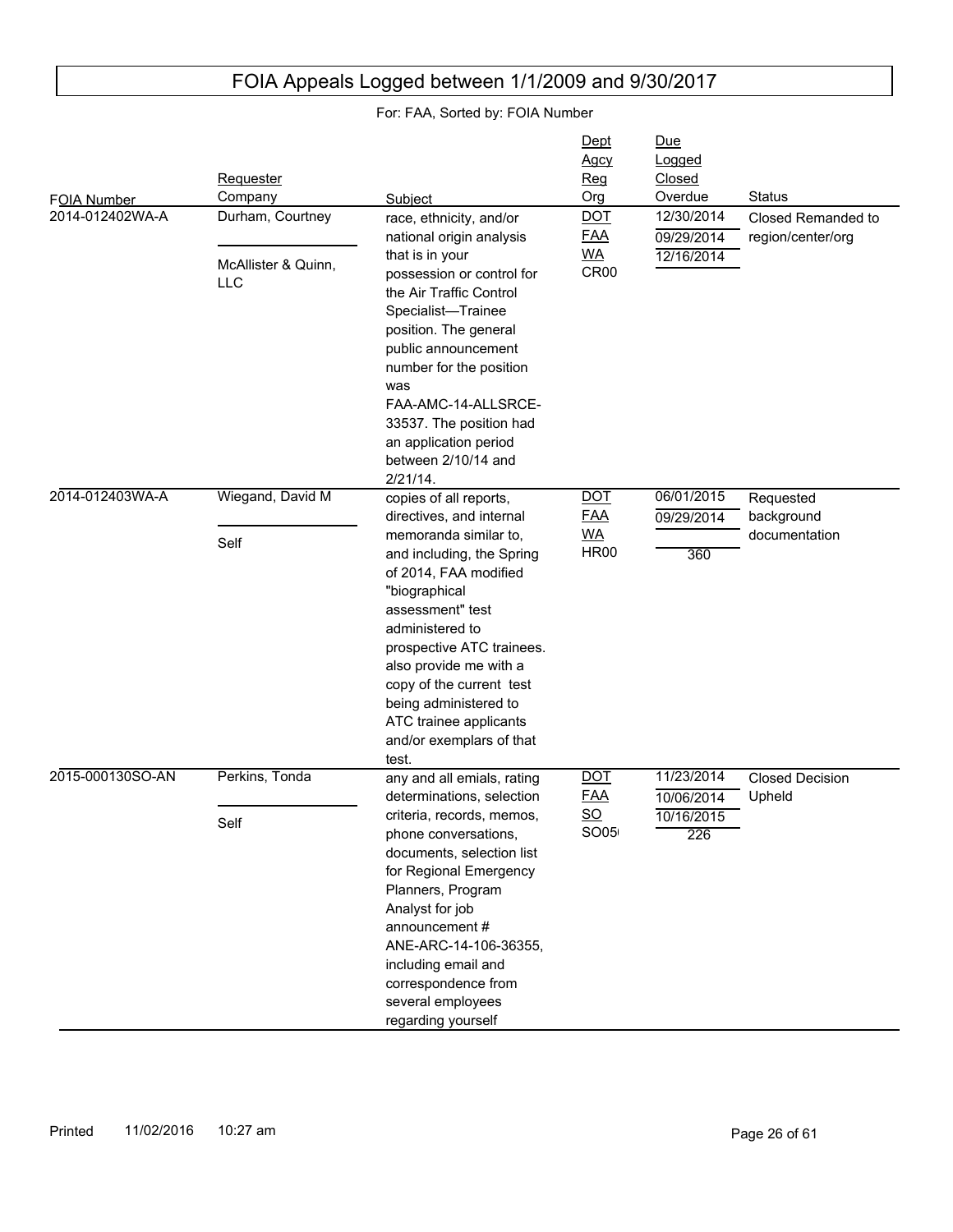|                                | Requester<br>Company   |                                                                                                                                                                                                                                                                                                                                                                               | Dept<br>Agcy<br><u>Reg</u><br>Org                                    | <u>Due</u><br>Logged<br>Closed<br>Overdue                 | <b>Status</b>                                |
|--------------------------------|------------------------|-------------------------------------------------------------------------------------------------------------------------------------------------------------------------------------------------------------------------------------------------------------------------------------------------------------------------------------------------------------------------------|----------------------------------------------------------------------|-----------------------------------------------------------|----------------------------------------------|
| FOIA Number<br>2015-000433SO-A | Cleary, George<br>Self | Subject<br>all email that discuss any<br>issue(s) that exists,<br>mention,, etc., related to<br>the requester for the<br>ANE-ARC-14-106-36355<br>Regional Planner<br>Announcement; to<br>include any<br>correspondence from or<br>within FAA, ASH, ARC<br>management;<br>correspondence sent<br>externally to any federal,<br>state or local agence<br>about the announcement | <b>DOT</b><br><b>FAA</b><br>$\underline{\mathsf{SO}}$<br>SO03        | 12/08/2014<br>10/16/2014<br>480                           | Requested<br>background<br>documentation     |
| 2015-000498SW-A                | Siilats, Keith<br>Self | emails from [Exemption<br>6] for the past two weeks<br>regarding N233MT                                                                                                                                                                                                                                                                                                       | <b>DOT</b><br><b>FAA</b><br><u>SW</u><br><b>SW20</b>                 | 05/17/2015<br>10/21/2014<br>05/12/2015                    | Closed Not a FOIA<br>Appeal                  |
| 2015-000759GL-A                | Allen, LaVern<br>Self  | any and all records,<br>documents, decision<br>tools, listing of<br>candidates paired with,<br>etc., regarding superior<br>contribution increase<br>(SCI) for fiscal year 2013<br>submitted by the EMI<br>FSDO Manager for all<br>non bargaining unit<br>employees and the final<br>determination                                                                             | <b>DOT</b><br><b>FAA</b><br>$\underline{\mathsf{GL}}$<br>GL200       | 12/21/2014<br>10/28/2014<br>02/02/2015<br>$\overline{28}$ | <b>Closed Decision</b><br>Partially Reversed |
| 2015-000888CS-FD               | Hsieh, Steven<br>Self  | any correspondence<br>between the FAA and the<br>Associated Press, as<br>well as any internal<br>documents, deriving from<br>any FOIA request filed by<br>the AP regarding a no-fly<br>zone imposed in<br>Ferguson, MO in August<br>2014                                                                                                                                      | <b>DOT</b><br>FAA<br>$\underline{\mathsf{CS}}$<br><b>CSJA</b>        | 02/01/2015<br>11/03/2014<br>01/22/2015                    | Closed Remanded to<br>region/center/org      |
| 2015-000903WS-AN               | Bogdan, Wesley<br>Self | records of military<br>aviation activities at<br>Saipan International<br>Airport on September 27<br>and 28, 2014                                                                                                                                                                                                                                                              | <b>DOT</b><br><b>FAA</b><br>$\underline{\mathsf{WS}}$<br><b>WSJA</b> | 01/04/2015<br>11/03/2014<br>01/14/2015<br>8               | <b>Closed Decision</b><br>Upheld             |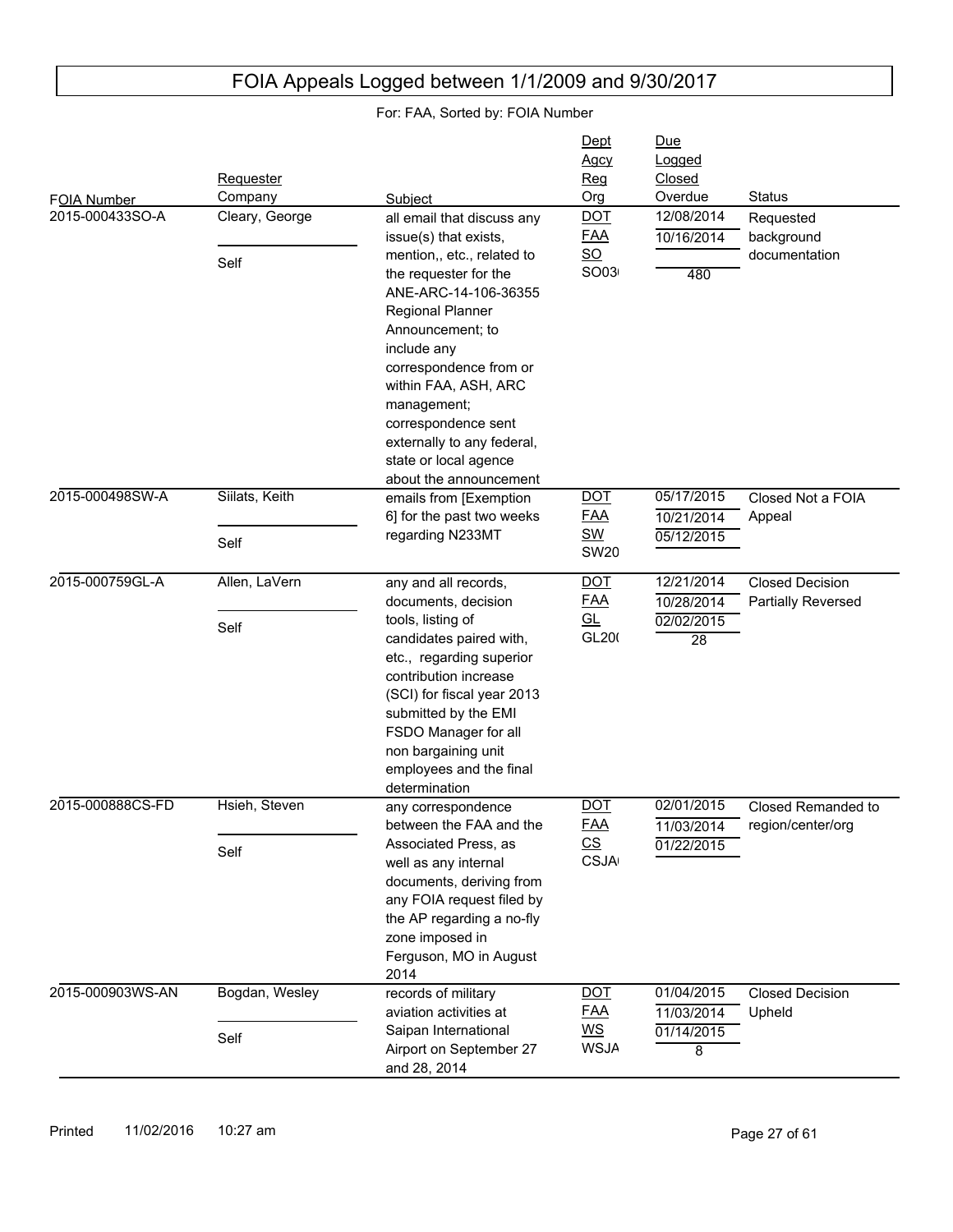#### FOIA Number Due Logged Closed Subject **Contact Contact Contact Contact Contact Contact Contact Contact Contact Contact Contact Contact Contact Contact Contact Contact Contact Contact Contact Contact Contact Contact Contact Contact Contact Contact Conta Requester Company Dept** Agcy Reg Org 2015-000904GL-A 01/29/2015 2 11/03/2014 01/27/2015 Closed Not a FOIA Appeal all records (including the memorandum of concern) regarding a memorandum of concerns sent from the Eastern Region Flight Standard Division Manager to the Great Lakes Flight Standards Division Manager detailing systemic pattern of ongoing intimidation and coercion of flight crews at NetJets Aviation during calendar year 2014 Swint, John Self DOT FAA GL GL<sub>20</sub>( 2015-000933WA-A 03/02/2015 51 11/04/2014 12/15/2014 Closed Decision Upheld the memorandum dated August 15, 2014, from [Exemption 6], Director of the Office of Audit and Evaluation, to the FAA Administrator, pertaining to the investigation conducted by [Exemption 6] of the safety report(s) made by [Exemption 6]. As these are my reports, I specifically consent to the release to me of my personal information Friedman, Eric Self DOT FAA WA  $AEOO<sup>T</sup>$ 2015-001183NM-AN 04/06/2015 11/12/2014 04/06/2015 Closed Decision Upheld obtaining any and all records, documents or other material regarding any investigation or action taken by the FAA with regards to November 5, 2014 incidents (N3765R and N79938). Smith, Steven Self DOT FAA NM **NM20**

## FOIA Appeals Logged between 1/1/2009 and 9/30/2017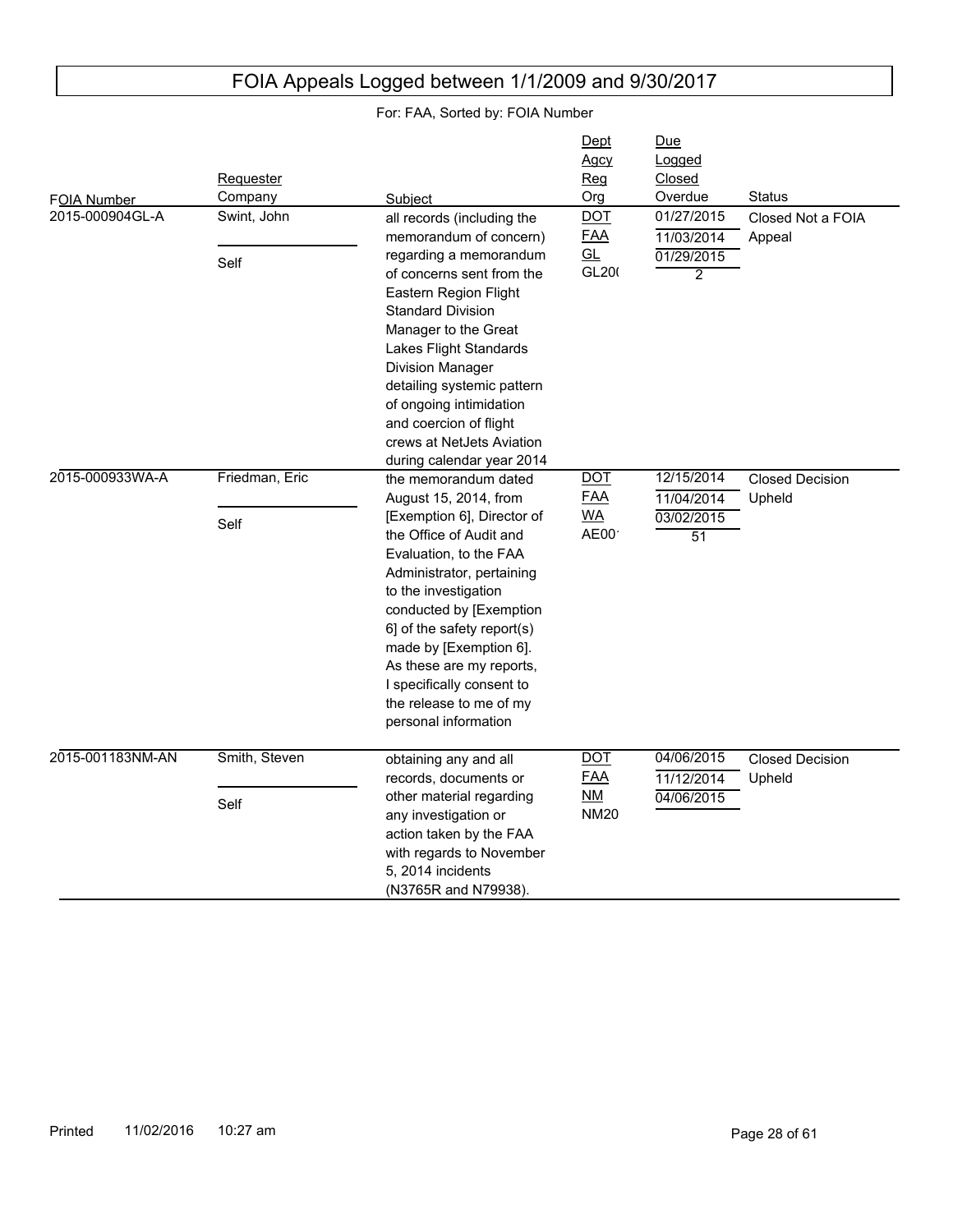| <b>FOIA Number</b> | Requester<br>Company             | Subject                                                                                                                                                                                                                                                            | Dept<br>Agcy<br>Reg<br>Org                    | <u>Due</u><br>Logged<br>Closed<br>Overdue | <b>Status</b>                                |
|--------------------|----------------------------------|--------------------------------------------------------------------------------------------------------------------------------------------------------------------------------------------------------------------------------------------------------------------|-----------------------------------------------|-------------------------------------------|----------------------------------------------|
| 2015-001349SO-AN   | Logsdon, Larry S                 | documents in connection<br>with Project of the                                                                                                                                                                                                                     | <b>DOT</b><br><u>FAA</u><br>$\underline{SO}$  | 01/26/2015<br>11/18/2014                  | Closed Not a FOIA<br>Appeal                  |
|                    | Wallace & Jordon                 | Huntsville-Madison<br>County Authority for any<br>requests for payment;<br>requests for funding for<br>work by Skidabrader; pay<br>applications, invoices,<br>letter, emails, faxes, all<br>friction tests, original<br>schedule for the Project,<br>etc.          | SO60                                          | 03/11/2015<br>31                          |                                              |
| 2015-001381SO-A    | Neubauer, Richard L              | copies of any<br>correspondence or notes                                                                                                                                                                                                                           | <b>DOT</b><br><b>FAA</b>                      | 03/11/2015<br>11/19/2014                  | Closed Remanded to<br>region/center/org      |
|                    | Self                             | regarding the<br>maintenance of<br>Beechcraft N9659Y (File<br>#CSO1520150008)                                                                                                                                                                                      | $\underline{\mathsf{SO}}$<br>SO <sub>20</sub> | 03/16/2015<br>3                           |                                              |
| 2015-001399NE-A    | Karon, Jonathan                  | Any and all documents<br>and records pertaining to                                                                                                                                                                                                                 | $\overline{$ DOT<br><b>FAA</b>                | 04/08/2015<br>11/19/2014                  | <b>Closed Decision</b><br>Partially Reversed |
|                    | Karon & Dalimonte,<br><b>LLP</b> | an investigation into an<br>incident on July 19, 2014<br>in Clinton,<br>Massachusetts, in which<br>a hot air balloon impacted<br>power lines. The<br>registration of the balloon<br>was N976TC and the<br>NTSB assigned an ID # of<br><b>ERA14LA347</b>            | NE<br><b>NE200</b>                            | 04/24/2015<br>12                          |                                              |
| 2015-001406ES-A    | Cabral, Karen                    | any/all emails, ranking<br>criteria, notes,                                                                                                                                                                                                                        | <b>DOT</b><br><u>FAA</u>                      | 05/11/2015<br>11/20/2014                  | Closed Withdrawn                             |
|                    | Self                             | documents on the entire<br>selection package for<br>vacancy<br>#ANE-ATO-14-122-36654<br>, Operations Mgr. Also,<br>the following selection<br>package for the STMC<br>vacancy, and the entire<br>selection package for the<br>FLM selection from<br>2011-2012, etc | E.S<br><b>ESJA</b>                            | 05/11/2015                                |                                              |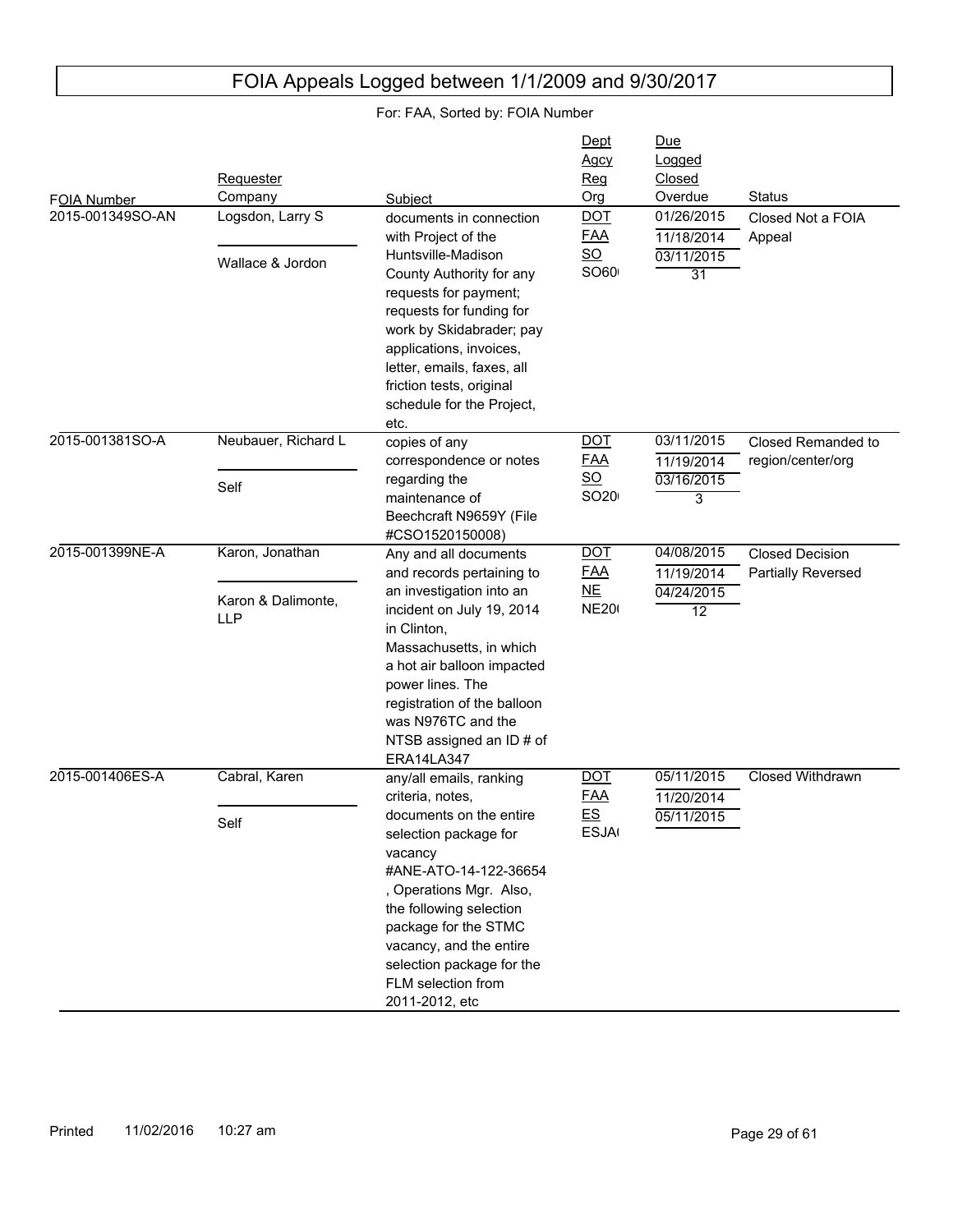For: FAA, Sorted by: FOIA Number

#### FOIA Number Due Logged Closed Subject **Contact Contact Contact Contact Contact Contact Contact Contact Contact Contact Contact Contact Contact Contact Contact Contact Contact Contact Contact Contact Contact Contact Contact Contact Contact Contact Conta Requester Company Dept** Agcy Reg Org 2015-001406NE-A 08/05/2015 60 11/20/2014 05/11/2015 Closed Remanded to region/center/org any/all emails, ranking criteria, notes, documents on the entire selection package for vacancy #ANE-ATO-14-122-36654 , Operations Mgr. Also, the following selection package for the STMC vacancy, and the entire selection package for the FLM selection from 2011-2012, etc Cabral, Karen Self DOT FAA NE **NE010** 2015-001527CE-AN 03/02/2015 6 11/22/2014 02/22/2015 Closed Decision Upheld breakaway fittings in aviation fuel systems for PA-28, PA-44, PA-34, Cessna 172, Beechcraft Model 36, and Beechcraft Model 55/58 Miska, Michael S The Wolk Law Firm DOT FAA CE CE11: 2015-001767SW-AN 01/29/2015 12/04/2014 02/04/2015 Closed Remanded to region/center/org a copy of all investigative documents pertaining to FAA Incident ASW0513032, involving N4388M on August 26, 2013 Penn, Jill C Richards Penn, LLP DOT FAA SW **SW20** 2015-001801F6-A 03/16/2015 10 12/08/2014 03/02/2015 Closed Decision Upheld the occurrance OEA0520150013 involving the helicopter hoovering over the horse stable in Pennsylvania Lambert, Suzanne Self DOT FAA F6 **FS600** 2015-001892CA-A 04/24/2015 17 12/10/2014 04/01/2015 Closed Decision Upheld the name of the person who alerted the Fort Worth FAA that "you were involved in more than one incident in which local law enforcement authorities were called" Washburne, Seth P Self DOT FAA CA AM30 2015-002196NM-F 03/02/2015 7 12/23/2014 02/19/2015 Closed Decision Upheld obtaining FAA Form 7711-1 with any attached special provisions regarding teh Certificate of Waiver for the Aerobatic practice area that was in effect on 9/8/2014 Smith, Jason Self DOT FAA NM **NM20**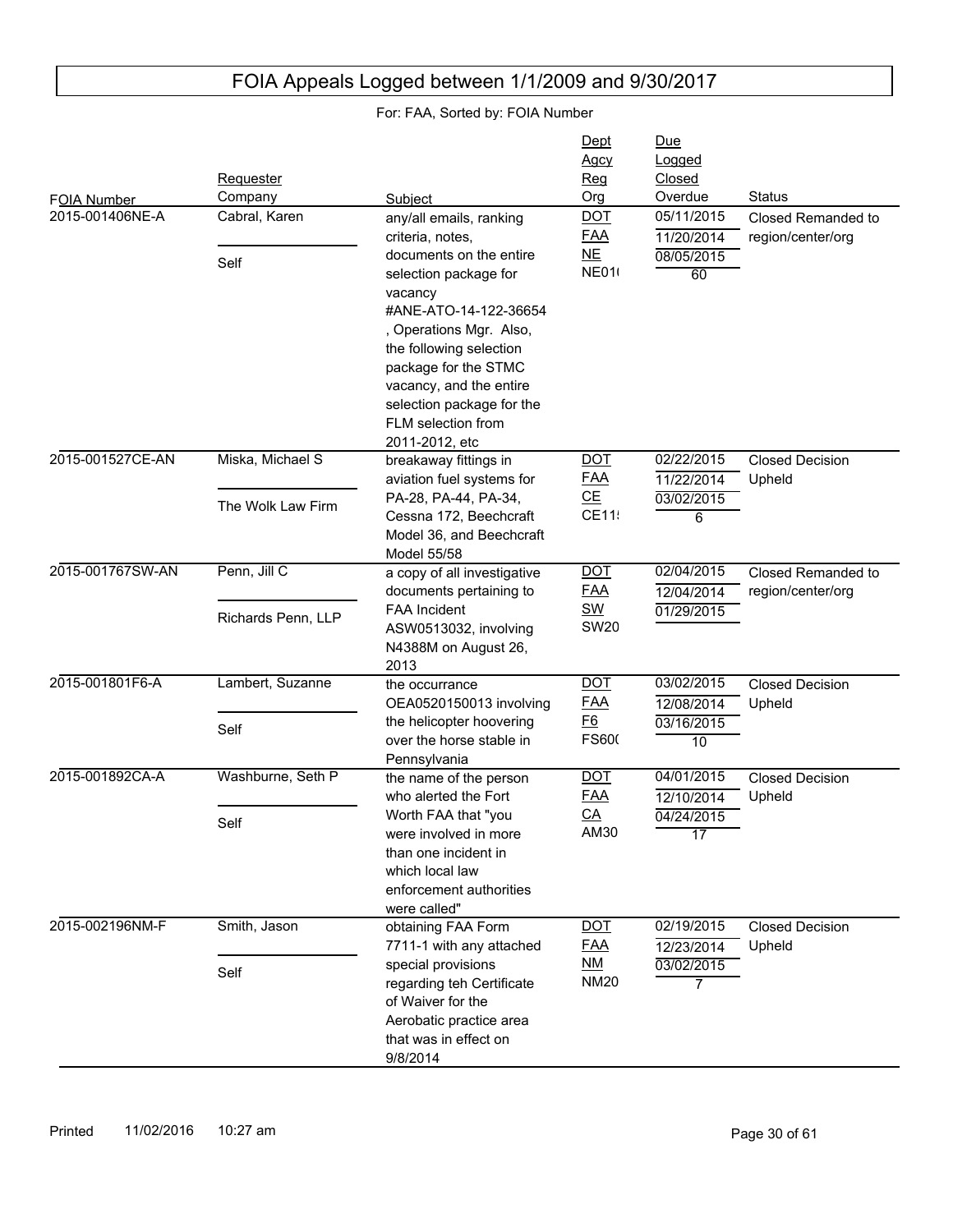| <b>FOIA Number</b><br>2015-002280SO-A | Requester<br>Company<br>Federico, Chris              | Subject                                                                                                                                                                                                                                                                                                                                                                              | Dept<br><u>Agcy</u><br><u>Reg</u><br>Org<br><b>DOT</b> | Due<br>Logged<br>Closed<br>Overdue<br>05/18/2015 | <b>Status</b>                           |
|---------------------------------------|------------------------------------------------------|--------------------------------------------------------------------------------------------------------------------------------------------------------------------------------------------------------------------------------------------------------------------------------------------------------------------------------------------------------------------------------------|--------------------------------------------------------|--------------------------------------------------|-----------------------------------------|
|                                       | Self                                                 | a copy of original<br>complaint, the initial and<br>second sworn<br>statements, my sworn<br>statement, and a list of<br>all employees interviewed<br>regarding the complaint                                                                                                                                                                                                         | <b>FAA</b><br>$\underline{SO}$<br>SO70                 | 12/29/2014<br>06/01/2015<br>9                    | <b>Closed Decision</b><br>Upheld        |
| 2015-002301NM-AN                      | Hunt, Georgia<br>Hallman, Hunt &<br>Mickelson, P. C. | obtaining all documents<br>constituting, reflecting,<br>establishing, and/or<br>modifying any Hawkins<br>and powers Inspection<br>Program for C-97 aircraft<br>from 2004 to the present.                                                                                                                                                                                             | <b>DOT</b><br><b>FAA</b><br>NM<br><b>NM20</b>          | 04/05/2015<br>12/30/2014<br>04/28/2015<br>17     | Closed Remanded to<br>region/center/org |
| 2015-002316NM-AN                      | Hunt, Georgia<br>Hallman, Hunt &<br>Mickelson, P. C. | obtaining all documents<br>constituting, reflecting,<br>establishing, and/or<br>modifying any Hawkins<br>and Powers Maintenance<br>Program for C-97 from<br>2004 to the present,<br>along with any<br>amendments,<br>corrections, action<br>letters, letters reflecting<br>proposed disciplinary<br>actions, and/or any other<br>correspondence reflecting<br>such program.          | <b>DOT</b><br><b>FAA</b><br>NM<br><b>NM20</b>          | 04/05/2015<br>12/31/2014<br>04/28/2015<br>17     | Closed Remanded to<br>region/center/org |
| 2015-002320NM-AN                      | Hunt, Georgia<br>Hallman, Hunt &<br>Mickelson, P. C. | obtaining all documents<br>constituting, reflecting,<br>establishing, and/or<br>modifying any B&G<br>Industries, LLC,<br>Inspection Program for<br>C-97 aircraft from 2007 to<br>the present, along with<br>any amendments,<br>corrections, action<br>letters, letters reflecting<br>proposed disciplinary<br>actions, and/or any other<br>correspondence reflecting<br>such program | <b>DOT</b><br><b>FAA</b><br>NM<br><b>NM20</b>          | 04/05/2015<br>12/31/2014<br>04/28/2015<br>17     | Closed Remanded to<br>region/center/org |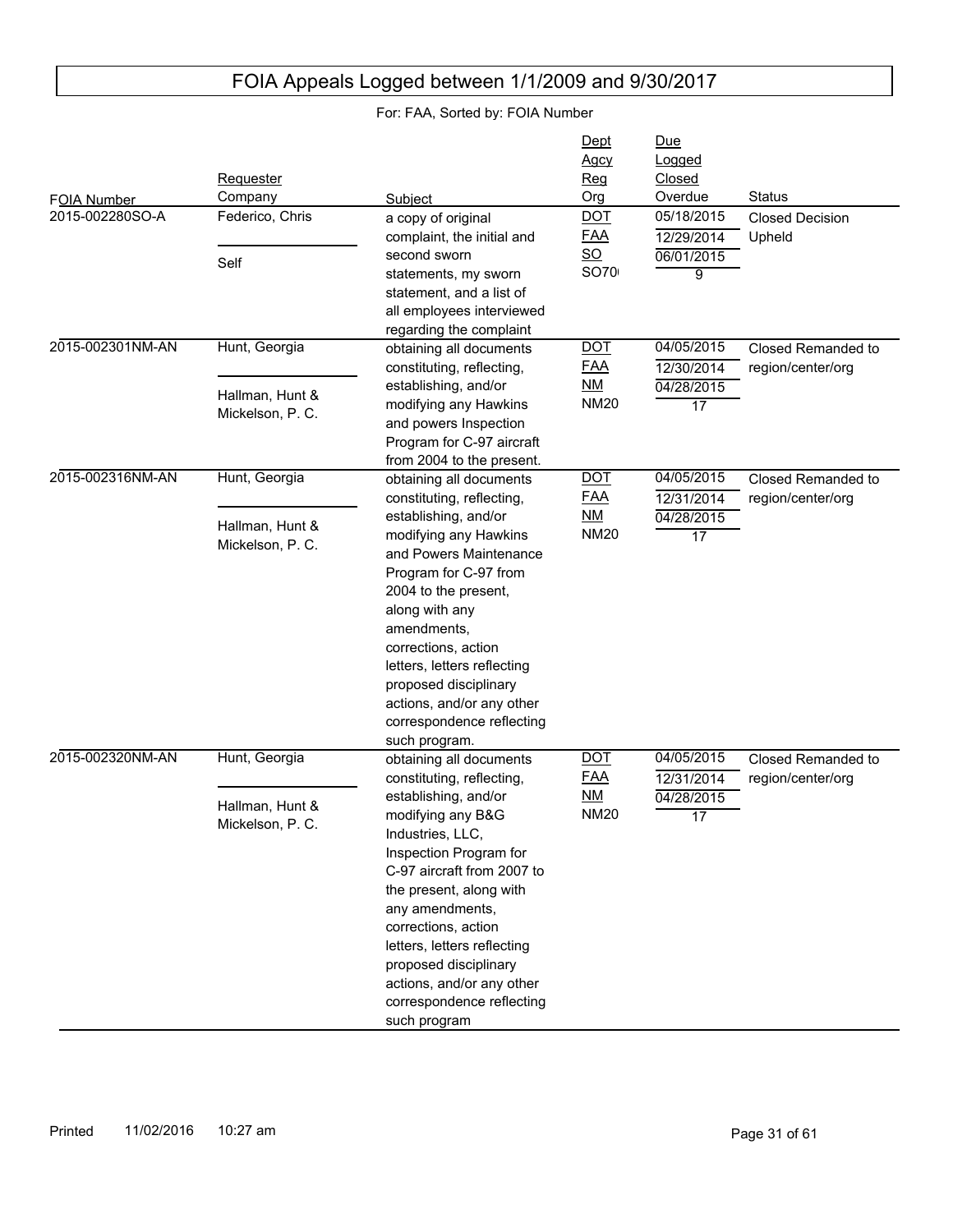#### FOIA Number Due Logged Closed Subject **Contact Contact Contact Contact Contact Contact Contact Contact Contact Contact Contact Contact Contact Contact Contact Contact Contact Contact Contact Contact Contact Contact Contact Contact Contact Contact Conta** Requester Company Dept Agcy Reg Org 2015-002321NM-AN 04/28/2015 17 12/31/2014 04/05/2015 Closed Remanded to region/center/org obtaining all documents constituting, reflecting, establishing, and/or modifying any B&G Industries, LLC, Maintenance Program for C-97 aircraft from 2007 to the present, along with any amendments, corrections, action letters, letters freflecting proposed disciplinary actions, and/or any other correspondence. Hunt, Georgia Hallman, Hunt & Mickelson, P. C. DOT FAA NM **NM20** 2015-002378F6-F 03/18/2015 10 01/05/2015 03/04/2015 Closed Not a FOIA Appeal obtaining a copy of file number CNM0920150001 , a copy of the PTRS report related to this file and a coy of the "waiver" granted to the aircraft and copies of any related documents Lubischer, James T Self DOT FAA F6 FS600 2015-002545WP-A 02/24/2015 01/09/2015 02/26/2015 Closed Not a FOIA Appeal documents reference the Accelerated Flight Training Center and their flight training program Underwood, Peter K Self DOT FAA WP **WP21** 2015-002626GL-AN 03/17/2015 7 01/13/2015 03/08/2015 Closed Decision Upheld any and all records regarding a low flight over the requester''s property on January 9, 2015, at approximately 1700 PM Morrison, Cato C Self DOT FAA GL GL200 2015-002642WA-A 08/19/2015 88 01/13/2015 04/15/2015 Closed Remanded to region/center/org The results of any whistleblower and/or AOA Hotline allegations and complaints submitted by or about [Exemption 6], by either [Exemption 6], [Exemption 6], or [Exemption 6]. Specifically the allegation topic, case status (open or closed), FAA, ASH and/or AAE findings and FAA/AAE Forshee, Roger C Federal Aviation Administration DOT FAA WA  $AEOO<sup>T</sup>$

recommendations

## FOIA Appeals Logged between 1/1/2009 and 9/30/2017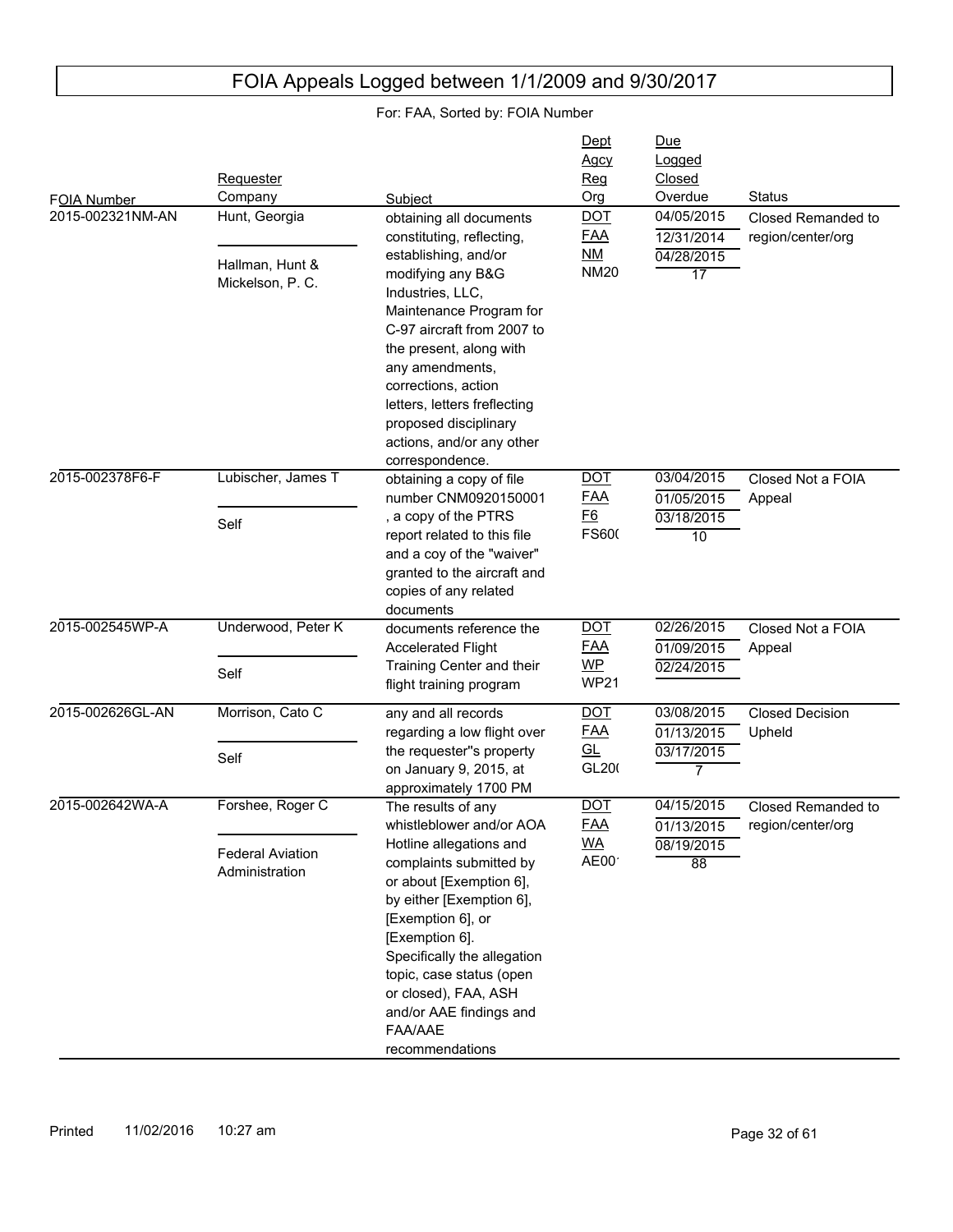| FOIA Number      | <b>Requester</b><br>Company            | Subject                                                                                                                                                                                                                                     | Dept<br><b>Agcy</b><br>Reg<br>Org             | Due<br>Logged<br>Closed<br>Overdue           | Status                                  |
|------------------|----------------------------------------|---------------------------------------------------------------------------------------------------------------------------------------------------------------------------------------------------------------------------------------------|-----------------------------------------------|----------------------------------------------|-----------------------------------------|
| 2015-002706WA-A  | Heverly, Robert A                      | All Submissions to the<br><b>FAA initial UAS Test</b>                                                                                                                                                                                       | <u>DOT</u><br><u>FAA</u>                      | 07/08/2015<br>01/16/2015                     | <b>Closed Decision</b><br>Upheld        |
|                  | Albany Law School                      | Sites Program solicitation<br>and a copy of the<br>Screening Information<br>Request (SIR) that was<br>made available on the<br><b>FAA Contracting</b><br>Opportunities Website in<br>connection with the Test<br>Sites Program solicitation | <b>WA</b><br><b>FS00</b>                      | 02/24/2016<br>157                            |                                         |
| 2015-002844NM-AN | Devers, Cynthia M<br>The Wolk Law Firm | investigative records for<br>N13HG, an R22<br>helicopter involved in an<br>accident on April 6, 2014,                                                                                                                                       | <u>DOT</u><br><b>FAA</b><br>NM<br><b>NM20</b> | 04/06/2015<br>01/22/2015<br>04/23/2015<br>13 | <b>Closed Decision</b><br>Upheld        |
| 2015-002878WP-AN | Tregnan, Patrick                       | near Green River, Utah.<br>A letter sent by the Chief<br><b>Pilot of Hawaiian Airlines</b>                                                                                                                                                  | <b>DOT</b><br><u>FAA</u>                      | 03/24/2015<br>01/22/2015                     | <b>Closed Decision</b><br>Upheld        |
|                  | Self                                   | at the time, [Exemption 6]<br>to the Honolulu FSDO/<br>CMO regarding his<br>"concerns" about FAA<br>Inspector [Exemption 6]                                                                                                                 | $WP$<br><b>WP21</b>                           | 03/17/2015                                   |                                         |
| 2015-002924NM-AN | Smith, Steven                          | obtaining any and all<br>records, documents or                                                                                                                                                                                              | <u>DOT</u><br><u>FAA</u>                      | 03/24/2015<br>01/23/2015                     | <b>Closed Decision</b><br>Upheld        |
|                  | Self                                   | other material regarding<br>an incident on January<br>13, 2015 at<br>approximately 3:00 p.m.<br>involving N79938                                                                                                                            | NM<br>NM20                                    | 03/20/2015                                   |                                         |
| 2015-003100WA-A  | Valentine, Sandra A                    | Any and all records held<br>by AOS Legal and FAA                                                                                                                                                                                            | <u>DOT</u><br><u>FAA</u>                      | 10/06/2015<br>01/29/2015                     | Closed Remanded to<br>region/center/org |
|                  | Self                                   | Security department<br>referring to or relating to<br>myself in any way what<br>so ever. Any and all<br>documents used in<br>relation to denying my<br>medical certification and<br>or referring to my<br>employers or places of<br>work    | <b>WA</b><br>SH <sub>00</sub>                 | 09/16/2015                                   |                                         |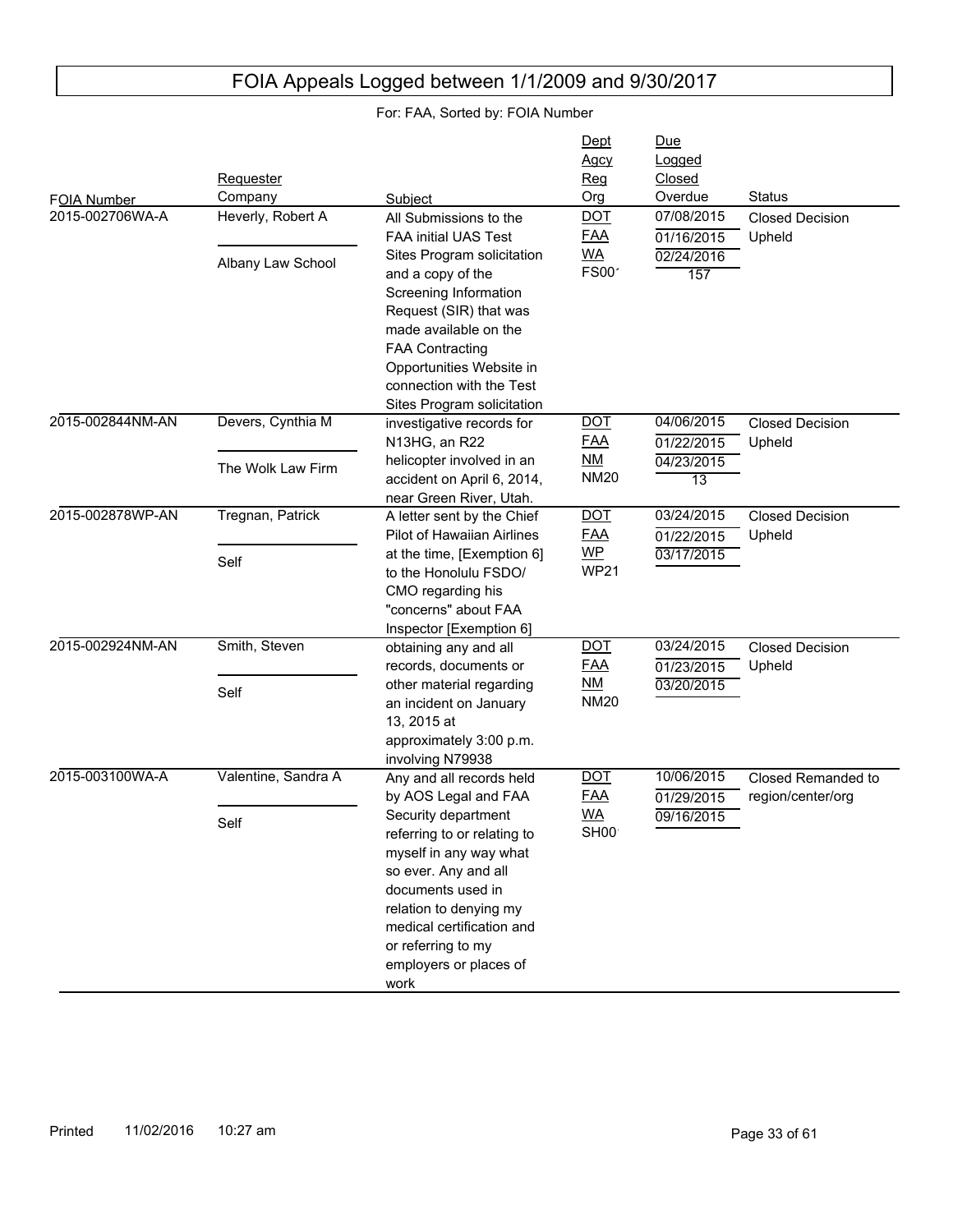| FOIA Number<br>2015-003107SO-A | <b>Requester</b><br>Company<br>Davenport, Keith E<br>Self       | Subject<br>records for the ATSS<br>Coordinator position<br>FV-2101-1, Job<br>Announcement #<br>ASO-ATO-14-B88438247,<br>Control # 381684900 in<br>Nashville, TN, to reflect<br>the application of only<br>those individuals who<br>made the referral list for<br>interviews                                        | Dept<br>Agcy<br>Reg<br>Org<br><b>DOT</b><br><b>FAA</b><br>$\underline{\mathsf{SO}}$<br>SO01 | <u>Due</u><br>Logged<br>Closed<br>Overdue<br>05/03/2015<br>01/30/2015<br>06/01/2015<br>20 | <b>Status</b><br><b>Closed Decision</b><br>Upheld |
|--------------------------------|-----------------------------------------------------------------|--------------------------------------------------------------------------------------------------------------------------------------------------------------------------------------------------------------------------------------------------------------------------------------------------------------------|---------------------------------------------------------------------------------------------|-------------------------------------------------------------------------------------------|---------------------------------------------------|
| 2015-003304CE-A                | Gaglianjo, John J<br>The Wolk Law Firm                          | the complete file and all<br>documents related to AD<br>2014-03-03 including but<br>not limited to all<br>correspondence between<br>the FAA and Cessna.                                                                                                                                                            | <b>DOT</b><br><b>FAA</b><br>CE<br>CE11                                                      | 04/29/2015<br>02/06/2015<br>06/01/2015<br>$\overline{22}$                                 | <b>Closed Decision</b><br>Partially Reversed      |
| 2015-003316F6-A                | Bruckenstein, Zach F<br><b>ARSA</b>                             | A&P Test Bank                                                                                                                                                                                                                                                                                                      | <b>DOT</b><br><b>FAA</b><br><u>F6</u><br>FS600                                              | 08/06/2015<br>02/09/2015<br>313                                                           | Requested<br>background<br>documentation          |
| 2015-003325SO-A                | Silverstone, Stanley J<br>Seham, Seham, Meltz<br>& Petersen LLP | a copy of all records and<br>reports prepared by FAA<br>(including all investigation<br>reports) within the pas 60<br>days concerning the<br>investigation of<br><b>Americans Airlines"</b><br>maintenance practicies,<br>which investigation was<br>initiated as a result of the<br>Carpenter AIR 21<br>complaint | <b>DOT</b><br><b>FAA</b><br>$SO$<br>SO <sub>20</sub>                                        | 06/01/2015<br>02/09/2015<br>08/03/2015<br>44                                              | Closed Remanded to<br>region/center/org           |
| 2015-003451JO-A                | Elkins, David J<br>Self                                         | records, radar,<br>communications, and<br>other information<br>regarding a particular<br>aircraft flying in an area<br>over St. Petersburg, FL,<br>along with MOUs and<br>MOAs regarding ATC in<br>Florida on January 29,<br>2015                                                                                  | <b>DOT</b><br><u>FAA</u><br><u>JO</u><br><b>JR001</b>                                       | 05/05/2015<br>02/12/2015<br>$\overline{378}$                                              | Requested<br>background<br>documentation          |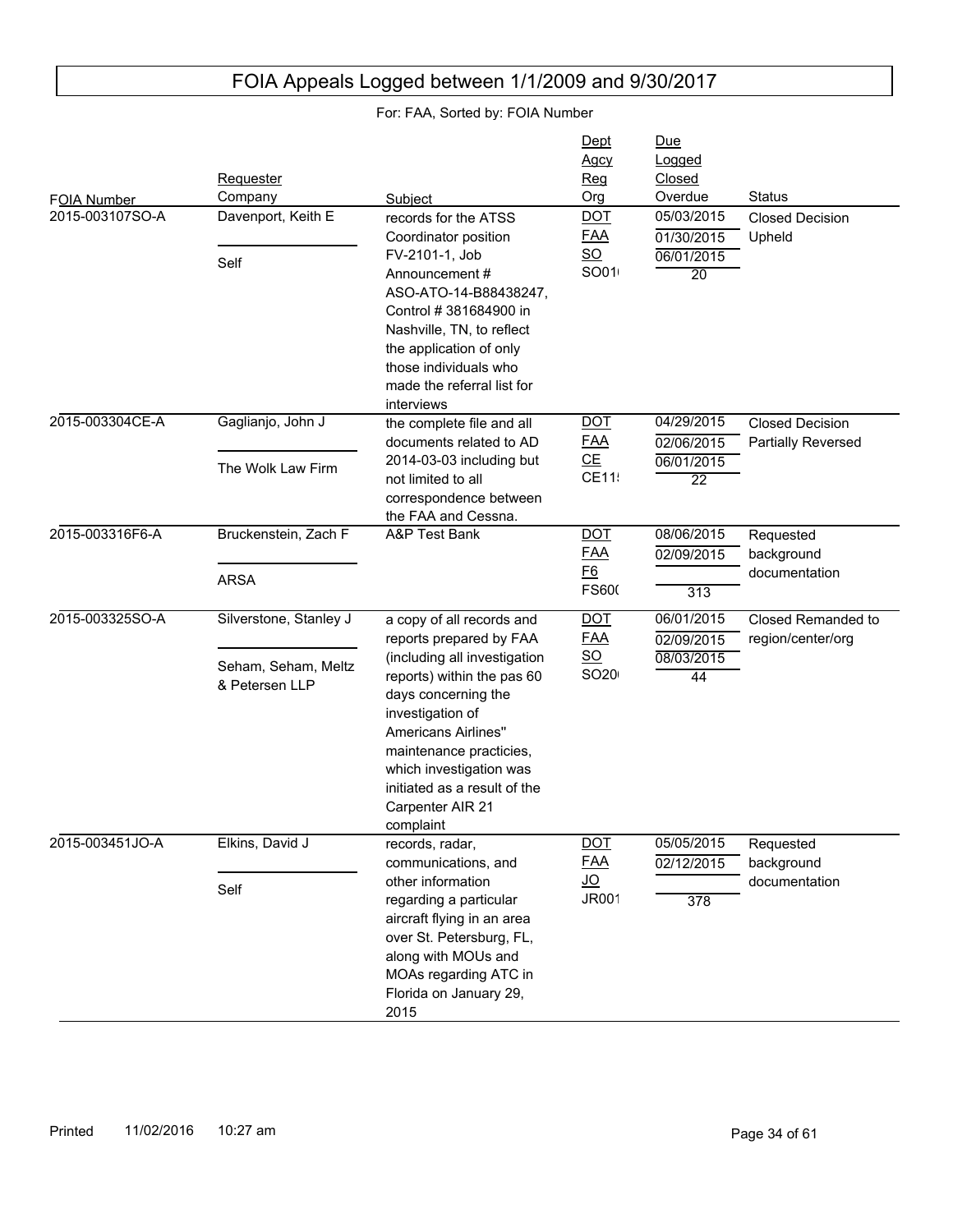| FOIA Number<br>2015-003522ES-AN | Requester<br>Company<br>Benhaim, Brian<br>Self                    | Subject<br>ATC Plot and Plot Data<br>for the four aircraft<br>identified by N Numbers<br>N52632, N521SE,<br>N9400L, and N100EQ<br>flying into or out of<br>Montgomery County<br>Airpark (KGAI),<br>Montgomery County,<br>Maryland, USA, on<br>Monday, December 8,                                                                                                                 | Dept<br>Agcy<br>Reg<br>Org<br><b>DOT</b><br><b>FAA</b><br>E.S<br><b>ESJA</b> | <u>Due</u><br>Logged<br>Closed<br>Overdue<br>06/24/2015<br>02/17/2015<br>07/17/2015<br>16 | <b>Status</b><br>Closed Remanded to<br>region/center/org |
|---------------------------------|-------------------------------------------------------------------|-----------------------------------------------------------------------------------------------------------------------------------------------------------------------------------------------------------------------------------------------------------------------------------------------------------------------------------------------------------------------------------|------------------------------------------------------------------------------|-------------------------------------------------------------------------------------------|----------------------------------------------------------|
| 2015-003571SO-AN                | Martin, Blair D<br>Self                                           | 2014<br>EIR 2010SO150228 copy<br>of the decision tool<br>worksheet that led to an<br>administrative action<br>against Steve Fox,<br>regulations that were<br>violated and the type of<br>action                                                                                                                                                                                   | <b>DOT</b><br><b>FAA</b><br>$\underline{SO}$<br>SO <sub>20</sub>             | 05/18/2016<br>02/19/2015<br>117                                                           | Requested<br>background<br>documentation                 |
| 2015-003637NM-AN                | Smith, Steven<br>Self                                             | obtaining any and all<br>records, documents or<br>other material regarding<br>any investigation by the<br>FAA regarding low flying<br>incidents by N79938 and<br>N3765R on<br>January 26, 2015 abd<br>February 13, 2015                                                                                                                                                           | <b>DOT</b><br><b>FAA</b><br><u>NM</u><br><b>NM20</b>                         | 04/16/2015<br>02/20/2015<br>04/23/2015<br>5                                               | <b>Closed Decision</b><br>Upheld                         |
| 2015-003684WA-F                 | Kwoka, Margaret B<br>University of Denver<br>Strum College of Law | record(s) reflecting the<br>subject matter as to each<br>and every request made<br>under FOIA in calendar<br>year 2013, along with the<br>corresponding FOIA<br>request identification<br>number; records<br>reflecting the result of<br>every FOIA request-<br>whether granted in full,<br>granted in part; denied,<br>withdrawn or other-made<br>in 2013 along with there<br>ID | <b>DOT</b><br><b>FAA</b><br><b>WA</b><br><b>FN140</b>                        | 03/17/2015<br>02/23/2015<br>03/11/2015                                                    | Closed Not a FOIA<br>Appeal                              |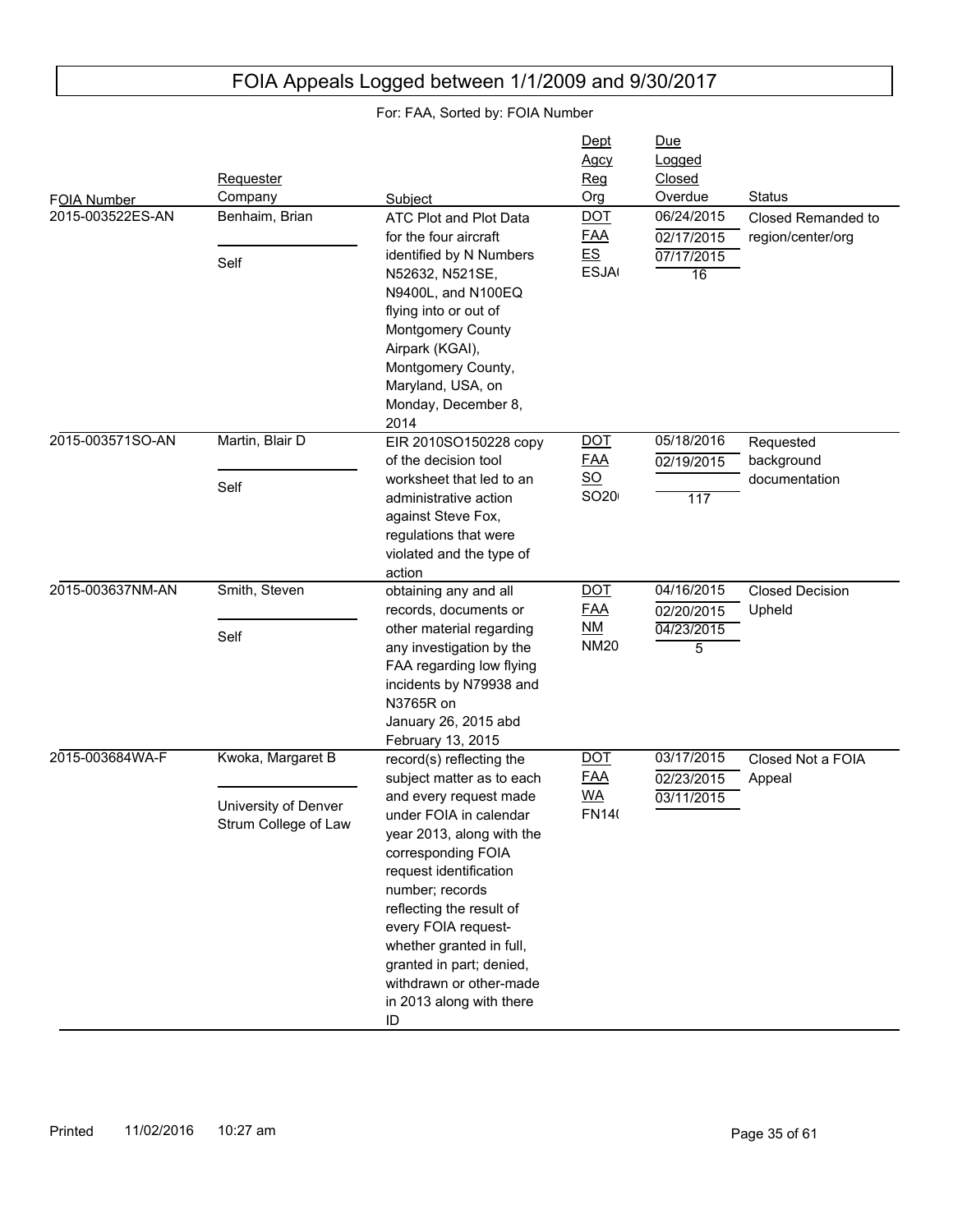#### FOIA Number Due Logged Closed Subject Org Overdue Status<br>
obtaining all documents, DOT 05/17/2015 Closed **Requester** Company **Dept** Agcy Reg Org 2015-003687NM-A 05/18/2015 1 02/23/2015 Closed Not a FOIA Appeal obtaining all documents, reports, notes, memoranda, photos or videos related to the rejected takeoff of a Gulfstream IV (GLF4), N701DB at Eagle County Regional Airport on February 8, 2015 Miska, Michael S The Wolk Law Firm DOT FAA NM **NM20** 2015-003687NM-A 07/30/2015 22 02/23/2015 06/29/2015 Closed Decision Partially Reversed obtaining all documents, reports, notes, memoranda, photos or videos related to the rejected takeoff of a Gulfstream IV (GLF4), N701DB at Eagle County Regional Airport on February 8, 2015 Miska, Michael S The Wolk Law Firm DOT FAA NM **NM20** 2015-003775NM-AN 06/01/2015 18 02/26/2015 05/05/2015 Closed Decision Upheld all documents, reports, notes, memoranda, photos or videos arising from an incident involving a Gulfstream IV-SP in May of 2012 which reported a control jam prior to landing in Denver, Colorado. Miska, Michael S The Wolk Law Firm DOT FAA NM **NM20** 2015-003860GL-AN 07/01/2015  $\overline{2}$ 03/02/2015 06/29/2015 Closed Decision Upheld copies of any and all, notes, documents, diagrams, and photographs regarding an accident involving N246AK, which occurred on May 6, 2014, near Crivitz, Wisconsin Robinson, Matthew Self DOT FAA GL GL<sub>20</sub>( 2015-004086JO-A 314 03/10/2015 08/05/2015 Received background documentation any and all documents regarding Aeronautical Study No. 2014-ASO-14030-OE and 2013-ASO-1479-OE Caruso, Ralph Self DOT FAA JO JV001

## FOIA Appeals Logged between 1/1/2009 and 9/30/2017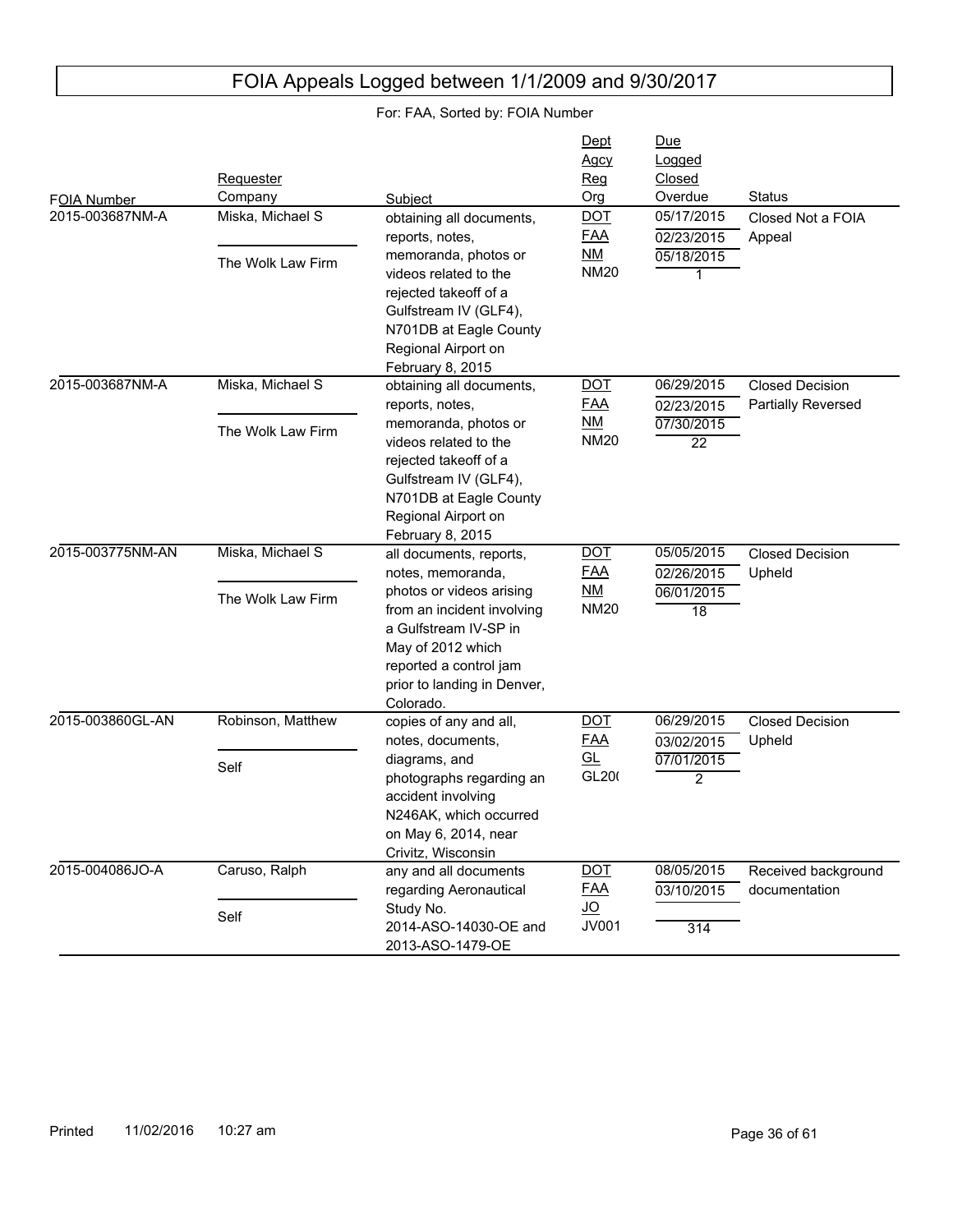| FOIA Number      | Requester<br>Company                             | Subject                                                                                                                                                                                                                                                                                                                                                                           | Dept<br>Agcy<br>Reg<br>Org                            | <u>Due</u><br>Logged<br>Closed<br>Overdue                 | <b>Status</b>                                |
|------------------|--------------------------------------------------|-----------------------------------------------------------------------------------------------------------------------------------------------------------------------------------------------------------------------------------------------------------------------------------------------------------------------------------------------------------------------------------|-------------------------------------------------------|-----------------------------------------------------------|----------------------------------------------|
| 2015-004137JO-F  | Morgan, William D<br>Self                        | all email communications<br>between these two<br>addresses:<br>[Exemption 6] & [Exemption<br>6] for the period July 1,<br>2014 to the present<br>containing any or all of the<br>following text: Catawba<br>Heights; Belmont; Mount<br>Holly; Denver; Lowell;<br>Mcadenville; Stanley<br>Mountain Island Lake;<br>[Exemption 6]; [Exemption<br>6]; [Exemption 6]                  | <u>DOT</u><br><b>FAA</b><br><u>JO</u><br><b>JR001</b> | 04/01/2015<br>03/11/2015<br>03/24/2015                    | Closed Not a FOIA<br>Appeal                  |
| 2015-004164F6-A  | Landry, Michael<br>Self                          | complaints concerning<br>N6301L & N92132<br>(CEA392014044)                                                                                                                                                                                                                                                                                                                        | <b>DOT</b><br><b>FAA</b><br>E6<br>FS600               | 07/27/2015<br>03/12/2015<br>07/09/2015                    | Closed Not a FOIA<br>Appeal                  |
| 2015-004185NM-AN | Smith, Steven<br>Self                            | obtaining a copy of any<br>and all written and signed<br>statements from any and<br>all FAA employees who<br>were actually present at<br>the "FAA Aviation Safety<br>Inspections during visitis<br>to my home"                                                                                                                                                                    | <b>DOT</b><br><b>FAA</b><br>NM<br><b>NM20</b>         | 05/13/2015<br>03/12/2015<br>06/23/2015<br>$\overline{28}$ | <b>Closed Decision</b><br>Upheld             |
| 2015-004286ES-A  | Zucali, Joelle K<br>Self                         | all information relating to<br>the following<br>investigations: • Allegation<br>through US Mail of<br>Inappropriate Relationship<br>between [Exemption 6] and<br>Requester circa 7/ 2012 .<br><b>Manager Selection</b><br>Process/Relationship<br>involving Requester and<br>[Exemption 6] circa 5/2013<br>• Hotline regarding<br>Requester circa 7/2014 .<br>HWE complaint circa | <b>DOT</b><br><b>FAA</b><br>E.S<br><b>ESJA</b>        | 08/18/2015<br>03/18/2015<br>305                           | Requested<br>background<br>documentation     |
| 2015-004536NM-A  | Anderson, James T<br>Aviation Law Group,<br>P.S. | 8/2014<br>records related to<br>C-GVZW, an aircraft<br>involved in an accident on<br>February 22, 2015 and its<br>pilot                                                                                                                                                                                                                                                           | <b>DOT</b><br><u>FAA</u><br>NM<br><b>NM20</b>         | 06/01/2015<br>03/27/2015<br>07/31/2015<br>43              | <b>Closed Decision</b><br>Partially Reversed |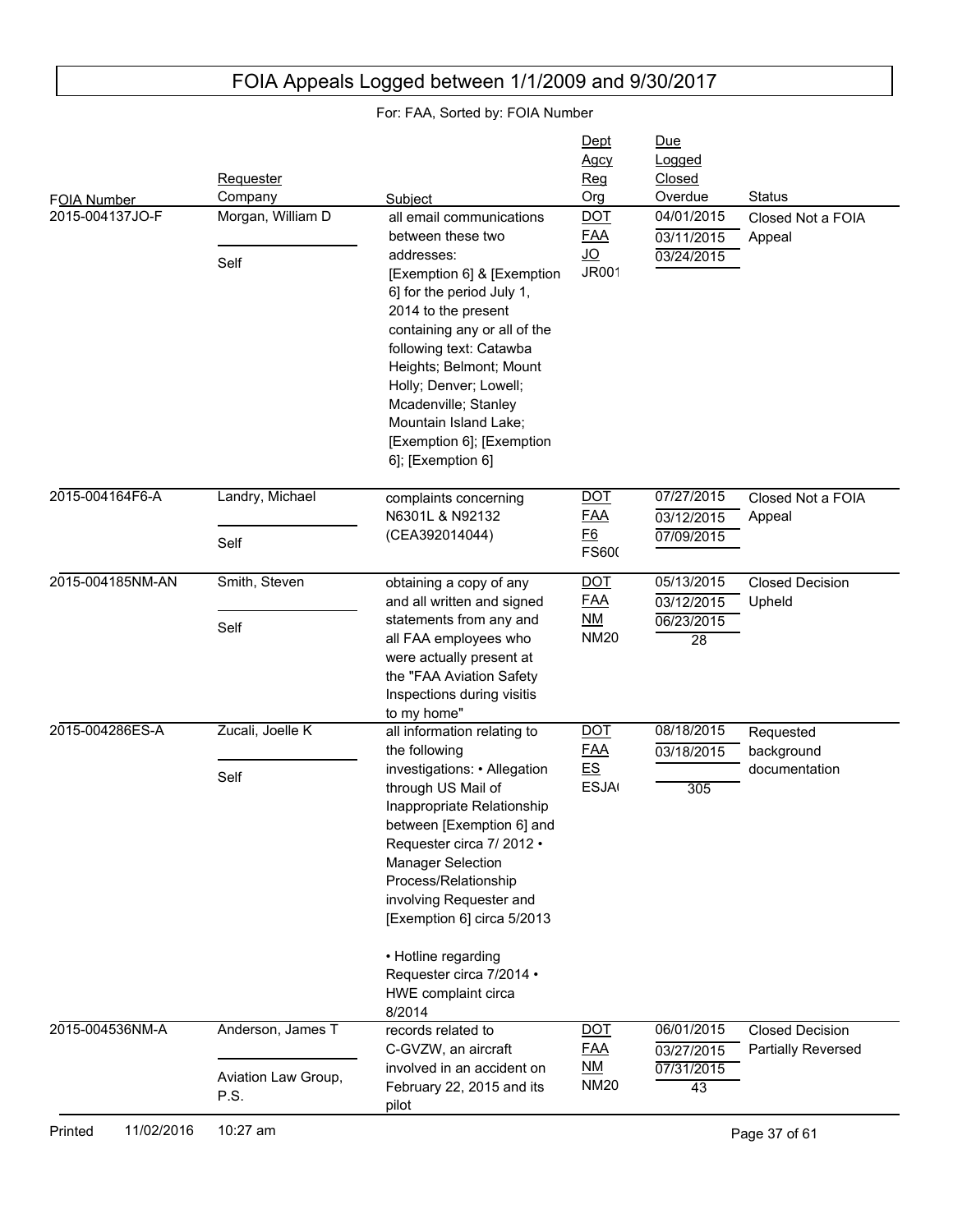| FOIA Number<br>2015-004662WA-A | Requester<br>Company<br>Karpe, Kevin             | Subject<br>obtaining a copy of the<br>Human Resource Policy<br>Manual, Volume 13,                                                                                                                                                                                                                                              | Dept<br><b>Agcy</b><br>Req<br>Org<br><b>DOT</b><br><b>FAA</b><br><b>WA</b> | <u>Due</u><br>Logged<br>Closed<br>Overdue<br>07/01/2015<br>04/02/2015<br>07/14/2015 | <b>Status</b><br>Closed Remanded to<br>region/center/org |
|--------------------------------|--------------------------------------------------|--------------------------------------------------------------------------------------------------------------------------------------------------------------------------------------------------------------------------------------------------------------------------------------------------------------------------------|----------------------------------------------------------------------------|-------------------------------------------------------------------------------------|----------------------------------------------------------|
|                                | Self                                             | guidance and directive<br>governing "good time" for<br>air traffic controllers and<br>vacancy announcement<br>SCT-00-01 dated October<br>22, 1999                                                                                                                                                                              | <b>HR00</b>                                                                | 8                                                                                   |                                                          |
| 2015-004671NM-A                | Anderson, James T<br>Aviation Law Group,<br>P.S. | obtaining all documents<br>and inforamtion relating to<br>any complaints,<br>violations, and/or<br>investigations of Western<br>Aviation and/or Westen<br>Avionics at Felts Field in                                                                                                                                           | <b>DOT</b><br><b>FAA</b><br><u>NM</u><br><b>NM20</b>                       | 05/19/2015<br>04/03/2015<br>06/10/2015<br>15                                        | Closed Remanded to<br>region/center/org                  |
| 2015-004923NM-AN               | Smith, Steven<br>Self                            | Spokane, Washington<br>obtaining all records,<br>documents or other<br>material regarding any<br>investigation by the FAA,<br>interviews with pilots<br>and/or student pilots<br>involved, and any FAR<br>91.119(c) enforcement<br>action taken by the FAA<br>involving blue and white<br>plane (N3765R) on March<br>30, 2015. | <b>DOT</b><br><u>FAA</u><br><u>NM</u><br><b>NM20</b>                       | 06/16/2015<br>04/10/2015<br>06/18/2015<br>2                                         | <b>Closed Decision</b><br>Upheld                         |
| 2015-005189SO-AN               | Page, Edward<br>Carlton Fields Jorden<br>Burt    | documents regarding<br>complaint investigation<br>against Westcoast<br>Aviation Services, LLC for<br>work accomplished on<br>N352RJ. This includes<br>any records,<br>correspondence or other<br>documents in connection<br>with file number<br>2014SO110118, etc                                                              | <b>DOT</b><br><u>FAA</u><br>$\underline{SO}$<br>SO <sub>20</sub>           | 08/06/2015<br>04/20/2015<br>08/03/2015                                              | Closed Remanded to<br>region/center/org                  |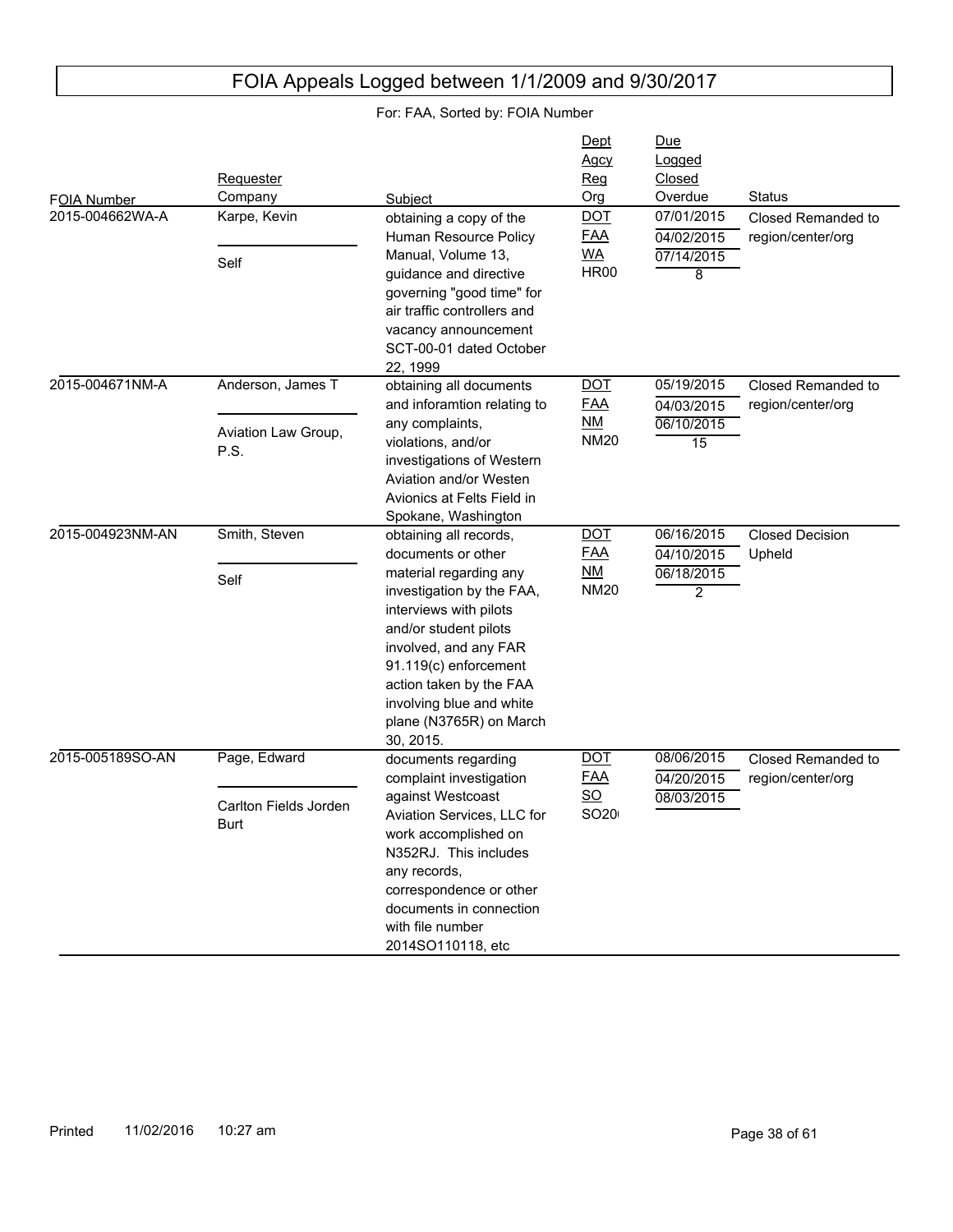#### FOIA Number Due Logged Closed Subject **Construction Construction Construction Construction Construction Construction Construction Construction Requester** Company **Dept** Agcy Reg Org 2015-005189SO-AN 10/16/2015 19 04/20/2015 09/20/2015 Closed Decision Upheld documents regarding complaint investigation against Westcoast Aviation Services, LLC for work accomplished on N352RJ. This includes any records, correspondence or other documents in connection with file number 2014SO110118, etc Page, Edward Carlton Fields Jorden Burt DOT FAA SO SO<sub>20</sub> 2015-005200WA-A 07/29/2015 04/21/2015 08/13/2015 Closed Not a FOIA Appeal a copy of the complaint leading to the issue of medical certificate PI No. 0655582 Mahan, James Self DOT FAA WA AM00 2015-005251SO-A 05/28/2015 04/22/2015 06/15/2015 Closed Remanded to region/center/org a full ROI of an Air Traffic Controller for Robinson Aviation located in Florida City, Florida Moulis, Michael Moulis' Aviation Law Offices, PA DOT FAA SO SO70 2015-005351NM-AN 07/31/2015 04/23/2015 08/09/2015 Closed Decision Upheld copies of records related to an April 10, 2015 incident at approximately 2:00 pm involving plane N# N79938 overflying your residence Smith, Steven Self **DOT** FAA NM **NM20** 2015-005475GL-AN 03/01/2016 125 04/28/2015 08/27/2015 Closed Decision Upheld various records regarding the Passenger Facility Charge at Minneapolis-St. Paul International Airport Heide, Guy Self DOT FAA GL GL600 2015-005662WA-AN 07/31/2015 05/06/2015 08/04/2015 Closed Decision Upheld reports, analytical results, lab reports, visual inspections, photographs, remediation/remedial work pertaining to any type of mold (inclusive of black mold) at the William J. Hughes FAA Technical Center in Atlantic City New Jersey, Building 300 (Red Brick Building) from 1/1992 to 7/2003 Davis, Stephanie J Self DOT<sub>.</sub> FAA WA ANG1

## FOIA Appeals Logged between 1/1/2009 and 9/30/2017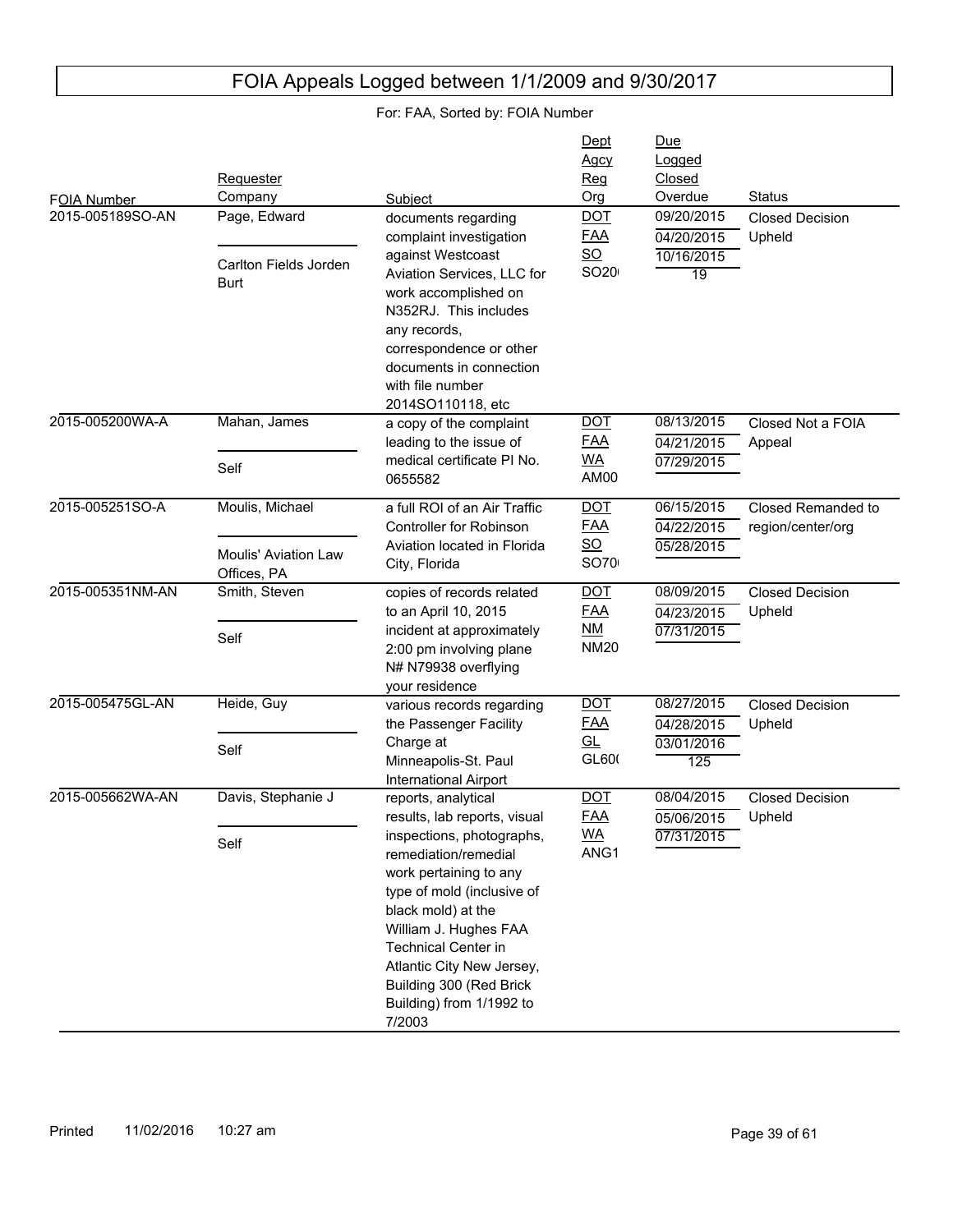| FOIA Number      | Requester<br>Company | Subject                                                                                                                                                                                                                                                                           | Dept<br><b>Agcy</b><br>Req<br>Org       | Due<br>Logged<br>Closed<br>Overdue | <b>Status</b>                    |
|------------------|----------------------|-----------------------------------------------------------------------------------------------------------------------------------------------------------------------------------------------------------------------------------------------------------------------------------|-----------------------------------------|------------------------------------|----------------------------------|
| 2015-005687JO-AN | Carollo, Russell     | access to and copies of<br>the Enhanced Traffic                                                                                                                                                                                                                                   | <b>DOT</b><br><b>FAA</b>                | 08/06/2015<br>05/06/2015           | Requested<br>background          |
|                  | Self                 | Management System<br>(ETMS), or, if this is no<br>longer the name, the<br>database now containing<br>the same information.                                                                                                                                                        | <u>JO</u><br>JR001                      | 313                                | documentation                    |
| 2015-005696NM-AN | Smith, Steven        | A Low-Level flight                                                                                                                                                                                                                                                                | <b>DOT</b>                              | 08/09/2015                         | <b>Closed Decision</b>           |
|                  | Self                 | involving two planes N#:<br>N79938, N3765R, you are<br>requesting any and all<br>documents regarding<br>interviews, investigations                                                                                                                                                | <b>FAA</b><br><u>NM</u><br><b>NM20</b>  | 05/07/2015<br>07/31/2015           | Upheld                           |
|                  |                      | or FAR91.119(c)<br>enforcement actions<br>taken/or involving either<br>the instructors or<br>students involved in<br>piloting those planes                                                                                                                                        |                                         |                                    |                                  |
| 2015-005836JO-AN | Charmichael, David   | documents containing the                                                                                                                                                                                                                                                          | <b>DOT</b>                              | 07/13/2015                         | Closed Remanded to               |
|                  | Self                 | following information be<br>provided to me:<br>Number of Unknowns,<br>unknown traffic, and TOI<br>for the last month. TOI is<br>Tracks of Interest,<br>unknown aircrafts.<br>unknown tracks from<br>radar etc. Alaska is the<br>geographic area.<br>I am in the United<br>Kingdom | <b>FAA</b><br><u>JO</u><br><b>JR001</b> | 05/11/2015<br>02/01/2016<br>138    | region/center/org                |
| 2015-005837NM-X  | Brewer, Martha       | obtaining final report by                                                                                                                                                                                                                                                         | <b>DOT</b><br><b>FAA</b>                | 06/15/2015                         | <b>Closed Decision</b>           |
|                  | Self                 | Denver FSDO concerning<br>US Air Force Academy<br>low altitude trianing flights                                                                                                                                                                                                   | <u>NM</u><br><b>NM20</b>                | 05/11/2015<br>06/02/2015           | Upheld                           |
| 2015-005850JO-AN | Charmichael, David   | radar data for unknowns,<br>unknown tracks and                                                                                                                                                                                                                                    | <b>DOT</b><br><b>FAA</b>                | 07/13/2015<br>05/12/2015           | <b>Closed Decision</b><br>Upheld |
|                  | Self                 | unknown traffic for the<br>period of 30 days for the<br>western sector.                                                                                                                                                                                                           | <u>JO</u><br>JR001                      | 02/01/2016<br>138                  |                                  |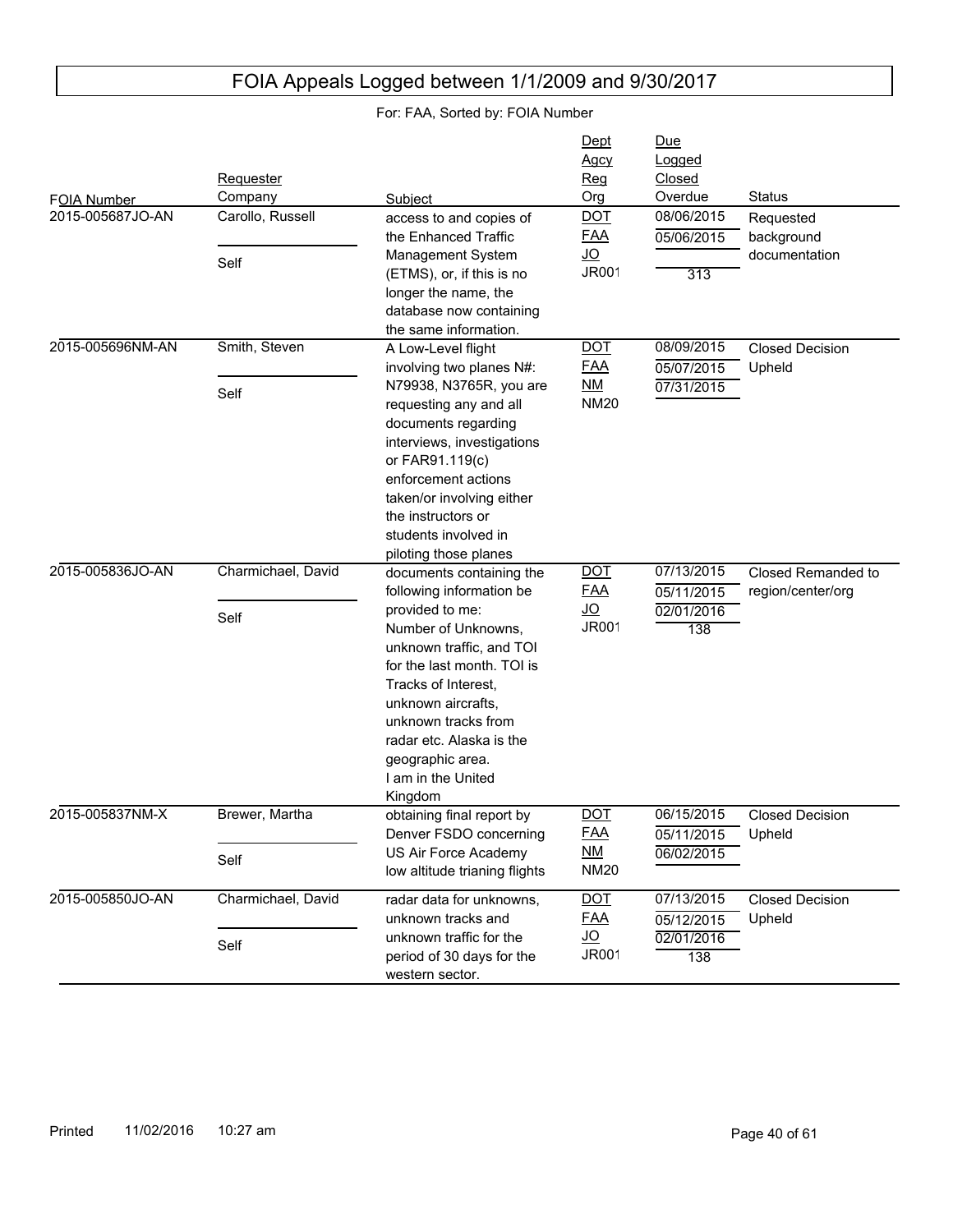| FOIA Number<br>2015-005972JO-AN | Requester<br>Company<br>Charmichael, David | Subject<br>copies of tracks of                                                                                                                                                                                                                                                                                 | Dept<br>Agcy<br>Reg<br>Org<br><b>DOT</b>                    | Due<br>Logged<br>Closed<br>Overdue<br>07/13/2015 | <b>Status</b><br>Closed Remanded to     |
|---------------------------------|--------------------------------------------|----------------------------------------------------------------------------------------------------------------------------------------------------------------------------------------------------------------------------------------------------------------------------------------------------------------|-------------------------------------------------------------|--------------------------------------------------|-----------------------------------------|
|                                 | Self                                       | interest, unknown tracks<br>detected by radar, and<br>unidentified traffic<br>detected from the state<br>of Kansas all airports<br>from April 1 to May 1,<br>2015.                                                                                                                                             | <b>FAA</b><br><u>JO</u><br><b>JR001</b>                     | 05/15/2015<br>02/01/2016<br>138                  | region/center/org                       |
| 2015-006128SO-A                 | Erdel, Gerorge<br>Self                     | a copy of the full Report<br>of Investigation (ROI) of<br>an FAA Inspector at the<br>Nashville FSDO in<br>January 2015                                                                                                                                                                                         | <b>DOT</b><br><b>FAA</b><br>$\underline{SO}$<br><b>SO70</b> | 08/18/2015<br>05/21/2015<br>09/03/2015<br>12     | <b>Closed Decision</b><br>Upheld        |
| 2015-006130WA-A                 | Rojas, Jorge A                             | all records concerning my<br>application for the March                                                                                                                                                                                                                                                         | <b>DOT</b><br><b>FAA</b>                                    | 07/14/2015<br>05/21/2015                         | Closed Remanded to<br>region/center/org |
|                                 | Self                                       | 2015 Air Traffic Control<br>Specialist hiring<br>announcement<br>FAA-ATO-15-ALLSRCE-4<br>0166. All emails and<br>other written<br>communications between<br>individuals in the Office of<br>the Administrator (AOA),<br>Air Traffic Organization<br>(ATO), and Human<br>Resources (AHR) Line"s<br>of Business. | <u>WA</u><br>GC10                                           | 10/07/2015<br>60                                 |                                         |
| 2015-006130WA-AN                | Rojas, Jorge A                             | all records concerning my<br>application for the March                                                                                                                                                                                                                                                         | <b>DOT</b><br><b>FAA</b>                                    | 07/21/2015<br>05/21/2015                         | Requested<br>background                 |
|                                 | Self                                       | 2015 Air Traffic Control<br>Specialist hiring<br>announcement<br>FAA-ATO-15-ALLSRCE-4<br>0166. All emails and<br>other written<br>communications between<br>individuals in the Office of<br>the Administrator (AOA),<br>Air Traffic Organization<br>(ATO), and Human<br>Resources (AHR) Line"s<br>of Business. | <b>WA</b><br><b>HR00</b>                                    | 325                                              | documentation                           |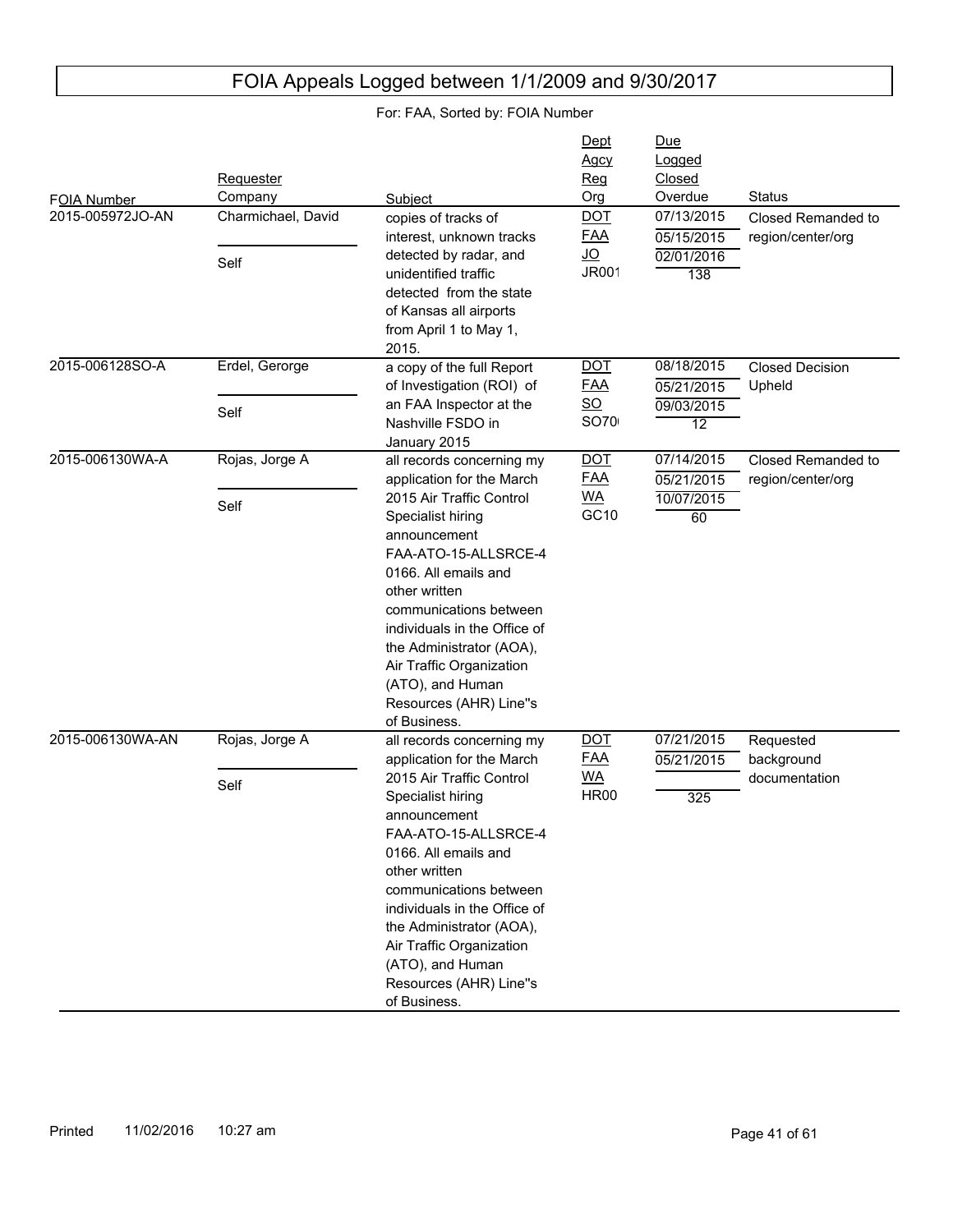| <b>FOIA Number</b> | Requester<br>Company   | Subject                                                                                                                                                                                                                                                                            | Dept<br><b>Agcy</b><br><u>Reg</u><br>Org | Due<br>Logged<br>Closed<br>Overdue     | <b>Status</b>                            |
|--------------------|------------------------|------------------------------------------------------------------------------------------------------------------------------------------------------------------------------------------------------------------------------------------------------------------------------------|------------------------------------------|----------------------------------------|------------------------------------------|
| 2015-006130WA-AN   | Rojas, Jorge A<br>Self | all records concerning my<br>application for the March<br>2015 Air Traffic Control                                                                                                                                                                                                 | <b>DOT</b><br><b>FAA</b><br><b>WA</b>    | 09/06/2015<br>05/21/2015               | Requested<br>background<br>documentation |
|                    |                        | Specialist hiring<br>announcement<br>FAA-ATO-15-ALLSRCE-4<br>0166. All emails and<br>other written<br>communications between<br>individuals in the Office of<br>the Administrator (AOA),<br>Air Traffic Organization<br>(ATO), and Human<br>Resources (AHR) Line"s<br>of Business. | <b>FN140</b>                             | 292                                    |                                          |
| 2015-006217WA-A    | Rojas, Jorge A         | requesting a full and<br>complete copy of the                                                                                                                                                                                                                                      | <b>DOT</b><br><b>FAA</b>                 | 08/27/2015<br>05/26/2015               | Closed Remanded to<br>region/center/org  |
|                    | Self                   | biographical assessment<br>(answers given and<br>questions asked) for<br>myself, Jorge Alejandro<br>Rojas, for the<br>FAA-ATO-15-ALLSRCE-4<br>016 position posted in<br>March 2015 for Air Traffic<br>Control Specialists -<br>Trainee.                                            | <b>WA</b><br><b>HR00</b>                 | 07/05/2016<br>213                      |                                          |
| 2015-006260JO-A    | Charmichael, David     | A copy of FAA Order JO<br>7610-4. Special<br>Operations.                                                                                                                                                                                                                           | <b>DOT</b><br><b>FAA</b><br><u>JO</u>    | 01/03/2016<br>05/26/2015               | <b>Closed Decision</b><br>Upheld         |
|                    | Self                   |                                                                                                                                                                                                                                                                                    | <b>JR001</b>                             | 03/02/2016<br>41                       |                                          |
| 2015-006283GL-F    | Heide, Guy             | various records regarding<br>the Passenger Facility<br>Charge at                                                                                                                                                                                                                   | <b>DOT</b><br><b>FAA</b><br>GL           | 08/09/2015<br>05/28/2015<br>07/21/2015 | Closed Not a FOIA<br>Appeal              |
|                    | Self                   | Minneapolis-St. Paul<br><b>International Airport</b>                                                                                                                                                                                                                               | GL600                                    |                                        |                                          |
| 2015-006285GL-AN   | Heide, Guy             | various DOT records<br>regarding response to                                                                                                                                                                                                                                       | <b>DOT</b><br><b>FAA</b>                 | 09/14/2015<br>05/28/2015               | <b>Closed Decision</b><br>Upheld         |
|                    | Self                   | <b>FOIA Request</b><br>2014-012415                                                                                                                                                                                                                                                 | GL<br>GL600                              | 09/28/2015<br>$\overline{10}$          |                                          |
| 2015-006503SW-AN   | Timmerman, Russell S   | copies of all notes,<br>reports photographs,                                                                                                                                                                                                                                       | <b>DOT</b><br><b>FAA</b>                 | 07/19/2015<br>06/04/2015               | Closed Withdrawn                         |
|                    | Self                   | emails regarding an<br>accident involving N536T,<br>which occurred on June<br>17, 2014, near Decatur,<br>TX                                                                                                                                                                        | <u>SW</u><br><b>SW20</b>                 | 03/07/2016<br>158                      |                                          |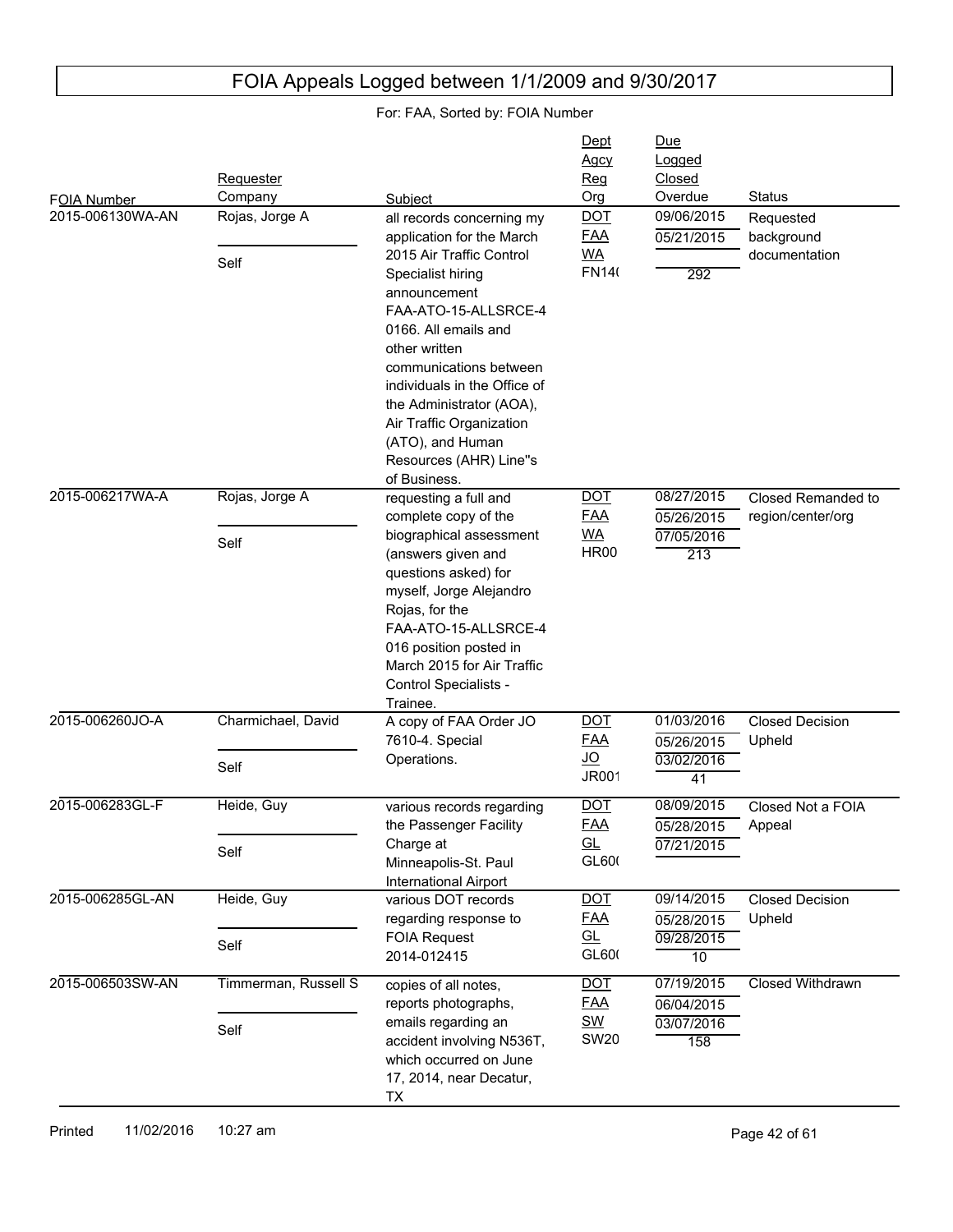#### FOIA Number Due Logged Closed Subject **Contact Contact Contact Contact Contact Contact Contact Contact Contact Contact Contact Contact Contact Contact Contact Contact Contact Contact Contact Contact Contact Contact Contact Contact Contact Contact Conta** Requester Company Dept Agcy Reg Org 2015-007076WA-A 10/26/2015 06/23/2015 11/04/2015 Closed Remanded to region/center/org the final report the FSDO conducted on the Marblehead, MA drone incident on May 25 Kath, Ryan WBZ-TV DOT FAA WA  $FSOO'$ 2015-007132JO-A 12/18/2015 70 06/23/2015 09/08/2015 Closed Decision Upheld copies of all IFR flight plans for N243TX from June 1, 2014 to June 1, 2015 Swanson, Doug Dallas Morning News DOT FAA JO JR001 2015-007249NM-AN 07/29/2015 06/29/2015 08/13/2015 Closed Not a FOIA Appeal any rocords of violations charged to the named individual under case number 2012NM050011 Davis, Donald Self DOT FAA NM **NM20** 2015-007267WA-A 287 06/30/2015 09/14/2015 Requested background documentation all records concerning the request to open vacancy announcement EXE-ATO-15-2-41795 open on or about June 26, 2015 including: email documentation/messagin g between listed individuals for the period March 1, 2015 to the date of processing this request Rojas, Jorge A Self DOT FAA WA HR<sub>00</sub> 2015-007374GL-F 10/21/2015 30 07/02/2015 09/08/2015 Closed Decision Upheld various records regarding Metropolitan Airports Commission documents Heide, Guy Self DOT<sub>.</sub> FAA GL GL600 2015-007379GL-F 10/21/2015 30 07/02/2015 09/08/2015 Closed Decision Upheld various records regarding AIP Grant 3-27-0061-10-08 Heide, Guy Self DOT FAA GL GL600 2015-007448EA-A 10/29/2015 07/07/2015 11/08/2015 Closed Remanded to region/center/org information on extra benefits such as cash awards, SCI, retainers, bonuses, etc. offered to all FAA New York ARTCC employees from 10/1/2013 to 12/31/2014 Fox, John M National Air Traffic **Controllers** Association - ZNY DOT FAA EA EA010

## FOIA Appeals Logged between 1/1/2009 and 9/30/2017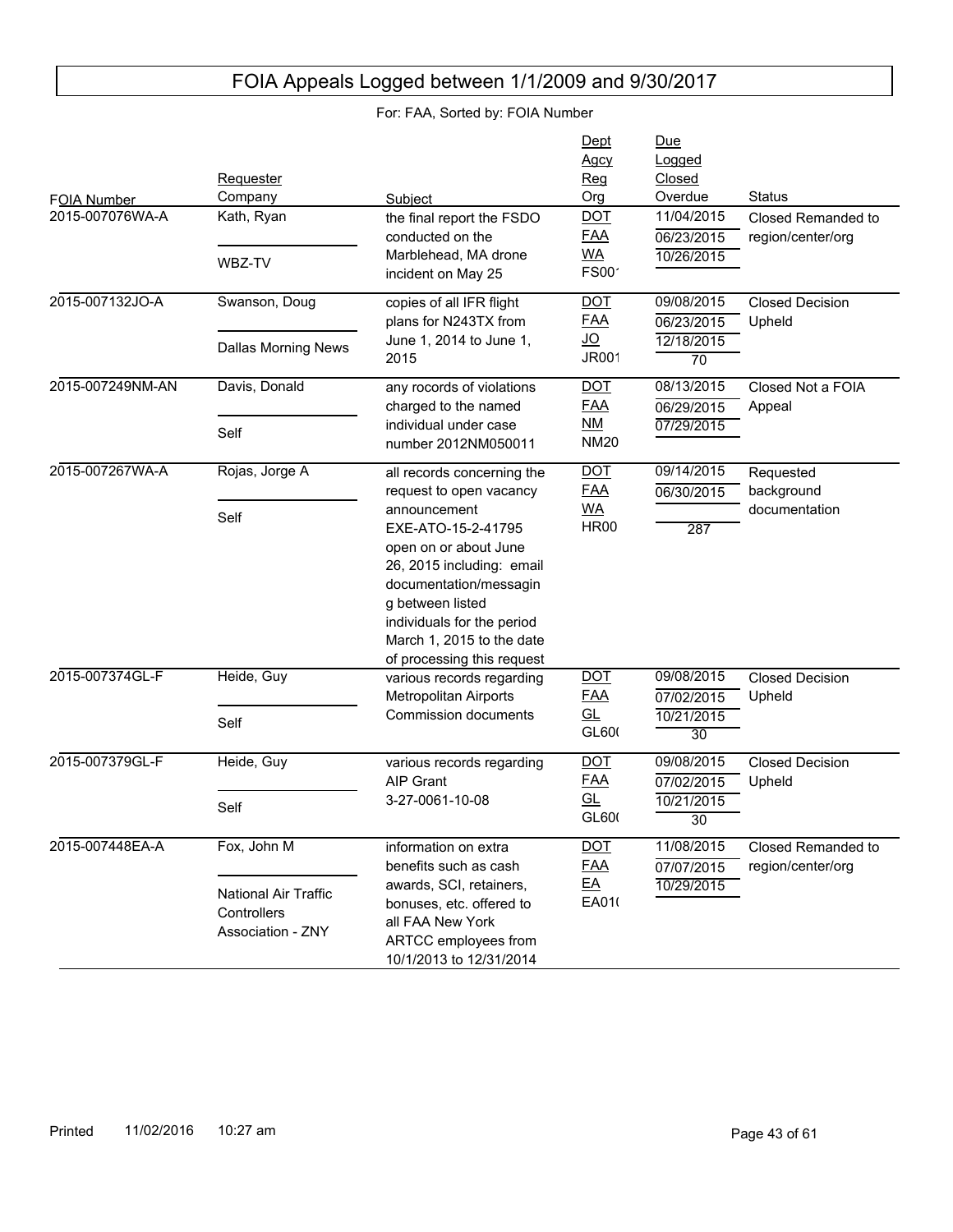| FOIA Number<br>2015-007478WA-AN | Requester<br>Company<br>Timmerman, Russell S   | Subject<br>Photos, field notes,                                                                                                                                                                                                                                                                                                                                                | Dept<br>Agcy<br><u>Reg</u><br>Org<br><b>DOT</b>        | <u>Due</u><br>Logged<br>Closed<br>Overdue<br>03/27/2016 | <b>Status</b><br>Closed Withdrawn       |
|---------------------------------|------------------------------------------------|--------------------------------------------------------------------------------------------------------------------------------------------------------------------------------------------------------------------------------------------------------------------------------------------------------------------------------------------------------------------------------|--------------------------------------------------------|---------------------------------------------------------|-----------------------------------------|
|                                 | Self                                           | diagrams, email, memos,<br>letters and other<br>documentation relating to<br>the helicopter accident at<br>Decatur, TX, N536T on<br>June 17, 2014. Informaton<br>fro the following offices:<br>AFS-1, AFS-60, the<br>Senior Flight Safety<br>Officer (Michael Casey),<br>Office of Accident<br>Investigation, AGC,<br>AVS-1.                                                   | <b>FAA</b><br><b>WA</b><br>FS00 <sup>-</sup>           | 07/07/2015<br>03/08/2016                                |                                         |
| 2015-007559WA-A                 | Kearns, Kevin<br>Self                          | a copy of Accountability<br>Board case number<br>2012-0155                                                                                                                                                                                                                                                                                                                     | <b>DOT</b><br><b>FAA</b><br><b>WA</b><br><b>HR00</b>   | 09/17/2015<br>07/09/2015<br>10/30/2015<br>30            | <b>Closed Decision</b><br>Upheld        |
| 2015-007654WP-A                 | Mittendorf,<br>Constantine<br>Duane Morris LLP | obtaining all internal<br>communications<br>regarding ARFF vehicles<br>at or for LAWA from<br>January 1, 2001 to<br>present, etc.                                                                                                                                                                                                                                              | $\underline{DOT}$<br><b>FAA</b><br>$WP$<br><b>WP60</b> | 11/29/2015<br>07/14/2015<br>03/09/2016<br>69            | Closed Remanded to<br>region/center/org |
| 2015-007726AL-A                 | Henke, Michael J<br>Zero-Gravity Corp          | 1. Correspondence since<br>January 1, 2014 between<br>anyone employed or<br>representing Amerijet<br>International, Inc., and<br>any employee of FAA,<br>including [Exemption 6]<br>and/or [Exemption 6] (of<br>the FAA) and any FAA<br>employee in the Alaska<br>office of FAA concerning<br>Zero-Gravity Corp., the<br>B727 owned by<br>Zero-Gravity, or parabolic<br>flight | <b>DOT</b><br><b>FAA</b><br><u>al</u><br>AL200         | 10/27/2015<br>07/17/2015<br>10/26/2015                  | Closed Remanded to<br>region/center/org |
| 2015-007879WA-F                 | Larson, James<br>Self                          | all records prepared by<br>the FAA since October 6,<br>2014 concerning the<br>FAA"s investigation of<br><b>American Airlines</b><br>maintenance practices,<br>AIR 21 Case No.<br>5-2330-15-001                                                                                                                                                                                 | $\underline{DOT}$<br><b>FAA</b><br><u>WA</u><br>AE00   | 12/29/2015<br>07/23/2015<br>12/16/2015                  | Closed Not a FOIA<br>Appeal             |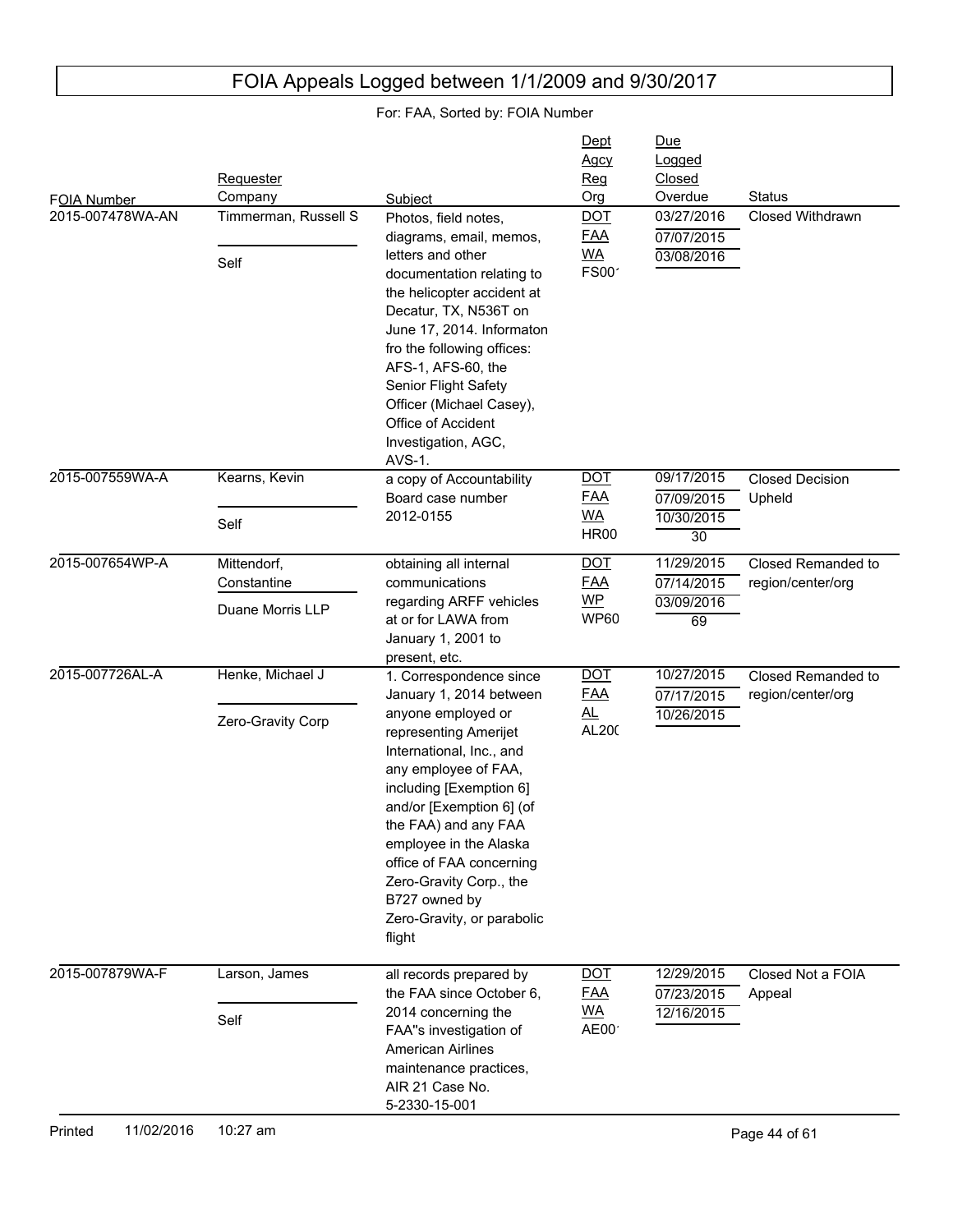| FOIA Number<br>2015-008179WA-AN | Requester<br>Company<br>Kottman, Marvin                  | Subject<br>a copy of a complaint                                                                                                                                                                                                                                                                                                                                | Dept<br><b>Agcy</b><br><b>Reg</b><br>Org<br><b>DOT</b>     | Due<br>Logged<br>Closed<br>Overdue<br>09/06/2015 | <b>Status</b><br>Closed Not a FOIA      |
|---------------------------------|----------------------------------------------------------|-----------------------------------------------------------------------------------------------------------------------------------------------------------------------------------------------------------------------------------------------------------------------------------------------------------------------------------------------------------------|------------------------------------------------------------|--------------------------------------------------|-----------------------------------------|
|                                 | Self                                                     | filed against [Exemption<br>6] of Shady Shores, TX,<br>in the fourth quarter of<br>2014 and was related to<br>flying his personal aircraft                                                                                                                                                                                                                      | <u>FAA</u><br><u>WA</u><br><b>FN140</b>                    | 07/31/2015<br>09/10/2015<br>3                    | Appeal                                  |
| 2015-008263SO-A                 | Armstrong, Alan<br>Alan Armstrong<br>Attorney at Law     | complete ad accurate<br>copy of the EIR regarding<br>FAA Case No.<br>2015SO780010                                                                                                                                                                                                                                                                               | <b>DOT</b><br><u>FAA</u><br><u>so</u><br>SO00 <sup>®</sup> | 10/08/2015<br>08/04/2015<br>10/16/2015<br>5      | <b>Closed Decision</b><br>Upheld        |
| 2015-008270WA-A                 | Hoffer, Jim<br><b>WABC TV</b>                            | any disciplinary action<br>against air traffic<br>controllers for use of cell<br>phone or personal<br>computer at all ARTCCs,<br>TRACONs, and ATCTs in<br>Eastern Service Sector<br>in the last three years.<br>****Amendment to<br>request: no longer just for<br>the Eastern Service Area,<br>would like all the same<br>information for all ATO<br>areas**** | <b>DOT</b><br><b>FAA</b><br><b>WA</b><br><b>HR00</b>       | 11/15/2015<br>08/04/2015<br>10/27/2015           | Closed Not a FOIA<br>Appeal             |
| 2015-008275WA-X                 | Vartanian, Richard M<br>Self                             | 2015 investigation<br>conducted by [Exemption<br>6], Special Agent Federal<br><b>Aviation Administration</b><br>Joint Security &<br><b>Hazardous Materials</b><br>Safety Office West<br>Investigations INTO THE<br>PROFESSIONAL<br>MISCONDUCT of:<br>[Exemption 6], FAA<br>Special Emphasis<br>Investigations Team<br>(SEIT)                                    | <b>DOT</b><br><b>FAA</b><br><b>WA</b><br>SH <sub>00</sub>  | 08/30/2015<br>08/04/2015<br>08/26/2015           | <b>Closed Decision</b><br>Upheld        |
| 2015-008543WP-A                 | Michel, Carol<br>Weinberg Wheeler<br>Hudgins Gunn & Dial | any and all preliminary an<br>final reports, data,<br>findings, accident and<br>incident notification,<br>investigation notes,<br>memoranda and<br>correspondence regarding<br>aircraft N3AG                                                                                                                                                                    | <b>DOT</b><br><u>FAA</u><br><u>WP</u><br><b>WP20</b>       | 10/12/2015<br>08/17/2015<br>10/29/2015<br>13     | Closed Remanded to<br>region/center/org |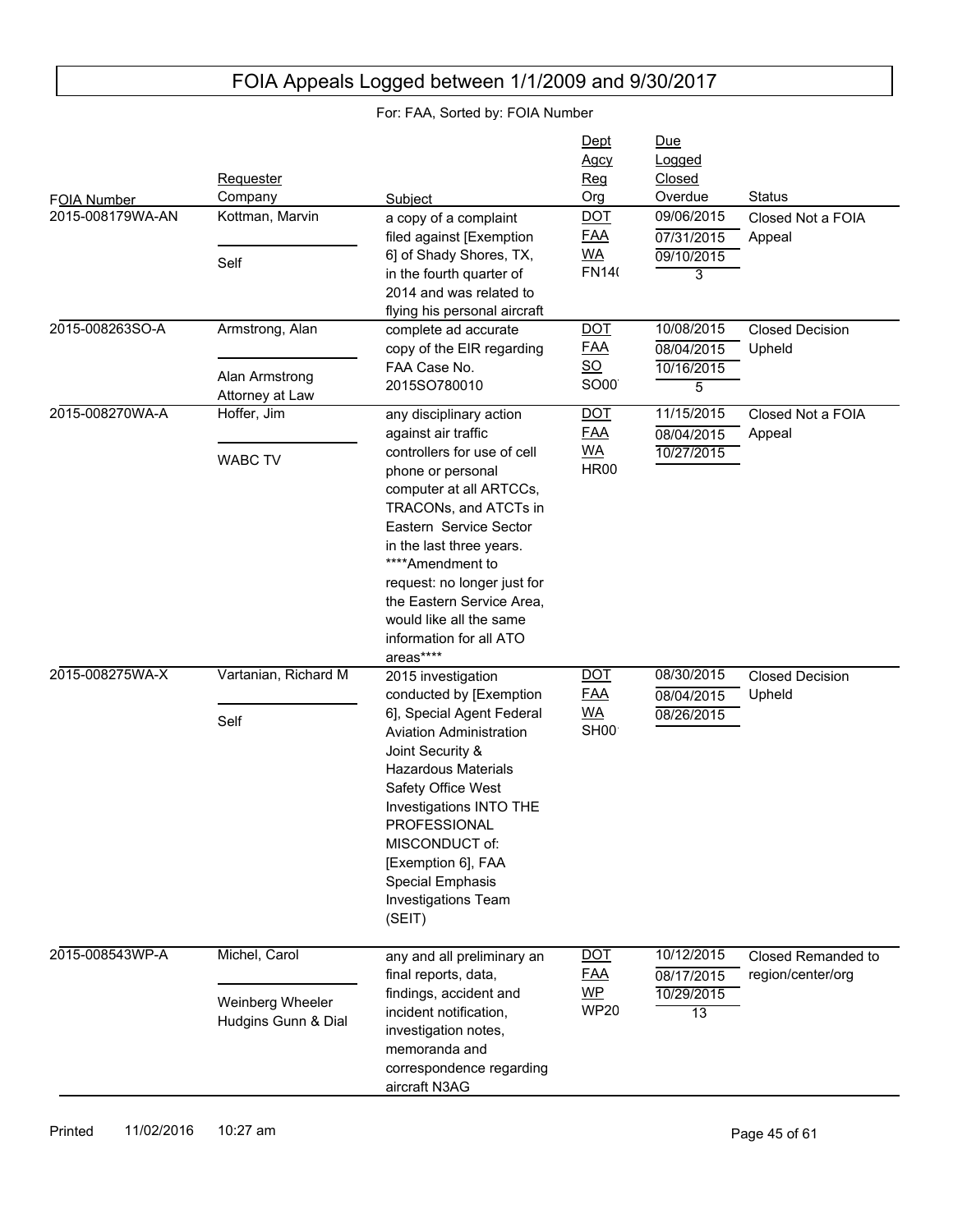| FOIA Number<br>2015-008707ES-AN | Requester<br>Company<br>Pett, Robert E<br>Self | Subject<br>secondary/primary radar<br>data from all antenna that<br>covers northeastern<br>Greene County in NY;<br>Alabany Airport tower day<br>log for August 9, 2015;<br>and Alabany tower voice<br>recordings for 30 min<br>before 15:15 to 16:15 on<br>August 9, 2015                                                                                     | Dept<br>Agcy<br>Reg<br>Org<br><b>DOT</b><br><b>FAA</b><br><b>ES</b><br><b>ESJA</b> | <u>Due</u><br>Logged<br>Closed<br>Overdue<br>12/13/2015<br>08/21/2015<br>12/18/2015<br>5 | <b>Status</b><br><b>Closed Decision</b><br>Partially Reversed |
|---------------------------------|------------------------------------------------|---------------------------------------------------------------------------------------------------------------------------------------------------------------------------------------------------------------------------------------------------------------------------------------------------------------------------------------------------------------|------------------------------------------------------------------------------------|------------------------------------------------------------------------------------------|---------------------------------------------------------------|
| 2015-008738WA-A                 | Kearns, Kevin<br>Self                          | a copy of Accountability<br>Board file 2014-0274, for<br>which the requester is the<br>subject.                                                                                                                                                                                                                                                               | <b>DOT</b><br><b>FAA</b><br><b>WA</b><br><b>HR00</b>                               | 12/10/2015<br>08/24/2015<br>227                                                          | Forwarded for appeal<br>review                                |
| 2015-008952WA-F                 | Rojas, Jorge A<br>Self                         | A listing of ALL EEO<br>cases submitted from<br>February-July 2014, and<br>from March to August<br>2015. Guidance, policy,<br>emails, documents ect.<br>in the Civil Rights office,<br>concerning the<br>assignment, processing,<br>and/or handling of EEO<br>cases related to changes<br>in the hiring program of<br>ATO Specialists and the<br>CTI program. | <b>DOT</b><br><b>FAA</b><br><u>WA</u><br>CR <sub>00</sub>                          | 10/18/2015<br>08/28/2015<br>264                                                          | Requested<br>background<br>documentation                      |
| 2015-008959WA-F                 | Rojas, Jorge A<br>Self                         | a spreadsheet or other<br>listing of the biographical<br>scores and the pass/fail<br>result of the applicant on<br>the biographical test/<br>examination/<br>assessment/<br>questionnaire for<br>AMC-14-ALLSRCE-33537<br>. This announcement was<br>on or about February<br>2014,                                                                             | $\underline{DOT}$<br><b>FAA</b><br><b>WA</b><br><b>HR00</b>                        | 10/29/2015<br>08/29/2015<br>255                                                          | Requested<br>background<br>documentation                      |
| 2015-009084WA-F                 | Carollo, Russell<br>Self                       | copies of all records<br>since Jan. 1, 2011,<br>related in any way to the<br>Renewable Fuel Standard<br>(RFS) and/or Renewable<br><b>Identification Numbers</b><br>(RIN).                                                                                                                                                                                     | $\underline{DOT}$<br><b>FAA</b><br><u>WA</u><br>PI001                              | 11/02/2015<br>09/03/2015<br>10/15/2015                                                   | Closed Not a FOIA<br>Appeal                                   |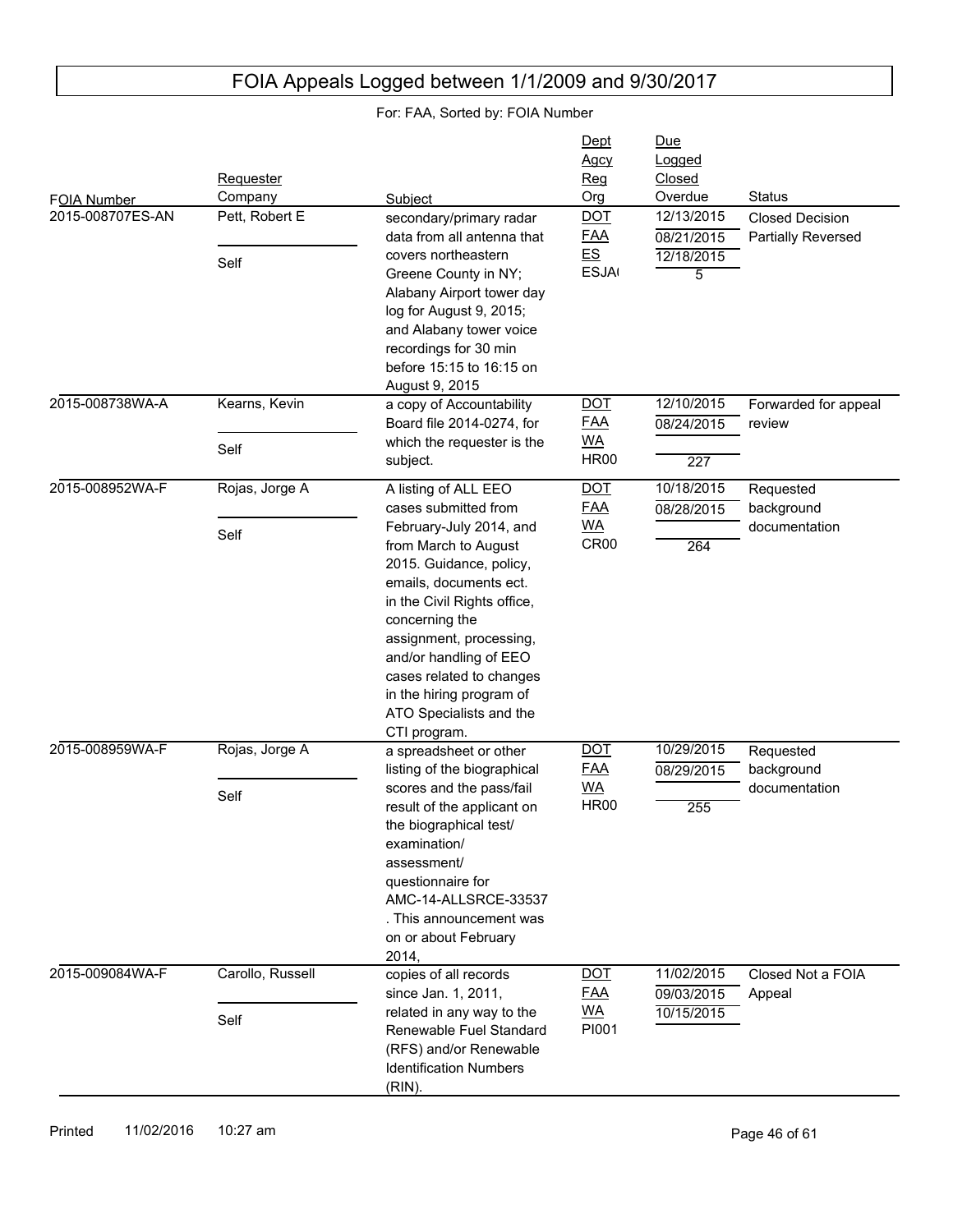| FOIA Number<br>2015-009084WA-F<br>2015-009159CS-AN | Requester<br>Company<br>Carollo, Russell<br>Self<br>Socha, Raymond | Subject<br>copies of all records<br>since Jan. 1, 2011,<br>related in any way to the<br>Renewable Fuel Standard<br>(RFS) and/or Renewable<br><b>Identification Numbers</b><br>$(RIN)$ .<br>copies of radar data for                                                                   | Dept<br><b>Agcy</b><br>Req<br>Org<br><b>DOT</b><br><b>FAA</b><br><b>WA</b><br>PI001<br><b>DOT</b> | <u>Due</u><br>Logged<br>Closed<br>Overdue<br>10/21/2015<br>09/03/2015<br>10/01/2015<br>11/15/2015 | <b>Status</b><br>Closed Not a FOIA<br>Appeal<br><b>Closed Decision</b> |
|----------------------------------------------------|--------------------------------------------------------------------|---------------------------------------------------------------------------------------------------------------------------------------------------------------------------------------------------------------------------------------------------------------------------------------|---------------------------------------------------------------------------------------------------|---------------------------------------------------------------------------------------------------|------------------------------------------------------------------------|
|                                                    | Self                                                               | aircraft known as Omaha<br>1 for September 3, 2015<br>near Dupage Airport<br>(KDPA) between 12:10<br>am and 12:40 am CST                                                                                                                                                              | <u>FAA</u><br>$\underline{\mathsf{CS}}$<br><b>CSJA</b>                                            | 09/08/2015<br>11/18/2015<br>3                                                                     | Upheld                                                                 |
| 2015-009222WA-A                                    | Eisenbaum, Joel<br><b>KPRC-TV</b>                                  | a list of FAA employees<br>who worked in Air Traffic<br><b>Control and Air Route</b><br>Traffic Control who were<br>dismissed from their jobs<br>from January 1, 2000 to<br>August 1, 2015,<br>employee name, position,<br>location, date of<br>dismissal and reason for<br>dismissal | <b>DOT</b><br><u>FAA</u><br><u>WA</u><br><b>HR00</b>                                              | 11/24/2015<br>09/10/2015<br>11/30/2015<br>3                                                       | <b>Closed Decision</b><br>Upheld                                       |
| 2015-009228WA-A                                    | Rojas, Jorge A<br>Self                                             | copies of (1) all records<br>related to career fairs<br>sponsored by the<br>agency, planned for<br>September 10, 2015 from<br>12pm to 4Ppm ET and 2)<br>all records related to<br>career fairs sponsored by<br>the agency, held on<br>March 25th 2015 from<br>12pm to 4pm ET.         | <b>DOT</b><br><u>FAA</u><br><u>WA</u><br><b>HR00</b>                                              | 11/22/2015<br>09/10/2015<br>11/19/2015                                                            | Closed Remanded to<br>region/center/org                                |
| 2015-009299GL-AN                                   | Spear, Rex<br>1D8 Redfield SD User<br>Group                        | a current and completed<br>master plan with all<br>addendums included with<br>approval signatures for<br>Redfield SD, current and<br>completed ALP with<br>addendums with approval<br>signatures included along<br>with several stated<br>documents                                   | <b>DOT</b><br><b>FAA</b><br><u>GL</u><br>GL600                                                    | 12/27/2015<br>09/12/2015<br>02/01/2016<br>24                                                      | <b>Closed Decision</b><br>Upheld                                       |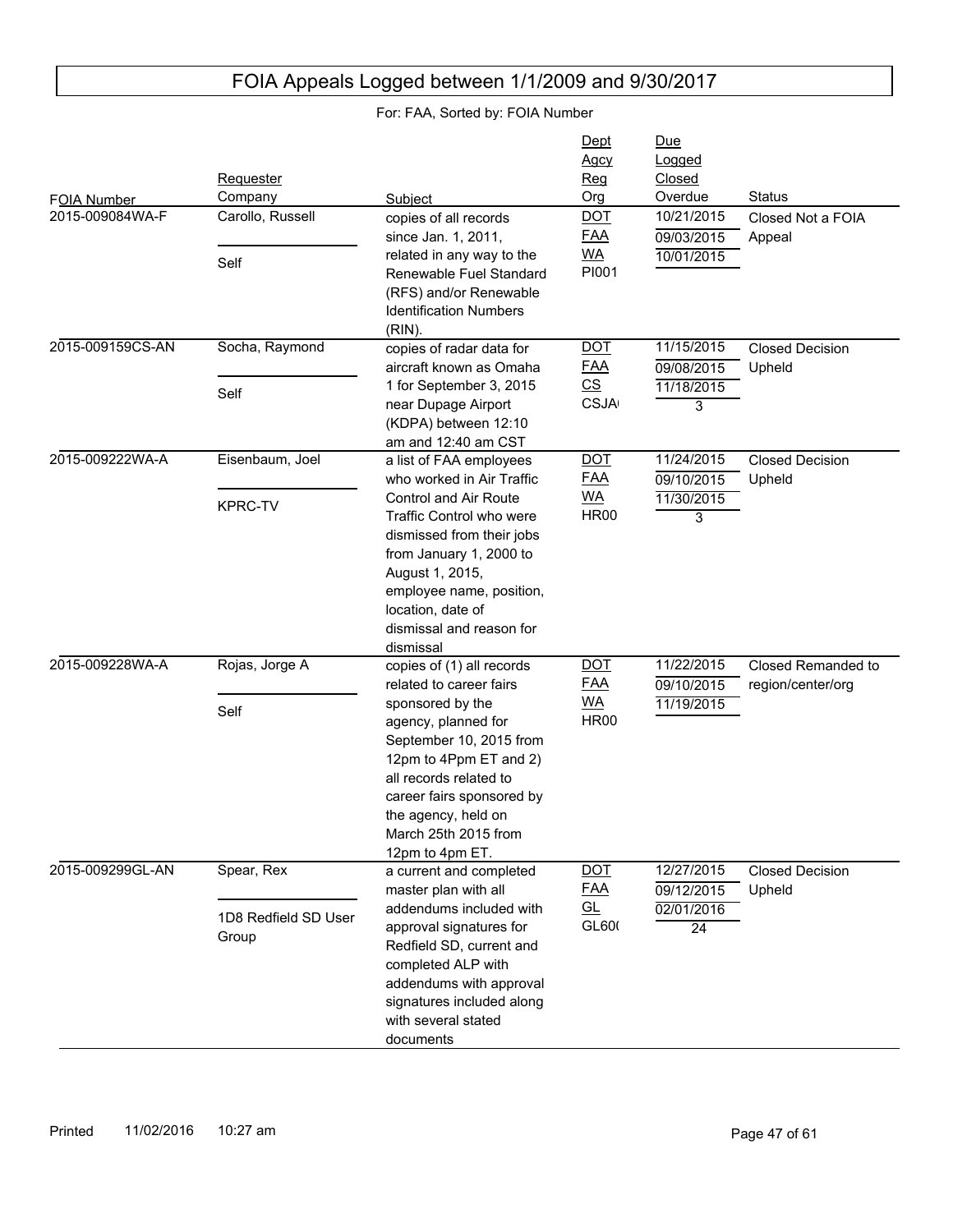| FOIA Number     | Requester<br>Company          | Subject                                                                                                                                                                                                                                                                                                                                                              | Dept<br>Agcy<br>Reg<br>Org                                    | Due<br>Logged<br>Closed<br>Overdue           | <b>Status</b>                                |
|-----------------|-------------------------------|----------------------------------------------------------------------------------------------------------------------------------------------------------------------------------------------------------------------------------------------------------------------------------------------------------------------------------------------------------------------|---------------------------------------------------------------|----------------------------------------------|----------------------------------------------|
| 2015-009393SO-F | Holly, Aaron<br>Self          | all inspections and<br>findings of all skydiving<br>operations in South<br>Carolina from May 15,<br>2012 until August 18,<br>2015 to include: times,<br>dates, findings, locations,<br>what was inspected and<br>who the inspectors were                                                                                                                             | <b>DOT</b><br><b>FAA</b><br>$\underline{\mathsf{SO}}$<br>SO20 | 10/21/2015<br>09/17/2015<br>11/03/2015<br>9  | <b>Closed Decision</b><br>Upheld             |
| 2015-009528WA-A | Farina, Paul C<br>Self        | the results of an<br>investigation tasked by<br>Mr. Michael Huerta on<br>June 16, 2015 to the<br>Office of Security and<br><b>Hazardous Material</b><br>Safety and the Office of<br>Audit and Evaluations in<br>response to a<br>congressional request to<br>the FAA cheating<br>scandal reported on by<br>the Fox Business News<br>report "Trouble In the<br>Skies" | <b>DOT</b><br><b>FAA</b><br><b>WA</b><br>SH <sub>00</sub>     | 02/08/2016<br>09/23/2015<br>188              | Requested<br>background<br>documentation     |
| 2016-000045WA-A | Hoffer, Jim<br><b>WABC TV</b> | all disciplinary letters,<br>suspension letters, and<br>letters of reprimand<br>connected to the<br>disciplinary action of air<br>traffic controllers<br>nationwide during the last<br>3 years.                                                                                                                                                                      | <b>DOT</b><br><b>FAA</b><br><b>WA</b><br><b>HR00</b>          | 11/15/2015<br>10/01/2015<br>11/19/2015<br>4  | Closed Remanded to<br>region/center/org      |
| 2016-000254ES-A | Keating, Clare<br>Self        | Certified Blue Ribbon<br>Copy of the Aircraft File,<br>FAA Accident File and<br>FAA Accident Package<br>for Piper PA-32R-300.<br>Registration: N5802V<br>Serial Number:<br>32R-7780365 Pilot: Greg<br>Byrd (deceased 5/8/15)                                                                                                                                         | <b>DOT</b><br><b>FAA</b><br>E.S<br><b>ESJA</b>                | 12/27/2015<br>10/07/2015<br>02/01/2016<br>24 | <b>Closed Decision</b><br>Partially Reversed |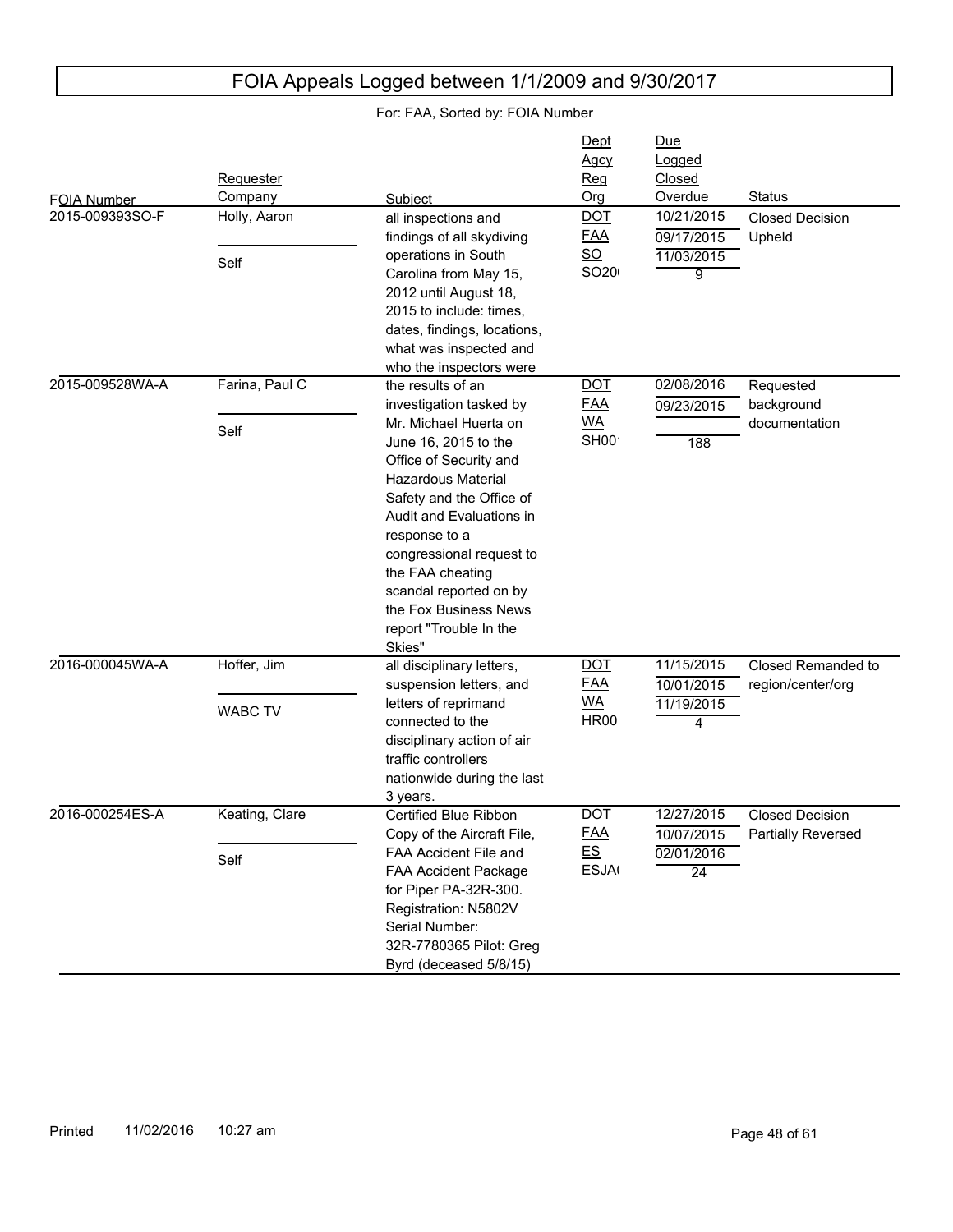| <b>FOIA Number</b><br>2016-000336WA-A | Requester<br>Company<br>Koebler, Jason                     | Subject<br>a copy of any and all                                                                                                                                                                                                                                                                                                            | Dept<br><b>Agcy</b><br>Reg<br>Org<br><b>DOT</b>                     | Due<br>Logged<br>Closed<br>Overdue<br>04/21/2016 | <b>Status</b><br>Received background    |
|---------------------------------------|------------------------------------------------------------|---------------------------------------------------------------------------------------------------------------------------------------------------------------------------------------------------------------------------------------------------------------------------------------------------------------------------------------------|---------------------------------------------------------------------|--------------------------------------------------|-----------------------------------------|
|                                       | <b>MuckRock News</b>                                       | internal reports that<br>reference or mention the<br><b>UAS Pathfinder Program</b><br>as well as a copy of<br>contracts, budgets, and<br>correspondence between<br>the FAA and CACI<br>International, Inc. for the<br>program, and any and all<br>emails sent between<br>[Exemption 6] of CACI<br>International, Inc. and<br>FAA officials. | <b>FAA</b><br><b>WA</b><br>ANG1                                     | 10/08/2015<br>136                                | documentation                           |
| 2016-000338WP-AN                      | Egnew, Robert C<br>Self                                    | the report associated with<br>the monitoring of low<br>flying aircraft identified in<br>the letter sent to you by<br>[Exemption 6], Aviation<br>Safety Inspector dated<br>June 23, 2015                                                                                                                                                     | <b>DOT</b><br><b>FAA</b><br>$\overline{\mathsf{MP}}$<br><b>WP20</b> | 12/27/2015<br>10/09/2015<br>12/18/2015           | <b>Closed Decision</b><br>Upheld        |
| 2016-000403ES-A                       | Zeifman, Gabriel L<br>Self                                 | what discipline was<br>provided to the controller<br>on April 14, 2015,<br>regarding N567DD, any<br>and all documentation<br>relating to the incident,<br>transcripts and/or voice<br>communication while in<br>Central Florida TRACON<br>(F11) airspace                                                                                    | <b>DOT</b><br><b>FAA</b><br>E.S<br><b>ESJA</b>                      | 12/27/2015<br>10/13/2015<br>02/18/2016<br>36     | <b>Closed Decision</b><br>Upheld        |
| 2016-000455F6-A                       | Wolfson, Richard<br>Law Office of Richard<br>Wolfson, P.C. | accident report prepared<br>for JetBlue Airways<br>Corporation and Air India<br>Limited and/or National<br>Aviation Company of India<br>Limited regarding the<br>collision between JetBlue<br>Airbus A320, Flight No.<br>145, and Air India and<br>NACIL Boeing 777, Flight<br>No. 101, on March 9,<br>2013 at John F. Kennedy<br>Airport   | <b>DOT</b><br><b>FAA</b><br>E6<br>FS600                             | 12/28/2015<br>10/14/2015<br>03/09/2016<br>49     | Closed Remanded to<br>region/center/org |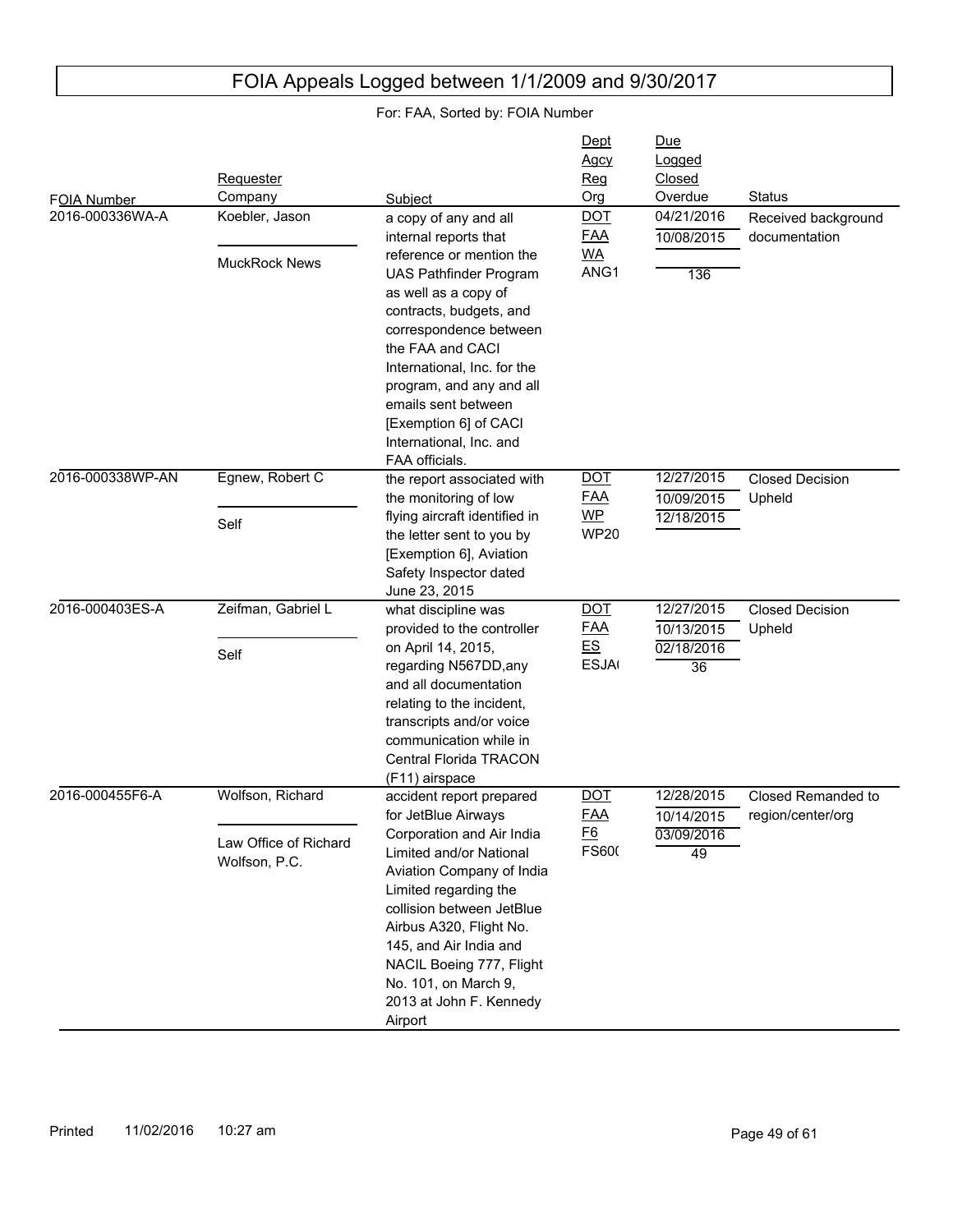| FOIA Number<br>2016-000615WA-A | Requester<br>Company<br>Fraenkel, Stuart R<br>Nelson & Fraenkel,<br><b>LLP</b> | Subject<br>contracts with Serco for<br>2015, any and all<br>documents relating to the<br>contracts with Serco for<br>2015, and any and all of<br>the documents relating to<br>insurance (I.e. the                                                                                                                                                                               | Dept<br><b>Agcy</b><br>Reg<br>Org<br><b>DOT</b><br><b>FAA</b><br><b>WA</b><br>CQ00 | <u>Due</u><br>Logged<br>Closed<br>Overdue<br>04/14/2016<br>10/20/2015<br>141 | <b>Status</b><br>Requested<br>background<br>documentation |
|--------------------------------|--------------------------------------------------------------------------------|---------------------------------------------------------------------------------------------------------------------------------------------------------------------------------------------------------------------------------------------------------------------------------------------------------------------------------------------------------------------------------|------------------------------------------------------------------------------------|------------------------------------------------------------------------------|-----------------------------------------------------------|
| 2016-000887JO-AN               | Silbaugh, Alisha<br>Self                                                       | policy(ies), the<br>declarations pages,<br>applications, how much<br>insurance did the U.S. /<br>Serco procure, who is the<br>carrier, etc.)<br>office telephone call log<br>on 10/23 at<br>approximately 0800 to<br>425.227.2878.                                                                                                                                              | <b>DOT</b><br><b>FAA</b><br><u>JO</u><br>JW00                                      | 02/23/2016<br>10/29/2015<br>02/24/2016<br>1                                  | <b>Closed Decision</b><br>Upheld                          |
| 2016-000927JO-AN               | Elkins, David J<br>Self                                                        | radar plot, radio contact<br>with Tampa Tower or<br>Saint Petersburg/<br>Clearwater, the agency<br>operating the aircraft, all<br>warrants presented to the<br>FAA to conduct<br>surveillance, the Mode<br>"S" code received at<br>TRACON, etc. regarding<br>a DOJ aircraft circling<br>around 3,000-4,000 ft.<br>altitude, beginning around<br>11:10 am on October 29,<br>2015 | <b>DOT</b><br><b>FAA</b><br>$\underline{\mathsf{J}\mathsf{O}}$<br><b>JR001</b>     | 07/10/2016<br>10/29/2015<br>$\overline{82}$                                  | Requested<br>background<br>documentation                  |
| 2016-001183WS-AN               | Goebel, David<br>Self                                                          | obtaining the "Greener<br>Skies Over Seattle"<br>Environmental<br>Assessment 1) "NIRS<br>results are available on<br>CD by request." 2) A<br>copy of all data provided<br>to Harris Miller Miller &<br>Hanson Inc. for the EA.<br>Especially, from<br>Appendix G page 2,<br>Radar Data                                                                                          | $\overline{$ DOT<br><b>FAA</b><br>$\underline{\mathsf{WS}}$<br><b>WSJA</b>         | 05/03/2016<br>11/06/2015<br>128                                              | Requested<br>background<br>documentation                  |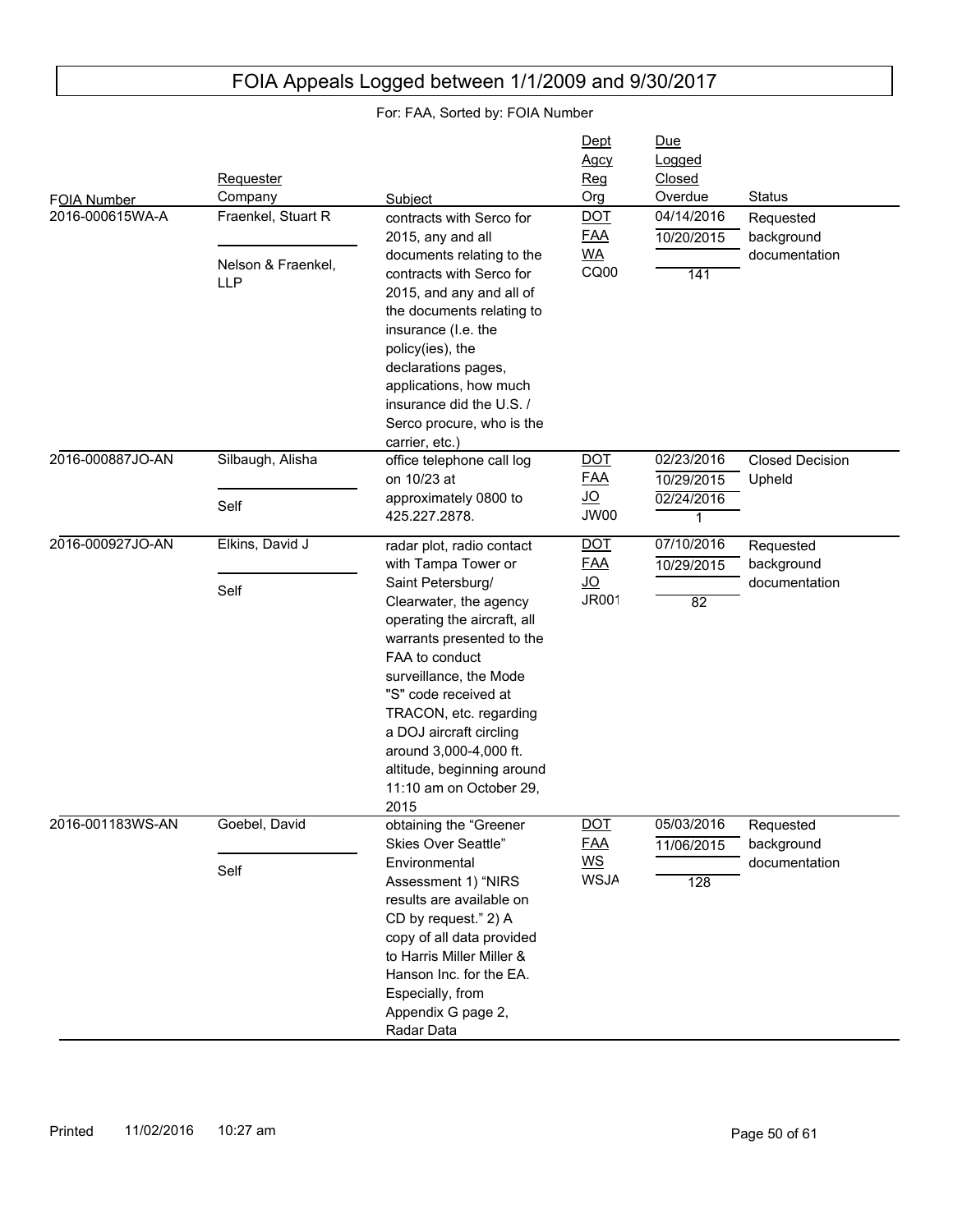| FOIA Number     | Requester<br>Company                       | Subject                                                                                                                                       | Dept<br>Agcy<br>Reg<br>Org        | Due<br>Logged<br>Closed<br>Overdue     | <b>Status</b>                           |
|-----------------|--------------------------------------------|-----------------------------------------------------------------------------------------------------------------------------------------------|-----------------------------------|----------------------------------------|-----------------------------------------|
| 2016-001186GL-A | Goerlich, Aaron A                          | obtaining a copy of the<br><b>FAA Safety Risk</b>                                                                                             | <b>DOT</b><br><b>FAA</b>          | 03/13/2016<br>11/06/2015               | Closed Not a FOIA<br>Appeal             |
|                 | Garofalo Goerlich<br>Hainbach, PC          | Assessment concerning<br>proposed skydiving<br>operations at the Grand<br>Canyon National Park<br>Airport, Arizona                            | GL<br>GL200                       | 02/25/2016                             |                                         |
| 2016-001281SO-A | Kalodimos, Demetria                        | the full un-redacted ROI of<br>FAA Inspector [Exemption                                                                                       | <u>DOT</u><br><b>FAA</b>          | 01/03/2016<br>11/10/2015               | <b>Closed Decision</b><br>Upheld        |
|                 | WSMV-TV                                    | 6] of the Nashville FSDO<br>conducted in January<br>2015                                                                                      | $\underline{\mathsf{SO}}$<br>SO70 | 02/24/2016<br>$\overline{36}$          |                                         |
| 2016-001557SO-A | Moulis, Michael                            | Letter of Investigation for<br>the month on November<br>issued by the South                                                                   | <b>DOT</b><br><b>FAA</b><br>SO    | 02/01/2016<br>11/23/2015<br>03/03/2016 | Closed Remanded to<br>region/center/org |
|                 | <b>Moulis' Aviation Law</b><br>Offices, PA | Florida FSDO, Orlando<br>FSDO, and Tampa FSDO<br>offices as a result of<br>being sent to any airman<br>or entity                              | SO <sub>20</sub>                  | $\overline{22}$                        |                                         |
| 2016-001666CE-A | Sheehan, Bryan                             | all documents pertaining<br>to your interview for a                                                                                           | <b>DOT</b><br><b>FAA</b>          | 01/13/2016<br>11/25/2015               | <b>Closed Decision</b><br>Upheld        |
|                 | Self                                       | position as an Aviation<br>Safety Inspector, General<br>Aviation Maintenance for<br>the Wichita, KS area on<br>Wednesday, October 14,<br>2015 | CE<br><b>CE200</b>                | 02/24/2016<br>28                       |                                         |
| 2016-001720SO-A | Perkins, Tonda                             | copies of all emails sent<br>to a General Attorney at                                                                                         | <b>DOT</b><br><u>FAA</u>          | 02/24/2016<br>12/01/2015               | Closed Remanded to<br>region/center/org |
|                 | Self                                       | the Southern Region on<br>October 9, 2015 thru<br>October 15, 2015                                                                            | $\underline{\mathsf{SO}}$<br>SO00 | 03/09/2016<br>10                       |                                         |
| 2016-001768F6-A | Stoppello, Frank W                         | any and all records<br>involving N500FA, an                                                                                                   | <u>DOT</u><br><b>FAA</b>          | 02/23/2016<br>12/02/2015               | Closed Remanded to<br>region/center/org |
|                 | Self                                       | aircraft involved in an<br>accident on September<br>11, 2014, in Cascade,<br>Idaho                                                            | <u>F6</u><br>FS600                | 03/07/2016<br>9                        |                                         |
| 2016-001944NM-F | Wolfrom, Craig                             | obtaining information<br>related to the airport                                                                                               | <b>DOT</b><br><b>FAA</b>          | 02/09/2016<br>12/08/2015               | <b>Closed Decision</b><br>Upheld        |
|                 | Self                                       | relocation of Friedman<br>Memorial Airport (KSUN)                                                                                             | $M$<br><b>NM60</b>                | 02/24/2016<br>10                       |                                         |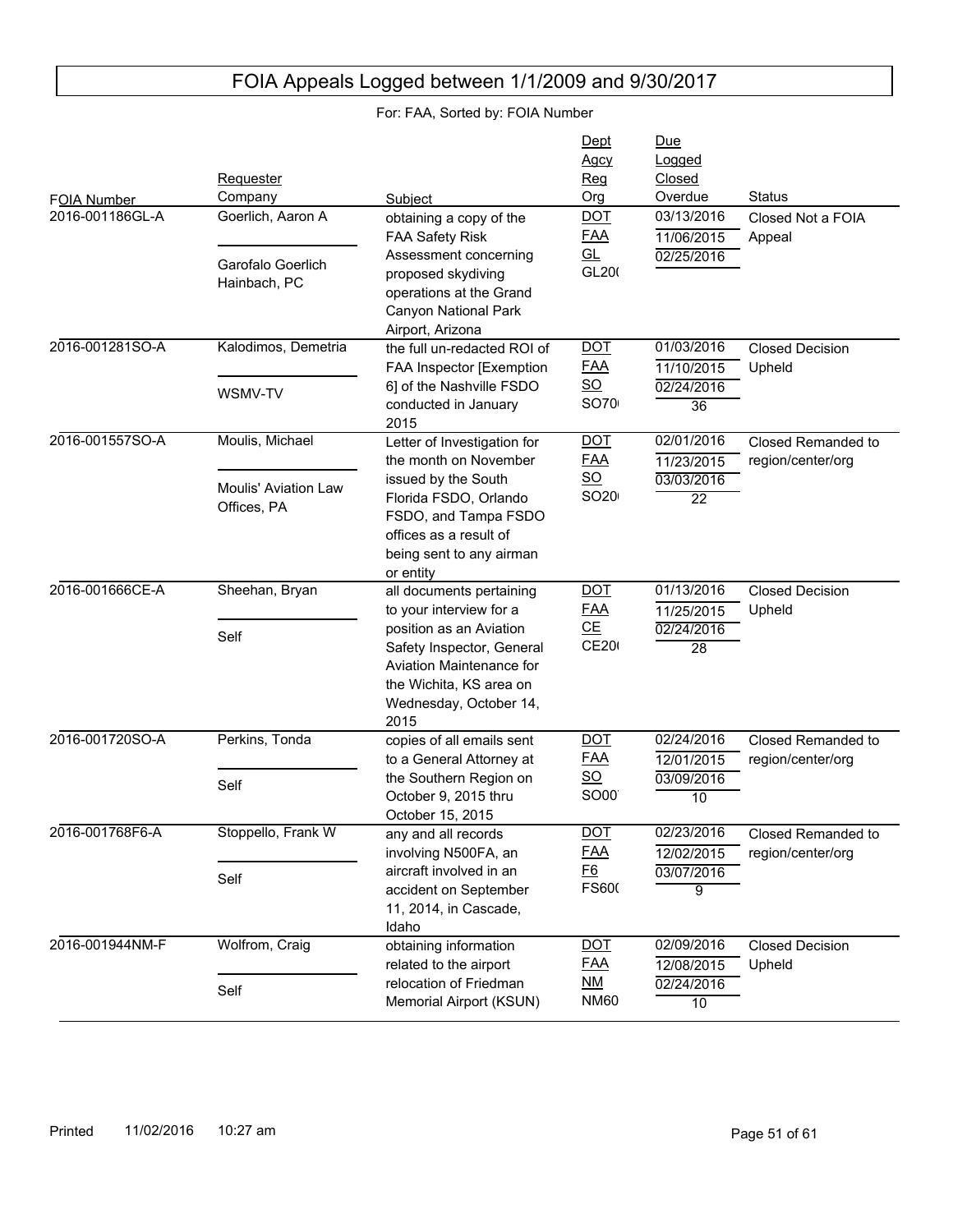#### FOIA Number Due Logged Closed Subject **Contact Contact Contact Contact Contact Contact Contact Contact Contact Contact Contact Contact Contact Contact Contact Contact Contact Contact Contact Contact Contact Contact Contact Contact Contact Contact Conta Requester** Company **Dept** Agcy Reg Org 2016-002077F6-A 02/24/2016 13 12/11/2015 02/04/2016 Closed Not a FOIA Appeal copies of all documentation related to the investigation by the Office of Audit and Evaluation, including the Special Issuance Certificate issued in June, airman medical records updated in 2015 related to [Exemption 6]medication usage, and any and all disciplinary documents that were placed in [Exemption 6] pilot record Lessner, Jillian Self DOT FAA F6 **FS600** 2016-002145WA-A 06/29/2016 66 12/14/2015 03/28/2016 Closed Remanded to region/center/org a copy of four documents appended to this October 27, 2015 FAA Memorandum by [Exemption 6], Associate Administrator for Airport, ARP-1 Appendix A- List of documents - Appendix B-Timeline of Events - Appendix C- April 20, 2015, interview with FAA WASADO - Appendix D-April 24, 2015, email response from [Exemption 6] Lerche, Erik Self DOT FAA WA RP<sub>00</sub> 2016-002461WP-AN 170 01/04/2016 03/06/2016 Requested background documentation any and all information concerning EIR No. 2014WP230037 from January 17, 2014 to January 31, 2015 Strickland, Paul C Self DOT FAA WP **WP20** 2016-002484WA-X 02/24/2016 16 01/05/2016 02/01/2016 Closed Decision Upheld sUAS registrant information for registration # FA339N7NWL, including the registrant''s name, address, and any other information collected from registrant by FAA that is obtainable under FOIA Kopstein, Joshua VICE Media DOT FAA WA  $FS00'$

FOIA Appeals Logged between 1/1/2009 and 9/30/2017

For: FAA, Sorted by: FOIA Number

## Printed 11/02/2016 10:27 am **Princed** 10:00 am Page 52 of 61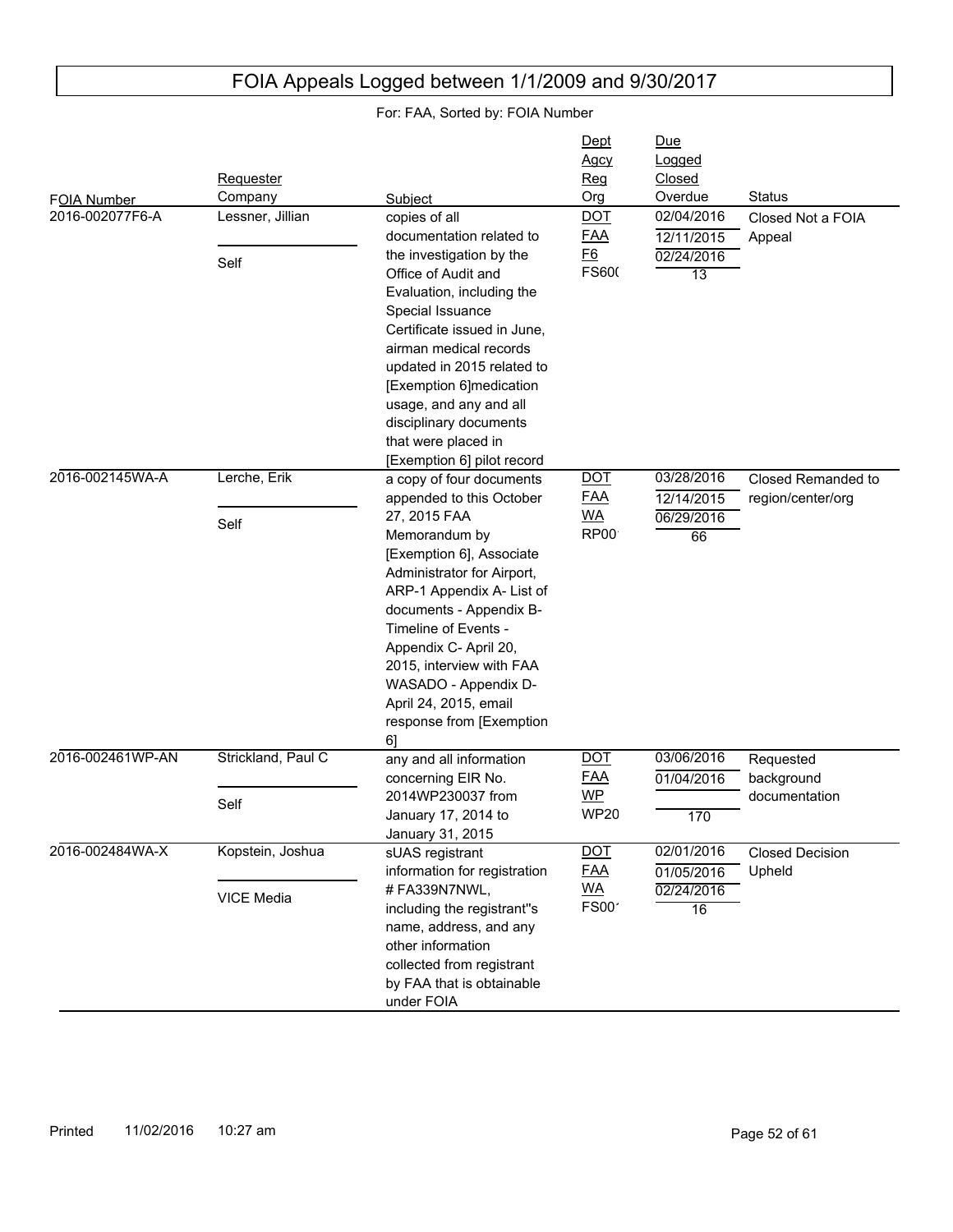| FOIA Number<br>2016-002628WA-X | Requester<br>Company<br>Reilly, Steve  | Subject<br>all responsive records                                                                                                                                                                                                                                      | Dept<br><b>Agcy</b><br>Reg<br>Org<br><b>DOT</b>      | Due<br>Logged<br>Closed<br>Overdue<br>02/01/2016 | <b>Status</b><br>Appeal under review     |
|--------------------------------|----------------------------------------|------------------------------------------------------------------------------------------------------------------------------------------------------------------------------------------------------------------------------------------------------------------------|------------------------------------------------------|--------------------------------------------------|------------------------------------------|
|                                | <b>USA Today</b>                       | and correspondence<br>provided by the Federal<br>Aviation Administration to<br>the House Committee on<br>Oversight and<br>Government Reform in<br>response to the<br>Committee's July 10,<br>2015 inquiry letter<br>requesting materials re:<br><b>UAS</b>             | <b>FAA</b><br><b>WA</b><br>OA00                      | 01/11/2016<br>193                                |                                          |
| 2016-002792WP-AN               | Levenson, Alan<br>Self                 | provide a list of all Part 13<br>complaints filed against<br>the City of Santa Monica<br>during the years 1981,<br>1982, 1983, and 1984                                                                                                                                | <b>DOT</b><br><b>FAA</b><br>$WP$<br><b>WP60</b>      | 04/11/2016<br>01/19/2016<br>03/23/2016           | Closed Remanded to<br>region/center/org  |
| 2016-002797EA-AN               | Siilats, Keith<br><b>Bytelogics</b>    | an index of cases by an<br>FAA attorney, and all<br>internet browsing history<br>by same attorney from<br>Jan 3, 2016 to Jan 8,<br>2016, including Chrome,<br>Firefox and internet<br>explorer history                                                                 | <b>DOT</b><br><b>FAA</b><br>$E$ A<br>EA00            | 04/02/2016<br>01/19/2016<br>150                  | Requested<br>background<br>documentation |
| 2016-002885NM-A                | Boetticher, John<br><b>Aviation LS</b> | accident report, voice<br>communications, and<br>radar data for XA-MEX<br>(RK-396), an aircraft<br>involved in an accident on<br>December 23, 2015 at<br>Telluride Airport (KTEX),<br><b>KTEX Airport Operations</b><br>Manual, and KTEX Snow<br>and Ice Control Plan. | <b>DOT</b><br><b>FAA</b><br><u>NM</u><br><b>NM20</b> | 04/14/2016<br>01/21/2016<br>141                  | Requested<br>background<br>documentation |
| 2016-003191GL-X                | Masterson, Sean B<br>Self              | all email and<br>documentation between<br>[Exemption 6] and<br>Republic Airlines<br>related to the complaint<br>I filed against Airline<br>Pilot Designee<br>[Exemption 6]                                                                                             | <b>DOT</b><br><u>FAA</u><br><u>GL</u><br>GL200       | 02/24/2016<br>02/02/2016<br>02/24/2016           | <b>Closed Decision</b><br>Upheld         |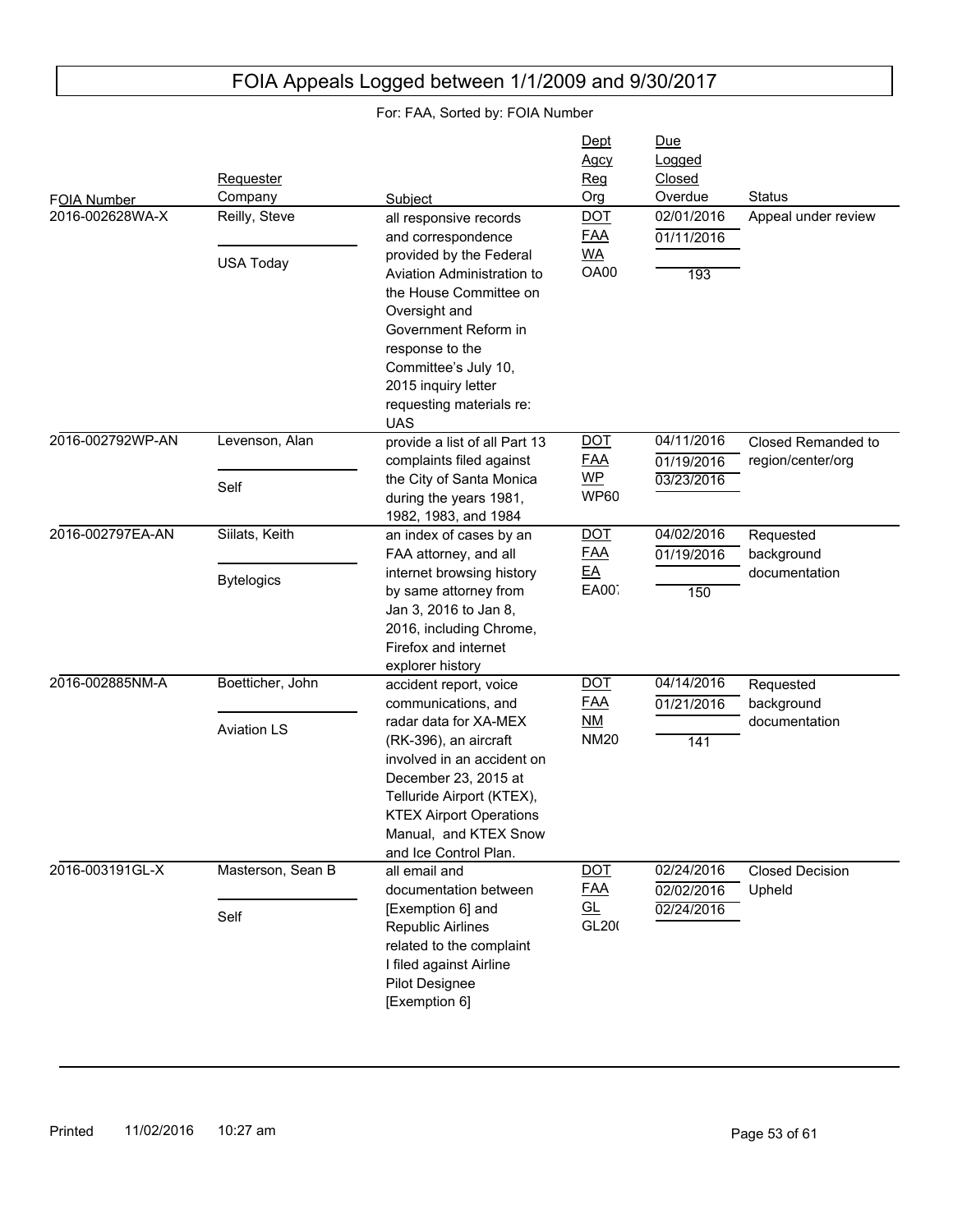| FOIA Number<br>2016-003313GL-A | <b>Requester</b><br>Company<br>Patterson, Shaun C | Subject<br>all documents related to<br>the Mini Evacuation test                                                                                                                                                                                                                                                                                         | Dept<br><b>Agcy</b><br>Req<br>Org<br><b>DOT</b><br><b>FAA</b>    | Due<br>Logged<br>Closed<br>Overdue<br>10/01/2016   | <b>Status</b><br>Requested               |
|--------------------------------|---------------------------------------------------|---------------------------------------------------------------------------------------------------------------------------------------------------------------------------------------------------------------------------------------------------------------------------------------------------------------------------------------------------------|------------------------------------------------------------------|----------------------------------------------------|------------------------------------------|
|                                | Self                                              | for Baltia Airlines Part<br>121 certification                                                                                                                                                                                                                                                                                                           | GL<br>GL200                                                      | 02/04/2016<br>$\overline{23}$                      | background<br>documentation              |
| 2016-003357WA-A                | Janney, Douglas B<br>Law Office of Douglas        | FAA investigation file and<br>all related documents in<br>his Case No. EWB15658                                                                                                                                                                                                                                                                         | <b>DOT</b><br><b>FAA</b><br><u>WA</u><br>AE00                    | 07/11/2016<br>02/08/2016                           | Requested<br>background<br>documentation |
| 2016-003557WP-A                | B. Janney III<br>Novisoff, Reed D<br>Self         | obtaining a full copy of a<br>report submitted by<br>[Exemption 6]of the SEA<br>FSDO relating to her<br>investigation of the                                                                                                                                                                                                                            | <b>DOT</b><br><u>FAA</u><br>$WP$<br><b>WP20</b>                  | $\overline{81}$<br>04/26/2016<br>02/12/2016<br>133 | Requested<br>background<br>documentation |
| 2016-003666NM-F                | Shepard, David H                                  | wrongful termination of<br>my DPE authority.<br>obtaining any and all<br>communication, including                                                                                                                                                                                                                                                       | <b>DOT</b><br><u>FAA</u>                                         | 04/03/2016<br>02/18/2016                           | Requested<br>background                  |
|                                | Self                                              | emails, notes, grant<br>applications, letters to or<br>from the Grand Junction<br>Regional Airport<br>Authority, pertaining to<br>fence electrification,<br>electronic intrusion<br>detection systems, etc.<br>from January 1, 2007 to<br>January 21, 2016                                                                                              | <u>NM</u><br><b>NM60</b>                                         | 150                                                | documentation                            |
| 2016-003733SW-A                | Siilats, Keith<br>Self                            | emails to and from<br>[Exemption 6] regarding<br><b>N233MT</b>                                                                                                                                                                                                                                                                                          | <b>DOT</b><br><b>FAA</b><br><b>SW</b><br><b>SW20</b>             | 04/26/2016<br>02/22/2016<br>133                    | Requested<br>background<br>documentation |
| 2016-003740WA-F                | Weinkle, Steve<br>Self                            | all names, addresses,<br>email address and<br>affiliations (if applicable)<br>for anyone who provided a<br><b>Public Scoping Meeting</b><br>registration card and/or<br>made a written or verbal<br>comment at the Dec. 7,<br>2015 meeting and has<br>otherwise submitted a<br>comment for the<br>Spaceport Camden<br>Environmental Impact<br>Study etc | $\overline{$ DOT<br><b>FAA</b><br><u>WA</u><br>ST00 <sup>-</sup> | 03/23/2016<br>02/22/2016<br>03/07/2016             | Closed Not a FOIA<br>Appeal              |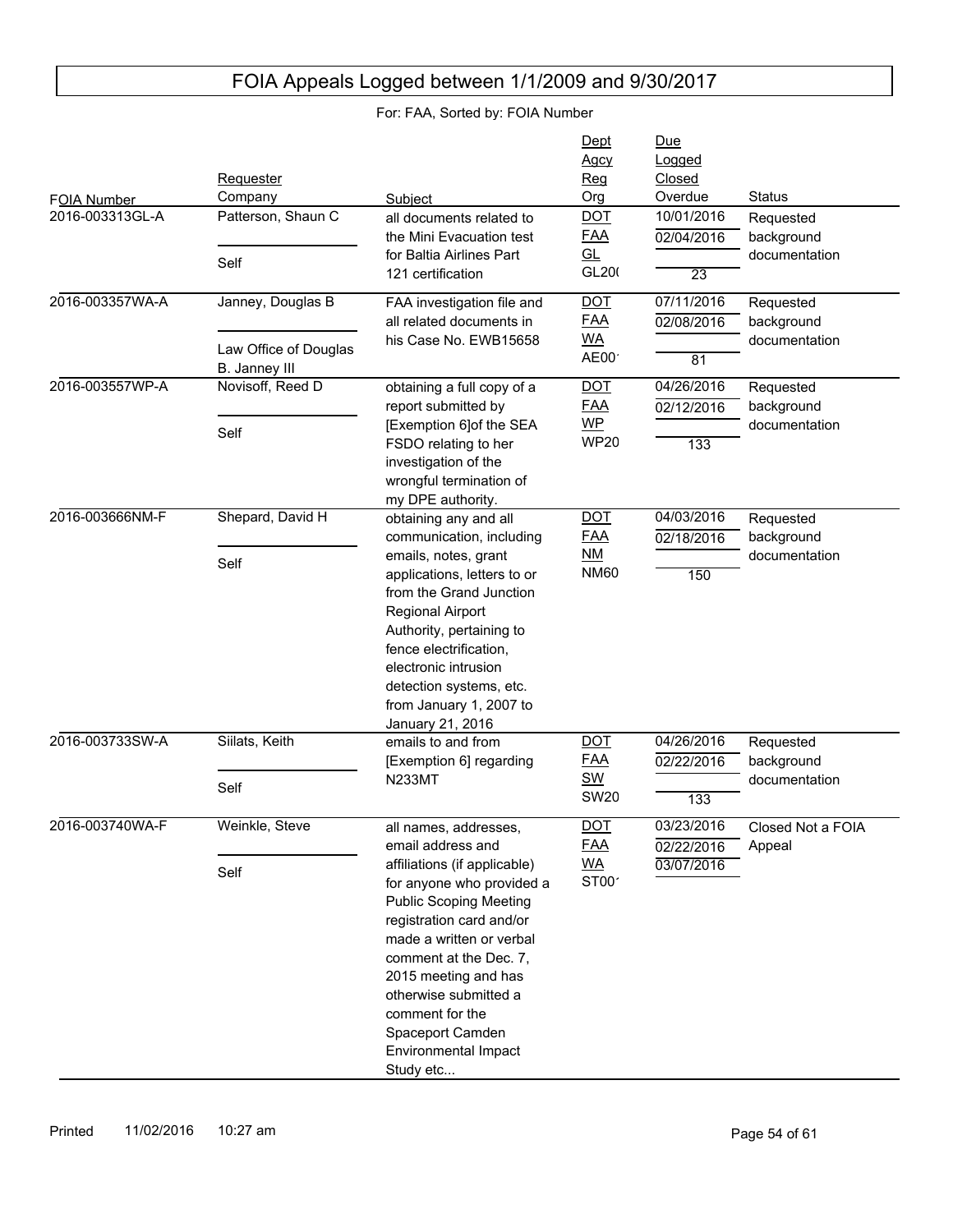| FOIA Number<br>2016-003799WA-F | Requester<br>Company<br>Watson, Kathryn<br>Daily Caller News<br>Foundation | Subject<br>(1)inventory of all<br>unaccounted for<br>FAA-owned property,<br>assets both above and<br>below \$100,000, (as in<br>lost, missing or stolen);                                                                                                                                                                                      | Dept<br><b>Agcy</b><br>Req<br>Org<br><b>DOT</b><br><b>FAA</b><br><u>WA</u><br><b>RC00</b> | Due<br>Logged<br>Closed<br>Overdue<br>03/23/2016<br>02/23/2016<br>03/07/2016 | <b>Status</b><br>Closed Not a FOIA<br>Appeal |
|--------------------------------|----------------------------------------------------------------------------|------------------------------------------------------------------------------------------------------------------------------------------------------------------------------------------------------------------------------------------------------------------------------------------------------------------------------------------------|-------------------------------------------------------------------------------------------|------------------------------------------------------------------------------|----------------------------------------------|
| 2016-003918SW-A                | Slack, Michael L<br>Slack & Davis LLP                                      | (2) FAA policy on what to<br>do about lost, missing or<br>stolen assets forthe last<br>three full fiscal years --<br>FY 2012-FY 2015<br>stated/listed documents<br>regarding the AS-350<br>model helicopter and all<br>model variants                                                                                                          | <b>DOT</b><br><b>FAA</b><br><b>SW</b><br><b>SW10</b>                                      | 09/19/2016<br>02/26/2016<br>$\overline{32}$                                  | Requested<br>background<br>documentation     |
| 2016-004324WA-A                | Seham, Lee<br>Seham, Seham, Meltz<br>& Petersen LLP                        | all records, reports and<br>other documents relating<br>to EWB 15504 and/or<br>AIR 21 Case No.<br>5-2330-15-001                                                                                                                                                                                                                                | <b>DOT</b><br><b>FAA</b><br><b>WA</b><br>AE00                                             | 09/30/2016<br>03/16/2016<br>$\overline{23}$                                  | Requested<br>background<br>documentation     |
| 2016-004354WA-A                | Ziegler, Richard F<br>Jenner & Block                                       | any and all records<br>related in any way to the<br>proposed or actual<br>operation of a flight<br>simulation training device<br>(FSTD), any and all<br>records relating in any<br>way to the proposed or<br>actual operation of a flight<br>training program by CAE<br>concerning the<br>Gulfstream G650 or<br>Gulfstream GVI aircraft<br>etc | <b>DOT</b><br><b>FAA</b><br><b>WA</b><br>FS00                                             | 09/01/2016<br>03/16/2016<br>43                                               | Requested<br>background<br>documentation     |
| 2016-004377JO-A                | Green, William<br><b>MuckRock News</b>                                     | any and all Internal<br>documents and<br>correspondences with the<br><b>United States Marshals</b><br>Service mentioning or<br>pertaining to surveillance<br>flights being conducted<br>over U.S. cities                                                                                                                                       | <b>DOT</b><br><b>FAA</b><br><u>JO</u><br><b>JR001</b>                                     | 05/18/2016<br>03/16/2016<br>117                                              | Requested<br>background<br>documentation     |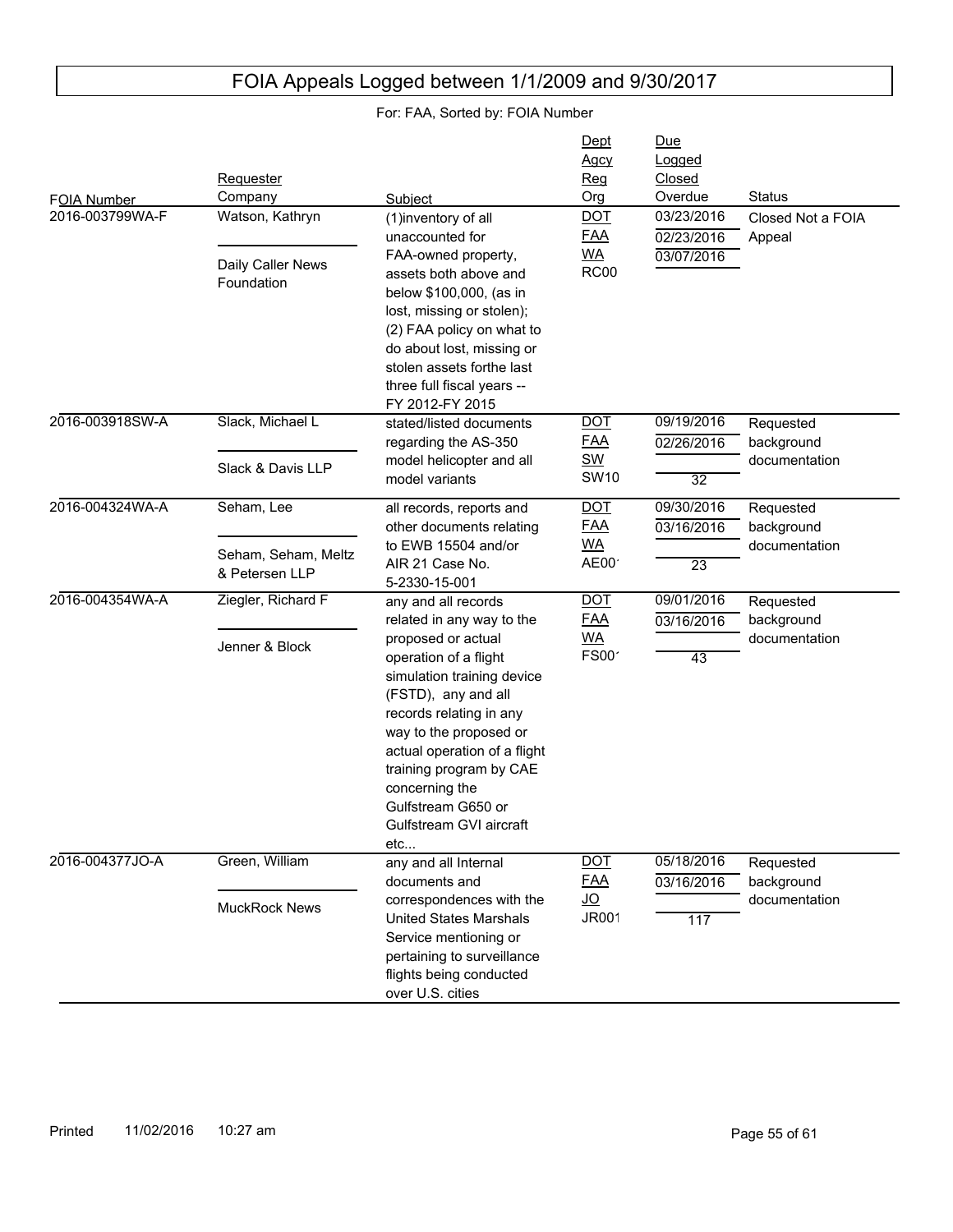#### FOIA Number Due Logged Closed Subject **Contact Contact Contact Contact Contact Contact Contact Contact Contact Contact Contact Contact Contact Contact Contact Contact Contact Contact Contact Contact Contact Contact Contact Contact Contact Contact Conta Requester** Company **Dept** Agcy Reg Org 2016-004414WA-AN 124 03/17/2016 05/09/2016 Requested background documentation all approvals or denials of requests for approval of outside activity, whether or not compensated, submitted by FAA employees at the GS-14 or above to serve as experts, consultants or advisors to any firm, non-governmental entity or any other entity in any legal or regulatory context. Taggart, Kendall BuzzFeed DOT FAA WA  $GC40$ 2016-004937JO-AN 82 04/05/2016 07/10/2016 Requested background documentation flight data for N372G from January 1-April 5, 2016 Harris, David Boston Business Journal DOT FAA JO JR001 2016-005005WA-A 67 04/07/2016 07/29/2016 Requested background documentation total documented costs incurred by FAA for all operations, management and any other federal costs for the described Air Traffic Control Tower, Georgetown Municipal Airport (GTU) contracted to Robinson Aviation RVA, for FY 2015. Norris, Hugh C Self DOT FAA WA CQ00 2016-005005WA-A 67 04/07/2016 07/31/2016 Requested background documentation total documented costs incurred by FAA for all operations, management and any other federal costs for the described Air Traffic Control Tower, Georgetown Municipal Airport (GTU) contracted to Robinson Aviation RVA, for FY 2015. Norris, Hugh C Self DOT FAA WA CQ00 2016-005058CE-AN 33 04/11/2016 09/17/2016 Requested background documentation All documents relating to Limited Type Certificate LTC-31-2 issued 14 January 1948 to [Exemption 6], Coral Gables, FL covering Curtiss-Wright AT-9 aircraft Hagedorn, Daniel P The Museum of Flight DOT FAA CE CE115

## FOIA Appeals Logged between 1/1/2009 and 9/30/2017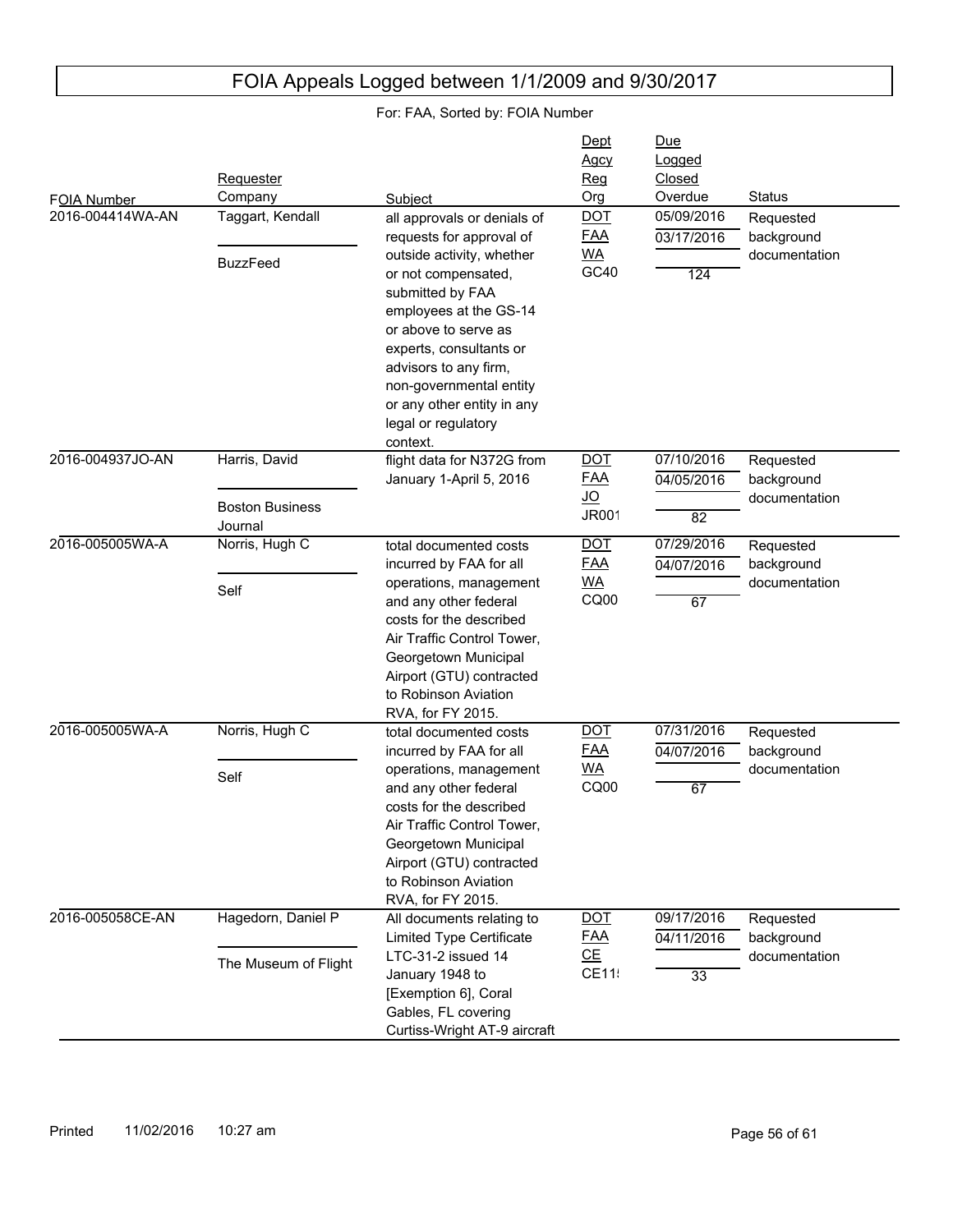| FOIA Number      | Requester<br>Company     | Subject                                                                                                                                                                                         | Dept<br>Agcy<br>Reg<br>Org     | <b>Due</b><br>Logged<br>Closed<br>Overdue | <b>Status</b>               |
|------------------|--------------------------|-------------------------------------------------------------------------------------------------------------------------------------------------------------------------------------------------|--------------------------------|-------------------------------------------|-----------------------------|
| 2016-005163JO-A  | Bott, Michael            | multiple reports<br>concerning Levi Stadium,                                                                                                                                                    | <b>DOT</b><br><b>FAA</b>       | 07/26/2016<br>04/14/2016                  | Requested<br>background     |
|                  | NBC Bay Area             | the San Francisco 49ers,<br>Avaya Stadium or the<br>San Jose Earthquakes                                                                                                                        | <u>JO</u><br>JI001             | $\overline{70}$                           | documentation               |
| 2016-005319WA-AN | Musialek, Benjamin       | email exchanges<br>between named                                                                                                                                                                | <b>DOT</b><br><b>FAA</b>       | 09/03/2016<br>04/20/2016                  | Requested<br>background     |
|                  | Self                     | individuals to obtain<br>evidence to support my<br><b>EEOC</b> complaint                                                                                                                        | <b>WA</b><br>ANG <sub>1</sub>  | $\overline{42}$                           | documentation               |
| 2016-005339WP-A  | Tu, Candise              | FSDP PTRS system<br>records for Part 141 pilot                                                                                                                                                  | $\overline{$ DOT<br><b>FAA</b> | 08/01/2016<br>04/21/2016                  | Requested<br>background     |
|                  | Civic Helicopters, Inc.  | school                                                                                                                                                                                          | $WP$<br><b>WP20</b>            | 66                                        | documentation               |
| 2016-005339WP-A  | Tu, Candise              | FSDP PTRS system<br>records for Part 141 pilot                                                                                                                                                  | $\overline{DOT}$<br><b>FAA</b> | 07/25/2016<br>04/21/2016                  | Closed Not a FOIA<br>Appeal |
|                  | Civic Helicopters, Inc.  | school                                                                                                                                                                                          | <b>WP</b><br><b>WP20</b>       | 11/02/2016<br>$\overline{70}$             |                             |
| 2016-005446SW-F  | Yodice, Kathleen A       | provide copies of any and<br>all information related to                                                                                                                                         | <b>DOT</b><br><b>FAA</b>       | 08/04/2016<br>04/26/2016                  | <b>Closed Withdrawn</b>     |
|                  | <b>Yodice Associates</b> | the FAA"s investigation of<br>an Omni Air International<br>Boeing 767 flight that<br>occurred at Calgary,<br>Alberta on December 17,<br>2015                                                    | <b>SW</b><br><b>SW20</b>       | 09/01/2016<br>$\overline{20}$             |                             |
| 2016-005575NM-A  | Vick, Jessica            | certified copies of the<br>following documents: 1.                                                                                                                                              | <b>DOT</b><br><b>FAA</b>       | 07/12/2016<br>04/29/2016                  | Requested<br>background     |
|                  | Friedman Rubin           | The complete FAA<br>accident file and or<br>package for<br>WPR15FA241, DOI:<br>August 13, 2015,<br>Location: Oroville, WA,<br>Aircraft: Registration No.<br>N6289Z, Make/Model:<br>Cessna T182T | $M$<br><b>NM20</b>             | $\overline{80}$                           | documentation               |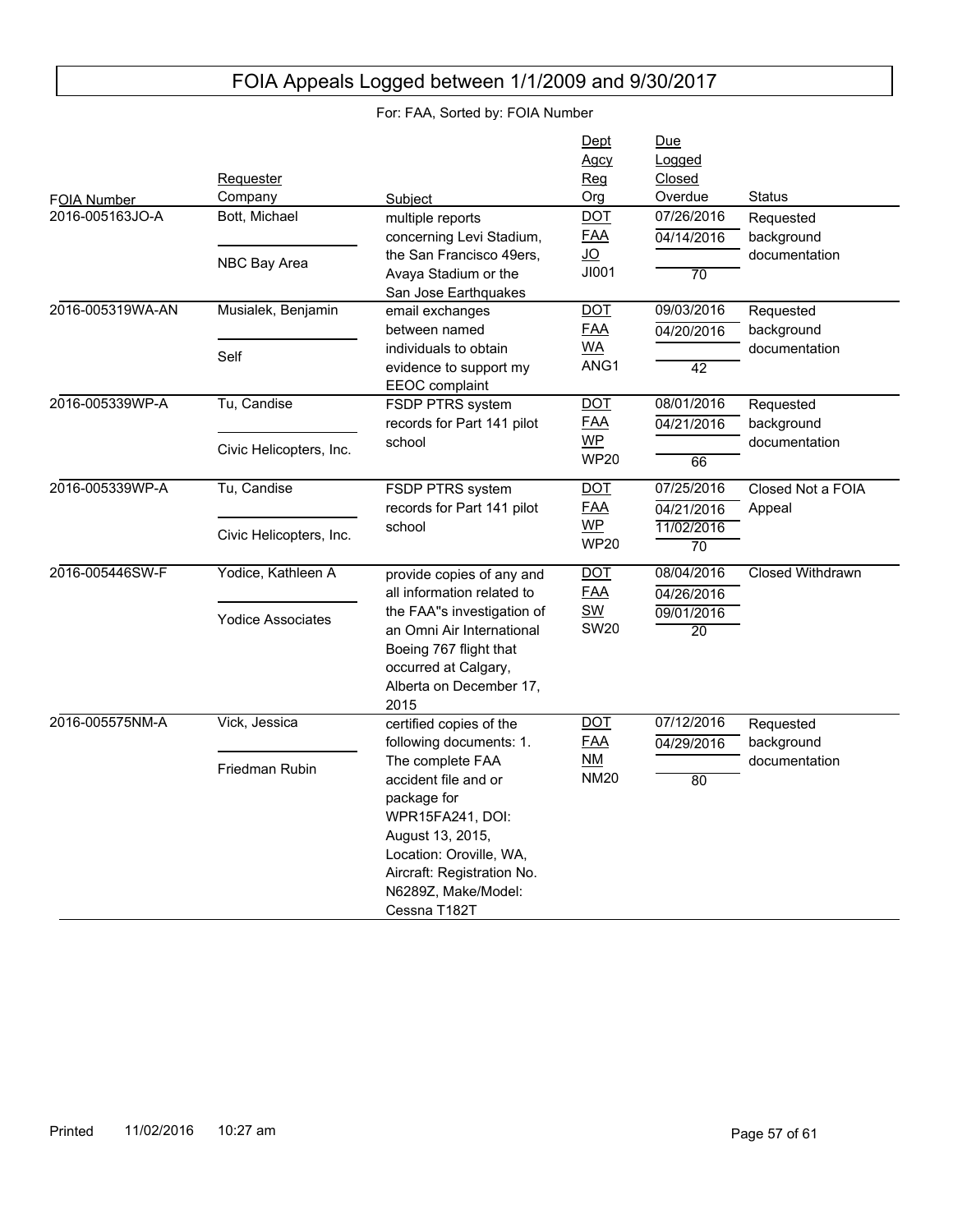| FOIA Number<br>2016-005590GL-A | Requester<br>Company<br>Lavigne, Mark M<br>Self            | Subject<br>any correspondence to<br>include FAA email activity<br>between [Exemption 6]<br>and Human Resources to<br>include but not limited to<br>the overtime dispute<br>request, concern,<br>mention etc, involving                                                        | Dept<br><b>Agcy</b><br>Reg<br>Org<br><b>DOT</b><br><b>FAA</b><br><u>GL</u><br>GL200 | Due<br>Logged<br>Closed<br>Overdue<br>07/13/2016<br>05/02/2016<br>79 | <b>Status</b><br>Requested<br>background<br>documentation |
|--------------------------------|------------------------------------------------------------|-------------------------------------------------------------------------------------------------------------------------------------------------------------------------------------------------------------------------------------------------------------------------------|-------------------------------------------------------------------------------------|----------------------------------------------------------------------|-----------------------------------------------------------|
|                                |                                                            | that of myself for the<br>period covering March<br>23, 2016 to the time this<br>request is fulfilled                                                                                                                                                                          |                                                                                     |                                                                      |                                                           |
| 2016-005647SO-A                | Verde, Joshua A<br>The Verde Law Firm<br><b>PLLC</b>       | all FAA records that<br>pertain to [Exemption 6]                                                                                                                                                                                                                              | <b>DOT</b><br><b>FAA</b><br>$\underline{SO}$<br>SO30                                | 08/02/2016<br>05/06/2016<br>65                                       | Requested<br>background<br>documentation                  |
| 2016-005713SO-A                | Gendron, Paul<br>RPMCommander                              | all information related to<br>Enforcement Action #<br>2016SO190054, copies of<br>all documents, pictures,<br>notes, interoffice memos,<br>emails, Legal<br>correspondence, etc.,;<br>the false use of a badge,<br>ACR report #N410LR;<br>names of two Avionics<br>ASI"s; etc. | <b>DOT</b><br><b>FAA</b><br>$\underline{SO}$<br>SO20                                | 06/26/2016<br>05/09/2016<br>$\overline{91}$                          | Requested<br>background<br>documentation                  |
| 2016-005867SW-A                | Siilats, Keith<br>Self                                     | emails to and from<br>[Exemption 6] regarding<br><b>N233MT</b>                                                                                                                                                                                                                | <b>DOT</b><br><b>FAA</b><br>SW<br><b>SW20</b>                                       | 10/15/2016<br>05/13/2016<br>$\overline{14}$                          | Requested<br>background<br>documentation                  |
| 2016-005894F6-AN               | Merrill, Jeremy B<br>The New York Times                    | AIE pertaining to four<br>airmen                                                                                                                                                                                                                                              | <b>DOT</b><br><b>FAA</b><br><u>F6</u><br><b>FS600</b>                               | 08/01/2016<br>05/16/2016<br>66                                       | Requested<br>background<br>documentation                  |
| 2016-005950WA-F                | Burritt, David<br>Self                                     | Multiple documents<br>referring to UAS 333<br>exepmtions, COAs,<br>LOAs, and NOTAMS.                                                                                                                                                                                          | <b>DOT</b><br><b>FAA</b><br><u>WA</u><br>FS00 <sup>-</sup>                          | 06/29/2016<br>05/17/2016<br>88                                       | Requested<br>background<br>documentation                  |
| 2016-006108WA-AN               | Grandy, Laurens<br><b>Aviation Accident</b><br>Consultants | any and all Pilot<br>Proficiency Award<br>Program records for<br>[Exemption 6]                                                                                                                                                                                                | <b>DOT</b><br><b>FAA</b><br><b>WA</b><br>FS00 <sup>-</sup>                          | 07/31/2016<br>05/24/2016<br>67                                       | Requested<br>background<br>documentation                  |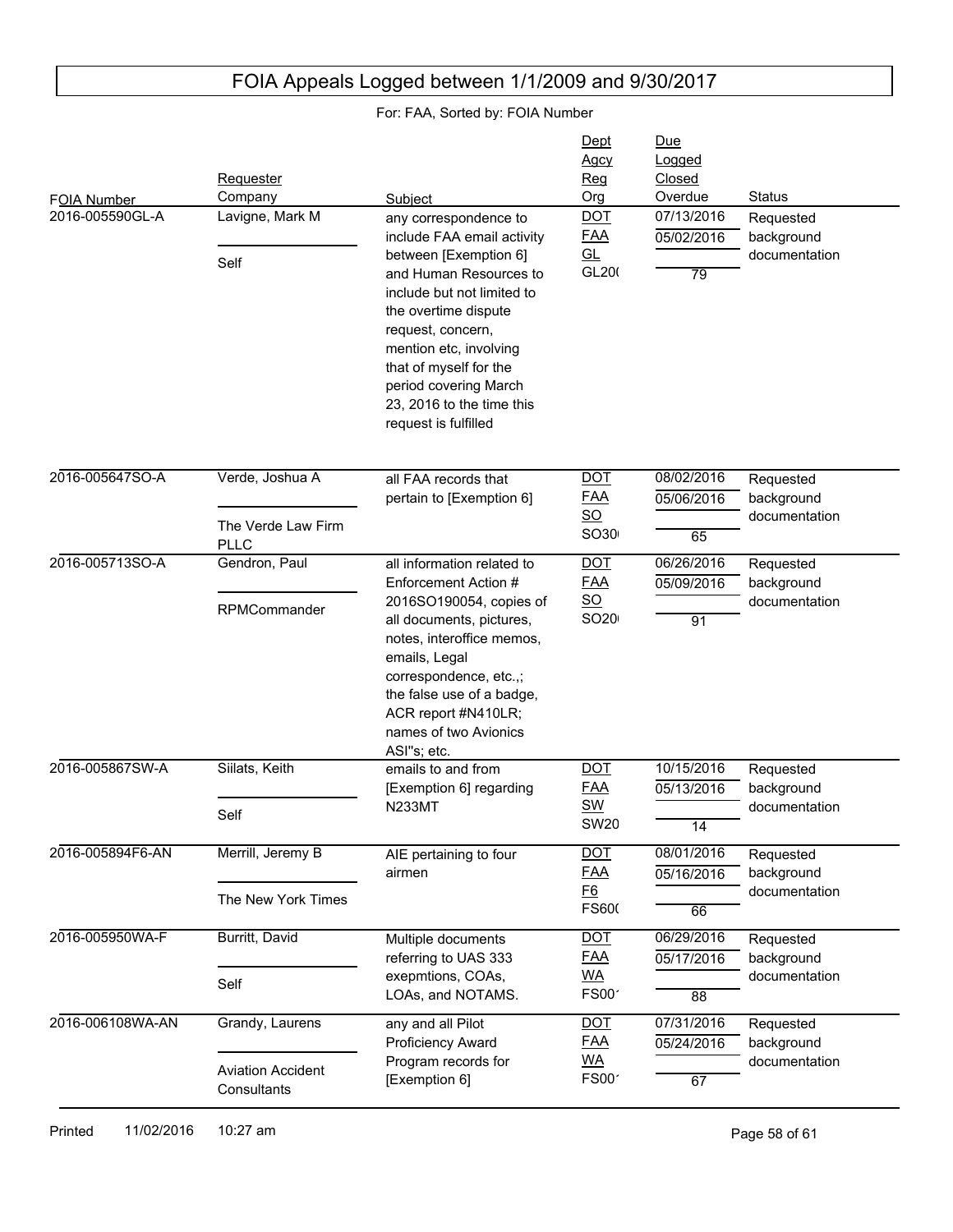| FOIA Number<br>2016-006114F6-A<br>2016-006169GL-A | Requester<br>Company<br>Crowden, David F<br>Airlake Aero, Inc.<br>Haber, Dennis R<br>Dennis R. Haber, P.A. | Subject<br>information pertaining to<br>a complaint filed against<br>[Exemption 6] in late<br>December 2015<br>all documentation<br>regarding EIR<br>2016GL250012; incident                                                                                                                                                                                                 | Dept<br>Agcy<br>Reg<br>Org<br><b>DOT</b><br><b>FAA</b><br>E6<br>FS600<br><b>DOT</b><br><b>FAA</b><br>GL<br>GL200 | Due<br>Logged<br>Closed<br>Overdue<br>08/31/2016<br>05/24/2016<br>44<br>07/18/2016<br>05/25/2016 | <b>Status</b><br>Requested<br>background<br>documentation<br>Requested<br>background<br>documentation |
|---------------------------------------------------|------------------------------------------------------------------------------------------------------------|-----------------------------------------------------------------------------------------------------------------------------------------------------------------------------------------------------------------------------------------------------------------------------------------------------------------------------------------------------------------------------|------------------------------------------------------------------------------------------------------------------|--------------------------------------------------------------------------------------------------|-------------------------------------------------------------------------------------------------------|
| 2016-006284WP-A                                   | Lash, Nathaniel                                                                                            | that occurred on March 3,<br>2016<br>obtaining documents<br>pertaining to the FAA"s                                                                                                                                                                                                                                                                                         | <b>DOT</b><br><b>FAA</b>                                                                                         | 76<br>07/27/2016<br>05/27/2016                                                                   | Requested<br>background                                                                               |
|                                                   | Tampa Bay Times                                                                                            | investigation into<br>Allegiant"s maintenance<br>provider AAR Aircraft<br>Services as it relates to<br>Allegiant"s rejected<br>takeoff in Las Vegas on<br>Aug. 17, 2015                                                                                                                                                                                                     | WP<br><b>WP20</b>                                                                                                | 69                                                                                               | documentation                                                                                         |
| 2016-006401WA-X                                   | Stock, Stephen<br>NBC Bay Area                                                                             | Air Traffic Controller<br>database for each airport<br>control tower named<br>covering the time period<br>of January 1, 2010 until<br>the date this request is<br>fulfilled                                                                                                                                                                                                 | <b>DOT</b><br><b>FAA</b><br><b>WA</b><br><b>FN140</b>                                                            | 06/23/2016<br>06/02/2016<br>$\overline{92}$                                                      | Requested<br>background<br>documentation                                                              |
| 2016-006677WP-AN                                  | Dighera, Larry<br>Self                                                                                     | The Special<br>Airworthiness Certificate,<br>including operating<br>restrictions and<br>emergency contingency<br>requirements, issued by<br>the FAA to the UAS<br>RadioCall "UAV13"<br>operating on January 13,<br>2012 about 23:00 Z, at<br>about Flight-level 85,<br>south of Palmdale, CA at<br>approx. 15nm west of the<br>PMD VORTAC on the<br>241 degree radial, etc. | <b>DOT</b><br><b>FAA</b><br>WP<br><b>WP20</b>                                                                    | 09/06/2016<br>06/13/2016<br>41                                                                   | Requested<br>background<br>documentation                                                              |
| 2016-006680SO-A                                   | Calabrese, JoAnn T<br>Self                                                                                 | detailed interview notes,<br>comments, scores and<br>specific ranking for job                                                                                                                                                                                                                                                                                               | $\underline{DOT}$<br><u>FAA</u><br>$\underline{\mathsf{SO}}$                                                     | 10/05/2016<br>06/13/2016                                                                         | Requested<br>background<br>documentation                                                              |
|                                                   |                                                                                                            | postings listed                                                                                                                                                                                                                                                                                                                                                             | SO20                                                                                                             | $\overline{20}$                                                                                  |                                                                                                       |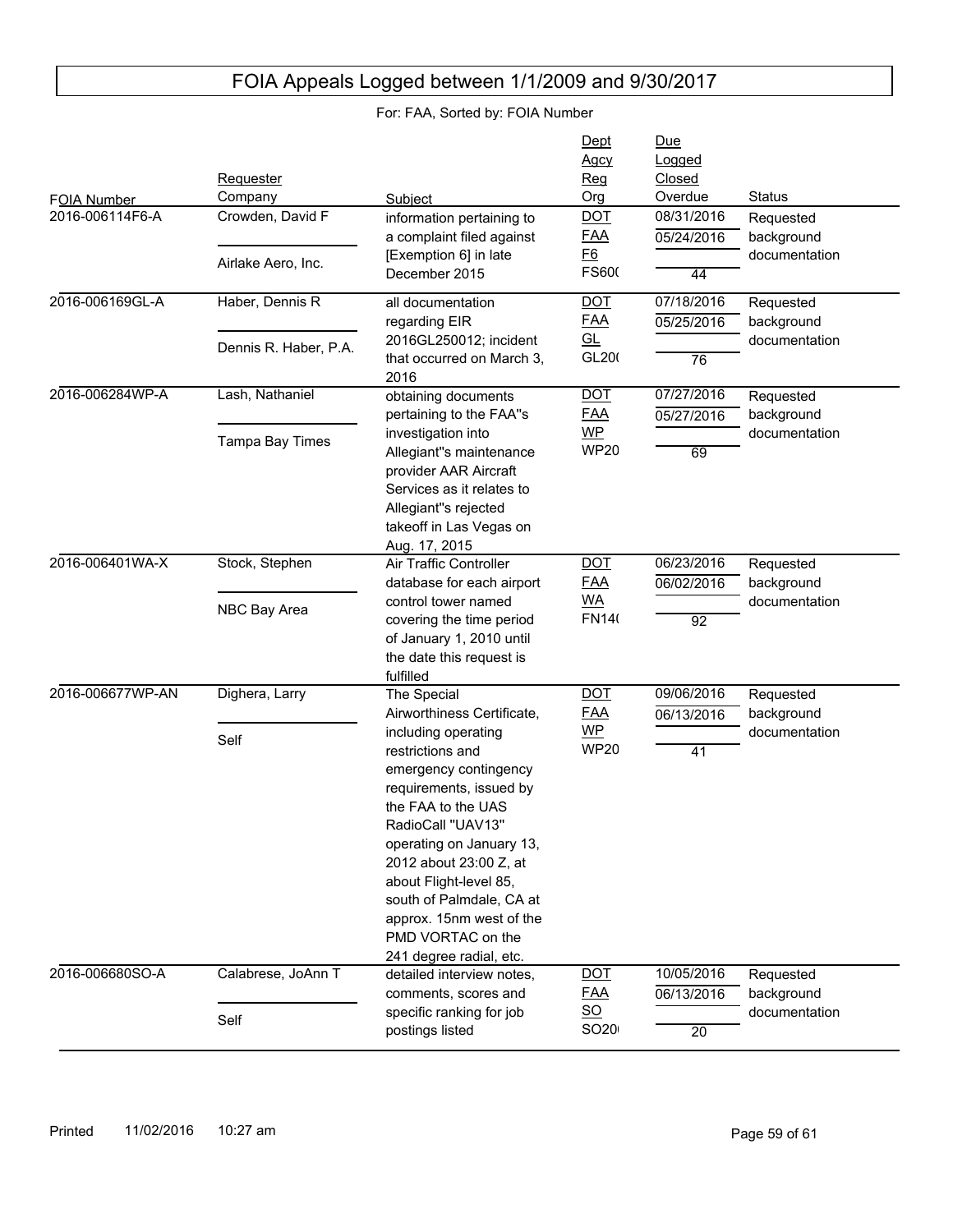| FOIA Number      | Requester<br>Company                | Subject                                                                                                                                                        | Dept<br>Agcy<br>Reg<br>Org                                  | Due<br>Logged<br>Closed<br>Overdue          | <b>Status</b>                        |
|------------------|-------------------------------------|----------------------------------------------------------------------------------------------------------------------------------------------------------------|-------------------------------------------------------------|---------------------------------------------|--------------------------------------|
| 2016-006683WA-A  | Blue, Brent                         | all notes, minutes of                                                                                                                                          | $DOT$                                                       | 08/31/2016                                  | Requested                            |
|                  | Oxygen to Go                        | meetings, information,<br>impetus, and other data<br>used to propose the<br>NPRM and the final rule<br>FAA-2014-0554-0041                                      | <b>FAA</b><br><b>WA</b><br><b>RM00</b>                      | 06/13/2016<br>44                            | background<br>documentation          |
| 2016-006815CS-AN | Miska, Michael S                    | Section 2<br>certified Blue Ribbon<br>Copy of the entire ATC                                                                                                   | $\overline{$ DOT<br><b>FAA</b>                              | 08/02/2016<br>06/21/2016                    | Requested<br>background              |
|                  | The Wolk Law Firm                   | package, including audio<br>and transcripts, for the<br>aircraft accident involving<br>N9284 which occurred on<br>March 27, 2015, near<br>Stephenville, Texas. | $\overline{\text{CS}}$<br><b>CSJA</b>                       | $\overline{65}$                             | documentation                        |
| 2016-006888CA-AN | Wittbrodt, Kevin G<br>Self          | medical treatment for the<br>dates of the accident that<br>occurred while a student<br>at the FAA Academy in<br>OKC Okla                                       | <b>DOT</b><br><b>FAA</b><br>$\underline{CA}$<br><b>AM70</b> | 08/21/2016<br>06/23/2016<br>$\overline{52}$ | Received background<br>documentation |
| 2016-006909WP-A  | Haronian, Edwin                     | all records related to the<br>loss of aircraft N739ZE on<br>May 28, 2016,                                                                                      | <b>DOT</b><br><b>FAA</b><br><b>WP</b>                       | 08/03/2016<br>06/24/2016<br>09/01/2016      | Closed Not a FOIA<br>Appeal          |
|                  | Self                                |                                                                                                                                                                | <b>WP20</b>                                                 | $\overline{21}$                             |                                      |
| 2016-007387SW-A  | Carey, Dan                          | all<br>documents/communicatio                                                                                                                                  | <b>DOT</b><br><b>FAA</b>                                    | 09/26/2016<br>07/11/2016                    | Requested<br>background              |
|                  | <b>Allied Pilots</b><br>Association | n between [Exemption 6]<br>and [Exemption 6],<br>[Exemption 6] and<br>[Exemption 6] from<br>January 1, 2007 until<br>present                                   | <b>SW</b><br><b>SW20</b>                                    | $\overline{27}$                             | documentation                        |
| 2016-007562WA-F  | Bender, Ray                         | review of article related to<br>Chicago O"Hare Benefit                                                                                                         | <b>DOT</b><br><b>FAA</b>                                    | 08/28/2016<br>07/15/2016                    | Requested<br>background              |
|                  | Self                                | Cost Analysis I and<br>Benefit Cost Analysis II,<br>etc.                                                                                                       | <b>WA</b><br><b>RP00</b>                                    | $\overline{47}$                             | documentation                        |